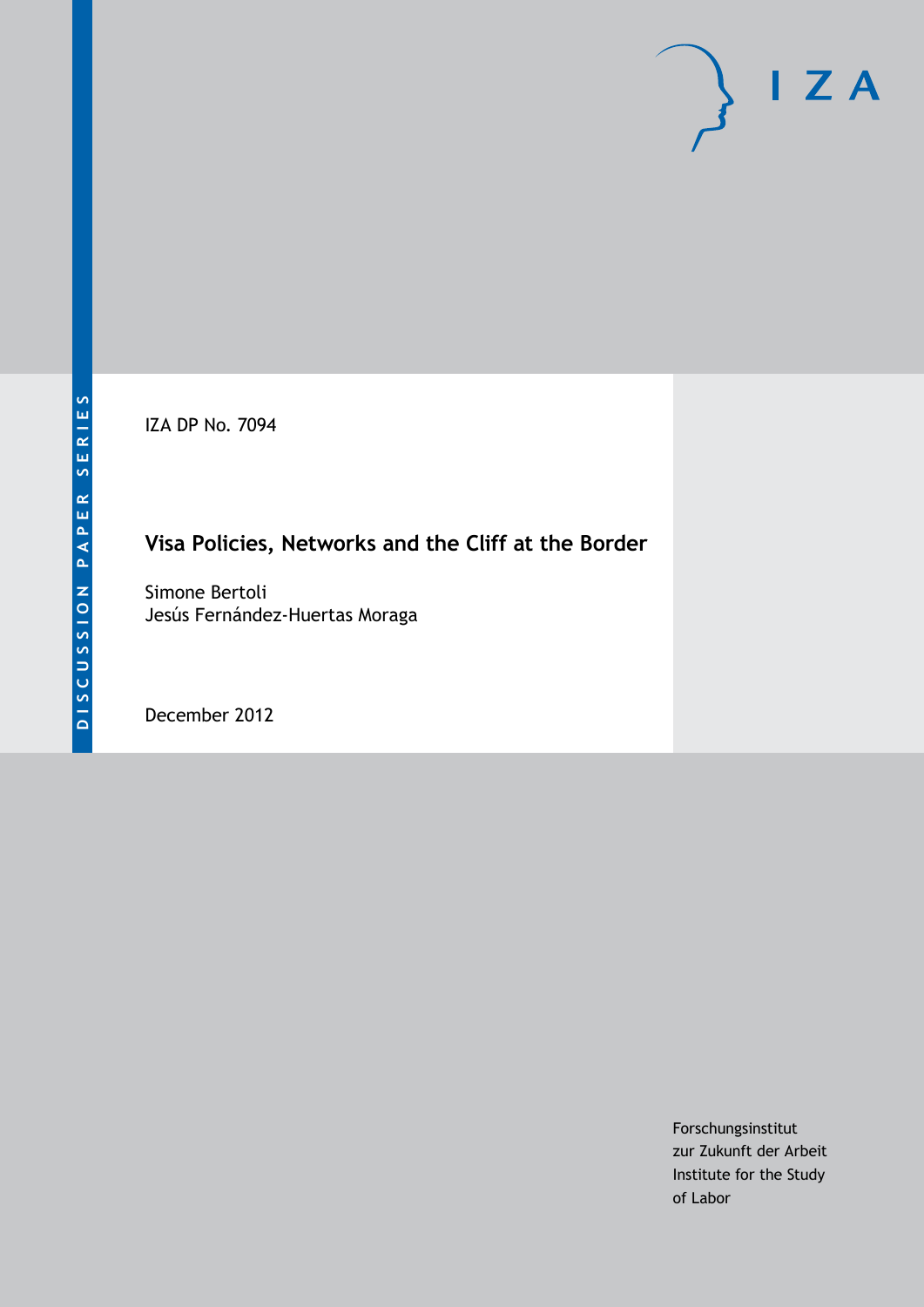# **Visa Policies, Networks and the Cliff at the Border**

### **Simone Bertoli**

*CERDI, University of Auvergne and CNRS*

### **Jesús Fernández-Huertas Moraga**

*FEDEA, IAE (CSIC) and IZA*

Discussion Paper No. 7094 December 2012

IZA

P.O. Box 7240 53072 Bonn Germany

Phone: +49-228-3894-0 Fax: +49-228-3894-180 E-mail: [iza@iza.org](mailto:iza@iza.org)

Any opinions expressed here are those of the author(s) and not those of IZA. Research published in this series may include views on policy, but the institute itself takes no institutional policy positions. The IZA research network is committed to the IZA Guiding Principles of Research Integrity.

The Institute for the Study of Labor (IZA) in Bonn is a local and virtual international research center and a place of communication between science, politics and business. IZA is an independent nonprofit organization supported by Deutsche Post Foundation. The center is associated with the University of Bonn and offers a stimulating research environment through its international network, workshops and conferences, data service, project support, research visits and doctoral program. IZA engages in (i) original and internationally competitive research in all fields of labor economics, (ii) development of policy concepts, and (iii) dissemination of research results and concepts to the interested public.

<span id="page-1-0"></span>IZA Discussion Papers often represent preliminary work and are circulated to encourage discussion. Citation of such a paper should account for its provisional character. A revised version may be available directly from the author.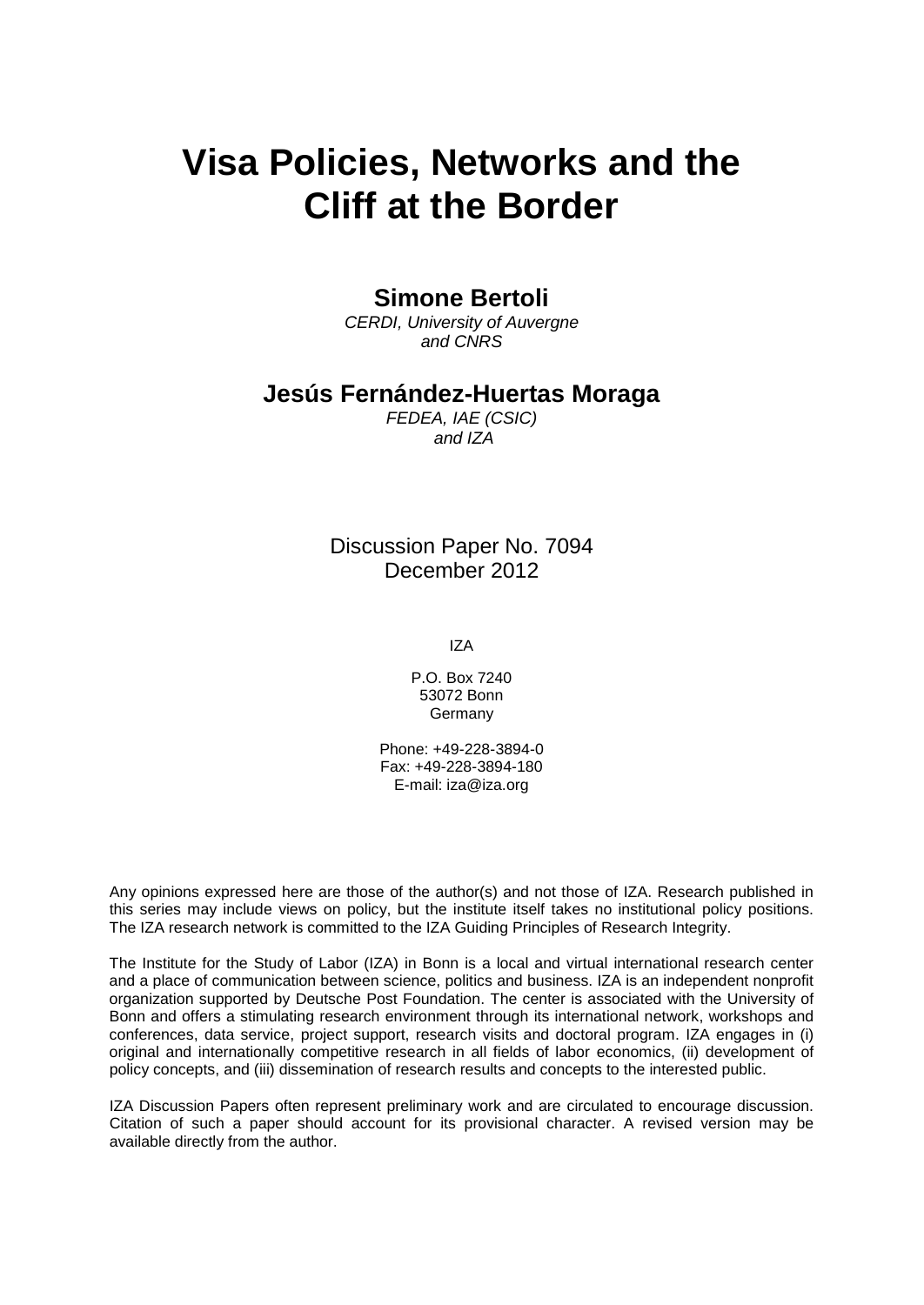IZA Discussion Paper No. 7094 December 2012

# **ABSTRACT**

## **Visa Policies, Networks and the Cliff at the Border[\\*](#page-1-0)**

The scale of international migration flows depends on moving costs that are, in turn, influenced by host-country policies and by the size of migrant networks at destination. This paper estimates the influence of visa policies and networks upon bilateral migration flows to multiple destinations. We rely on a Poisson pseudo-maximum likelihood estimator to derive estimates that are consistent under more general distributional assumptions on the underlying RUM model than the ones commonly adopted in the literature. We derive bounds for the estimated direct and indirect effects of visa policies and networks that reflect the uncertainty connected to the use of aggregate data, and we show that bilateral migration flows can be highly sensitive to the immigration policies set by other destination countries, an externality that we are able to quantify.

JEL Classification: F22, O15, J61

Keywords: international migration, networks, visa policies, multiple destinations, externalities

Corresponding author:

Jesús Fernández-Huertas Moraga FEDEA Jorge Juan, 46 28001 Madrid Spain E-mail: [jfernandezhuertas@fedea.es](mailto:jfernandezhuertas@fedea.es)

The authors are grateful to Pedro Albarrán, Michel Beine, Michael Clemens, Frédéric Docquier, Herbert Grubel, Fabio Mariani, Francesc Ortega, Ҫaglar Özden, Chris Parsons, Giovanni Peri and Hillel Rapoport for their comments, and to the participants in the Eleventh Journées Louis-André Gérard-Varet, in the Fifth Migration and Development Conference, in the VI Workshop on Migration and Labor Economics, in the Second CEPII-OECD Conference on Immigration in OECD Countries, in the XXXVII Simposium of the Spanish Economic Association in Vigo, in the First CEMIR Conference on "International Migration: Competition for Talent and Brain Circulation" in Munich and in seminar presentations at CERDI, at the University of Alicante and at IRES; they are also grateful to Eric Neumayer for making his dataset on bilateral visa policies publicly available; the usual disclaimers apply.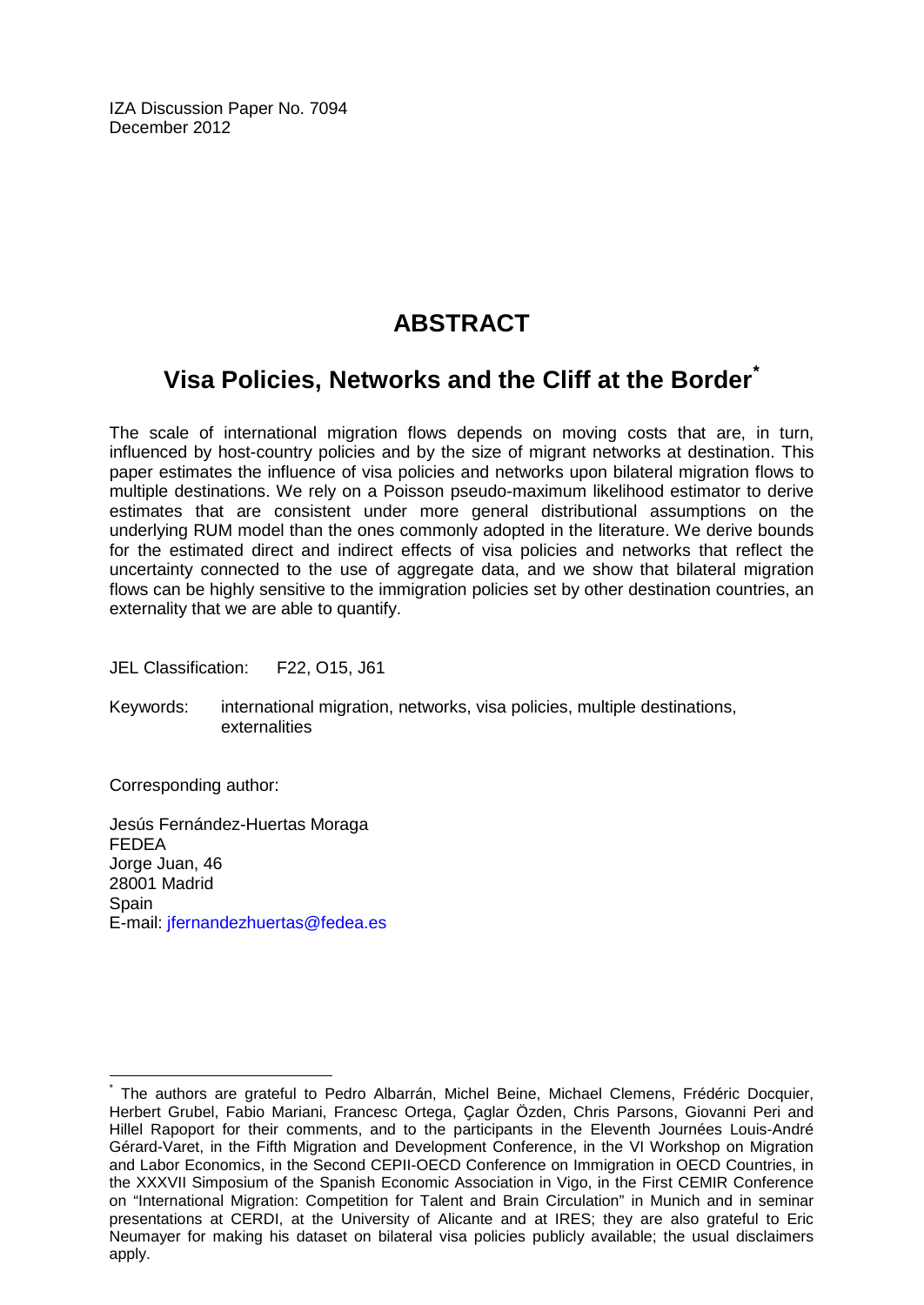"Not only is the world not flat, it is not a curb nor a barrier. Rather, the world has a massive cliff at the U.S. border (and, one suspects, most other rich industrial countries have similarly sized cliffs)." (Pritchett, 2009, p. 274)

### 1 Introduction

The share of the world population currently residing outside its country of birth is estimated at around 3 percent (UN Population Division, 2008). It is generally argued that the legal restrictions on cross-border human mobility play a key role in keeping this figure low, as "policy barriers in the destination countries surely play a major role in constraining emigration" (Clemens, 2011, p. 83), and "labor mobility is likely lower than it could be by a factor of between two and five, because it is constrained by host-country policies" (Pritchett, 2006, p. 69).

The policies that exert an influence on the size of migration flows are not only the regulations that shape the legal framework for immigrant admission such as quotas or point-based systems, but they encompass any policy intervention that influences the costs and expected benefits from migration. Policy-induced migration costs create a "cliff at the border" (Pritchett, 2009) that hinders the flow of people across countries. Mayda (2010) and Ortega and Peri (2013) provide empirical evidence that an aggregate measure of the restrictiveness of immigration policies reduces incoming flows from all origin countries. Still, some relevant host-country policies are bilateral in nature, so that potential migrants from different origins can face differently sized cliffs along the same border.

Visa policies are one part of the legal framework regulating non-immigrant temporary admission at destination and represent a factor that can shape the height of the cliff at the border. The requirement of a visa to enter a country can impose substantial costs on travelers, as it forces them to submit an application to the consular offices of their intended destination, which can ask for processing fees, impose long waiting times, and possibly deny the visa (Neumayer, 2006). A visa waiver allows travelers to move across borders at a substantially lower cost, and with a greatly reduced uncertainty with respect to their admission at destination.<sup>1</sup> This, in turn, suggests that the bilateral visa regime can also influence the scale of migration flows, as it determines the cost of entering legally into the

<sup>&</sup>lt;sup>1</sup>Neumayer (2010) provides evidence on the negative impact of visa requirements on the number of travelers between countries.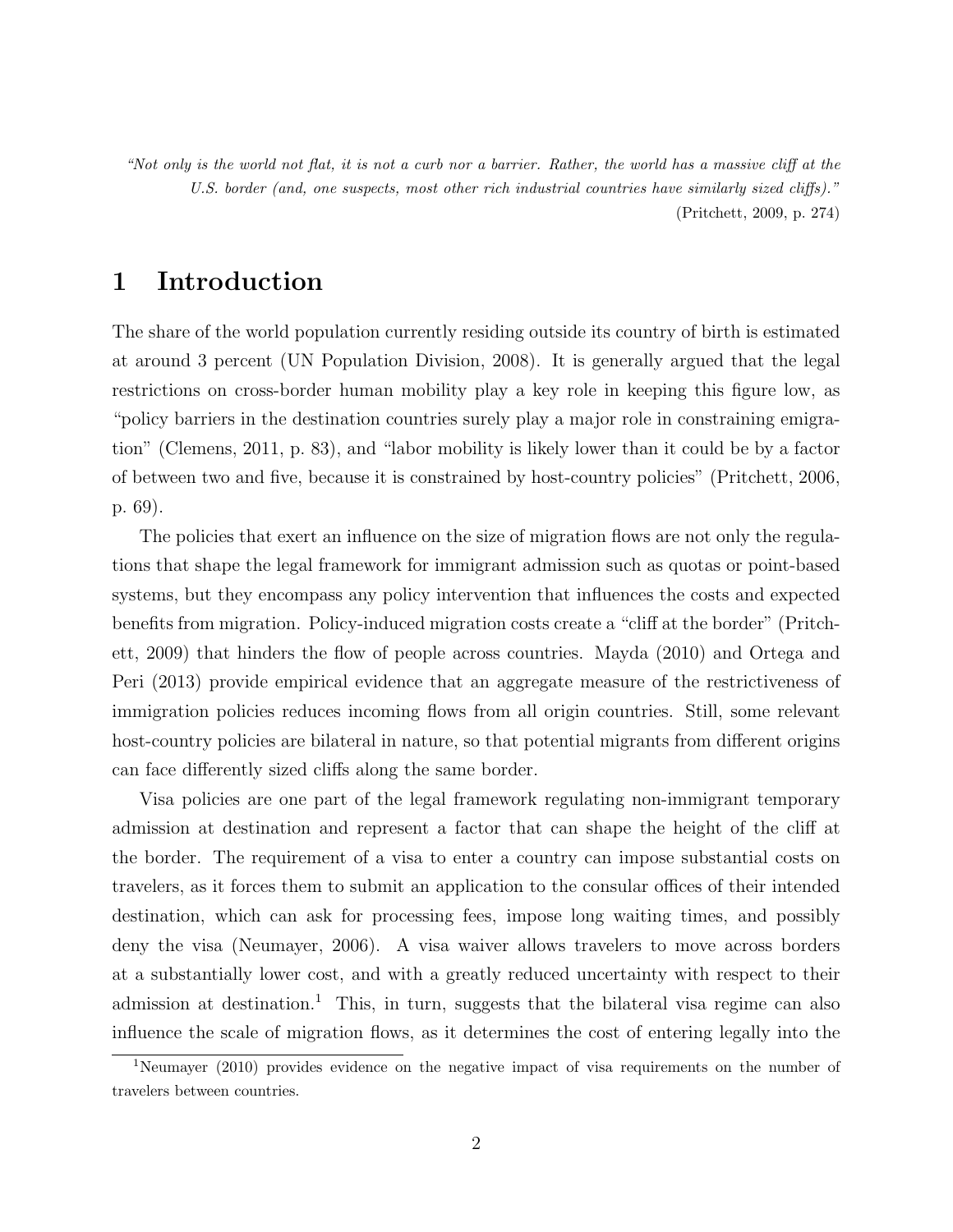country of destination, and then overstaying there beyond the period for which admission was granted. The US General Accounting Office (2004) reports that overstayers amounted to 2.3 million in 2000,<sup>2</sup> accounting for at least 27 percent of illegal immigrants in the US (US General Accounting Office, 2004, p. 10). Six EU member states recently addressed a complaint to the European Commissioner for Home Affairs about the alleged increase in migration inflows from the five Eastern European countries whose citizens had been granted a visa-free access to the Schengen area between 2009 and 2010.<sup>3</sup>

Still, the evidence on the influence of the visa regime, and of bilateral immigration policies more in general, upon the scale of international migration flows is limited. Bertoli, Fernández-Huertas Moraga, and Ortega (2011) present descriptive evidence on the role of the visa waivers that Spain used to grant to some of its former colonies in Latin America in determining the size of immigration flows from Ecuador, and Bertoli and Fernández-Huertas Moraga (2013) provide econometric evidence of the influence of changes in visa policies in shaping the size of bilateral flows during the surge of Spanish immigration that began in the late 1990s. Visa waivers exert a positive but only marginally significant effect on migration rates in Grogger and Hanson (2011).<sup>4</sup>

How can we reconcile the perception that destination country policies represent a binding constraint on international migration with the limited empirical evidence on the effects of bilateral policies? Two closely related factors, namely the endogeneity of immigration policies and the dependence of bilateral flows on the attractiveness of other destinations, can explain this puzzle. With respect to visas, Chiswick (1988) observes that "the careful scrutiny given visa applicants, which offends many foreign students and visitors to the United States, is intended to ferret out those most likely to violate their visas" (p. 104), and the European legislation explicitly refers to the potential for illegal immigration from an origin country as

<sup>2</sup>This figure does not include Mexicans who entered with a border crossing card, Canadians or short-term overstays from other countries.

 $3$ "L'afflux de migrants des Balkans prèoccupe l'Union européenne", Le Monde, October 24, 2012. The complaint was related to the increase in the number of asylum seekers from these countries, the same reason that also induced Canada to reintroduce in July 2009 the visa requirement on Czech citizens that had been lifted in October 2007, as described by Citizenship and Immigration Canada (source: http://www.cic.gc.ca/english/department/media/backgrounders/2009/2009-07-13a.asp, accessed on December 16, 2012).

<sup>4</sup>Another bilateral policy, the Schengen agreement, is often found to have little to no effect on bilateral migration flows, as in Grogger and Hanson  $(2011)$  and Beine, Docquier, and  $Ozden (2011)$ .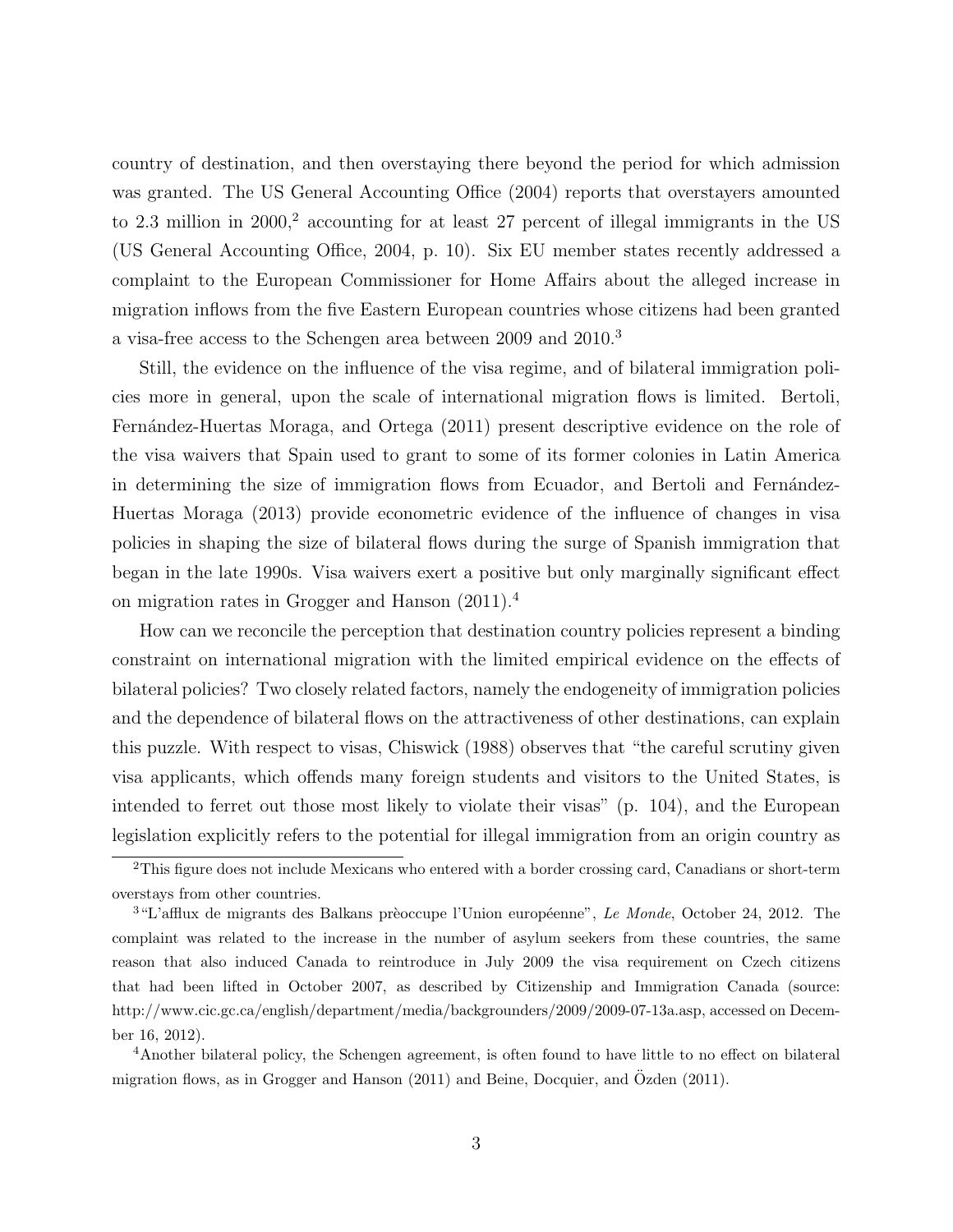one of the key criteria that is used to determine the visa policy toward its citizens.<sup>5</sup> Hence, the bilateral visa regime can be correlated with unobservables factors that also shape the scale of migration flows.

Bilateral visa policies toward a given country are closely correlated across different destinations. An article published by *The Economist* in 2010 reveals that the visa regimes that citizens from different origin countries face are highly polarized: holding a passport of a developed country grants visa-free admission (almost) everywhere, while citizens from developing countries need to apply for a visa to be admitted in most destinations around the world.<sup>6</sup> Such a similarity in the bilateral visa policies toward the citizens of any given country can come from a policy coordination at the supranational level, as it occurs at the EU level,<sup>7</sup> from a shared perception of the potential for illegal immigration or from the anticipation of an externality due to the policies selected by other countries (Boeri and Brücker, 2005; Giordani and Ruta, 2013).<sup>8</sup>

This feature of bilateral immigration policies implies, as suggested by our initial quote from Pritchett (2009), that "most other rich industrial countries have similarly sized cliffs," and this can create a further key analytical challenge to the identification of their effects due to multilateral resistance to migration (Bertoli and Fernández-Huertas Moraga, 2013). The size of the bilateral migration rate toward a destination depends on the attractiveness of alternative destinations under more general assumptions on the underlying location-decision problem that potential migrants face, and the need to relax restrictive distributional assumptions is created precisely by the differences in unobservables across countries subject to different visa regimes. Such a dependency implies, in turn, that the identification of the effect of the visa regime can be confounded by the visa policies adopted by other coun-

<sup>&</sup>lt;sup>5</sup> "The determination of those third countries whose nationals are subject to the visa requirement, and those exempt from it, is governed by a considered, case-by-case assessment of a variety of criteria relating inter alia to illegal immigration, public policy and security" (Council Regulation (EC) No 539/2001, March 15, 2001).

 $6$  "No visa required: Who has more freedom to travel?", The Economist, August 25, 2010.

<sup>7</sup>The European Council establishes a list of countries whose citizens must be requested a visa to be admitted to any country within the Schengen area; if a country is not on this list, then member states are free to decide whether to grant a visa waiver or impose a visa requirement (Council Regulation (EC) No 539/2001, March 15, 2001).

<sup>8</sup>"Decisions to tighten migration policies may also be driven by policy spillovers across jurisdictions. Migration is a global phenomenon and decisions of a country to close borders may entail substantial diversion of migration flows to another country." (Boeri and Brücker, 2005, p. 663).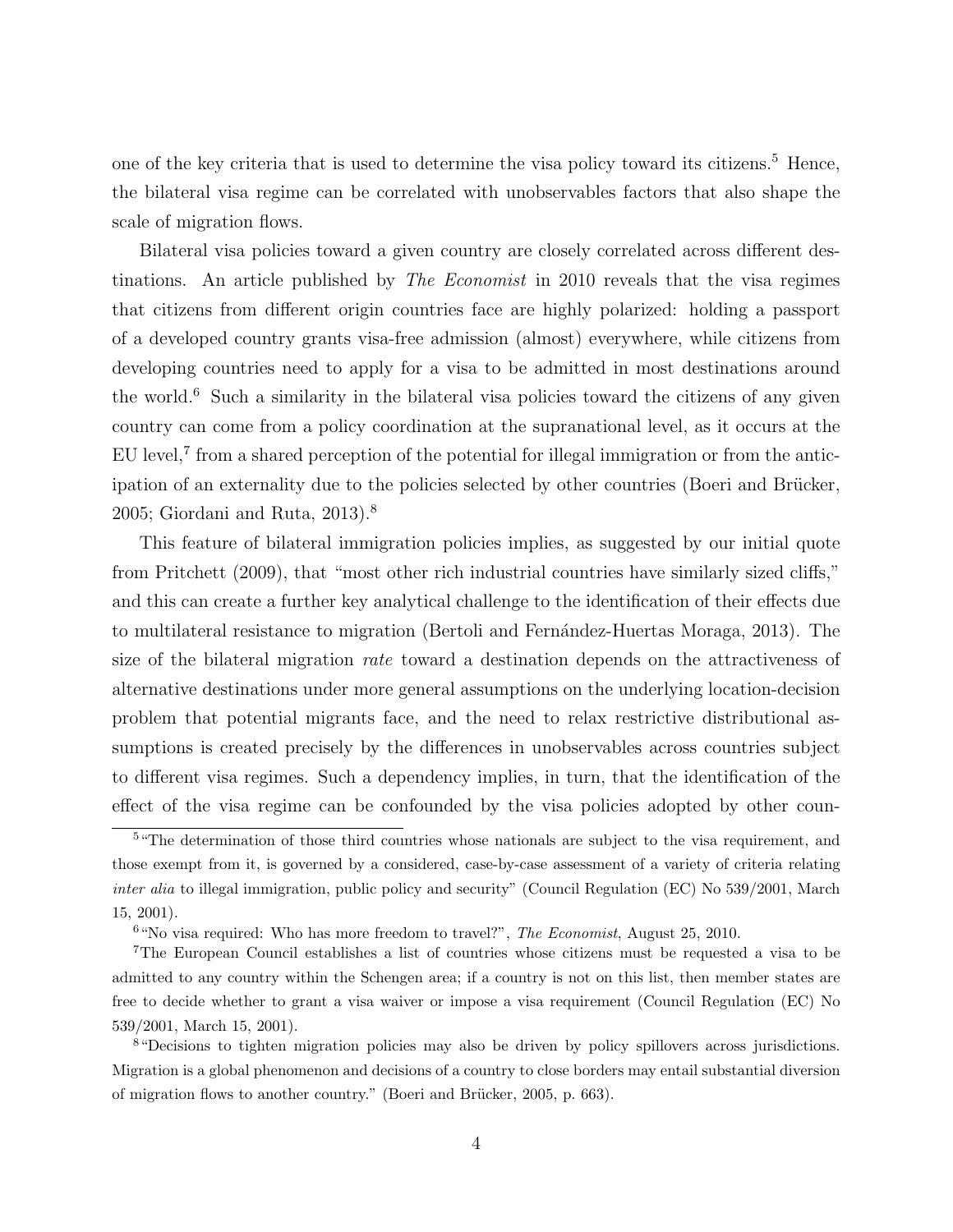tries: potential migrants' destination choices depend on the relative size of the cliffs that characterize different borders rather than on their absolute size.

These arguments entail that the limited evidence on the effectiveness of bilateral immigration policies could be related to the confounding influence of the policies adopted in other countries of destination. The contribution of this paper is to propose an econometric approach that is able to identify the effect of bilateral variables on bilateral migration rates while controlling for such a confounding effect in a cross-sectional setting,  $9$  while at the same time greatly reducing the concerns related to differences in unobservables across countries that are subject to different visa regimes. In addition, we use our estimates to measure the diversion of the flows to other countries that is produced by the introduction of a visa requirement by one destination. This represents a migration policy externality that we are able to quantify.

We employ a Poisson pseudo-maximum likelihood,  $PPML$ , estimator that allows us  $(i)$ to be consistent with underlying random utility maximization, RUM, models with different patterns of dependency of the bilateral flows on the attractiveness of other destinations (Guimaraes, Figueiredo, and Woodward, 2004; Schmidheiny and Brülhart, 2011), and  $(ii)$ to deal with the presence of zeros (Santos Silva and Tenreyro, 2006).

The consistency of the PPML estimator with an underlying RUM model was first established by Guimaraes, Figueiredo, and Woodward (2003), and then extended by Guimaraes, Figueiredo, and Woodward (2004) and Schmidheiny and Brülhart (2011) under more general specifications of the stochastic component of location-specific utility. The RUM-consistency of PPML under different specifications of the error term creates, as discussed in Schmidheiny and Brülhart (2011), an uncertainty about the size of the estimated elasticities of bilateral flows with respect to the regressors that had not been considered yet by the international migration literature. Our paper extends Schmidheiny and Brülhart  $(2011)$ , proposing bounds for the estimated elasticity under a more general specification of the stochastic properties of the underlying theoretical model describing the location-decision problem that potential migrants face.

This paper is related to three different strands of literature. First, the literature on the determinants of international migration flows that we reviewed above.<sup>10</sup> Second, the

 $9B$ ertoli and Fernández-Huertas Moraga (2013) propose a more general econometric approach that requires a longitudinal dimension that is often unavailable with international migration data.

<sup>&</sup>lt;sup>10</sup>Other relevant empirical papers include Bratsberg, Dølvik, and Raaum (2012), Clark, Hatton, and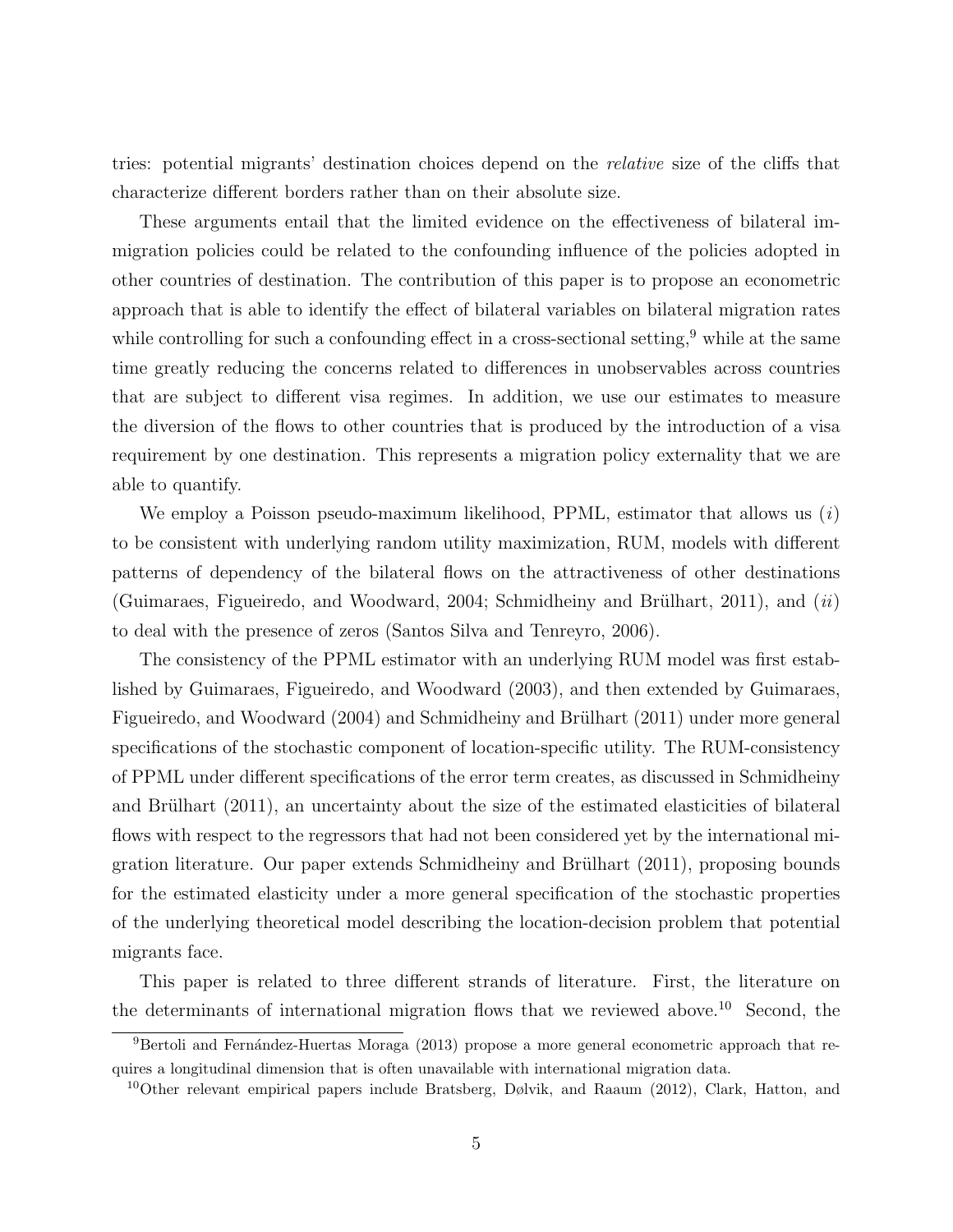literature on discrete choice models (McFadden, 1974, 1978; Cardell, 1997; Vovsha, 1997; Train, 2003; Wen and Koppelman, 2001; Papola, 2004); third, the papers establishing the consistency of aggregate count data models with individual-level utility maximizing behavior  $(Guimarae, Figureiredo, and Woodward, 2003, 2004; Schmidheiny and Brülhart, 2011).$ 

Our econometric analysis draws on the international migration data assembled by Docquier, Lowell, and Marfouk (2009), which we combine with the dataset by Ozden, Parsons, Schiff, and Walmsley (2011) to obtain information on the size of the migration networks in 1960, and with the dataset on bilateral visa policies by Neumayer (2006).

The choice of the various specifications of the model to be estimated with PPML are derived from a simple RUM model. The estimates confirm the significant influence of migration networks evidenced by Beine, Docquier, and Ozden  $(2011)$ , and they also reveal that visa policies play a significant role in shaping the height of the cliffs at the border: when the attractiveness of other destinations is properly controlled for, a visa requirement is estimated to reduce the scale of bilateral migration flows between 40 and 47 percent on average. Such an effect is not significant in specifications that are only consistent with more restrictive assumptions on the underlying RUM model, and whose validity is questioned by the tests that we conduct on the residuals. Our results confirm the pressing need to properly control for the confounding influence exerted by the attractiveness of alternative destinations, that is, multilateral resistance to migration.

As far as migration policy externalities are concerned, we estimate that a visa requirement imposed by one destination can increase bilateral migration flows to other destinations from the origin country subject to the visa by between 3 and 17 percent on average. In some particular cases, this externality effect might even be larger than the own-country effect. These results are robust when we estimate our model for each skill group, and we find that low-skill migration flows respond slightly more to changes in visa requirements than high-skill flows.

The rest of the paper is structured as follows: Section 2 develops a simple RUM model that describes the location decision problem that potential migrants face. Section 3 discusses the two main RUM-consistent approaches to the estimation, presenting the arguments that justify our choice to rely on PPML estimation. The data sources and the basic descriptive

Williamson (2007), Belot and Hatton (2012), Lewer and den Berg (2008) and McKenzie, Theoharides, and Yang (2012).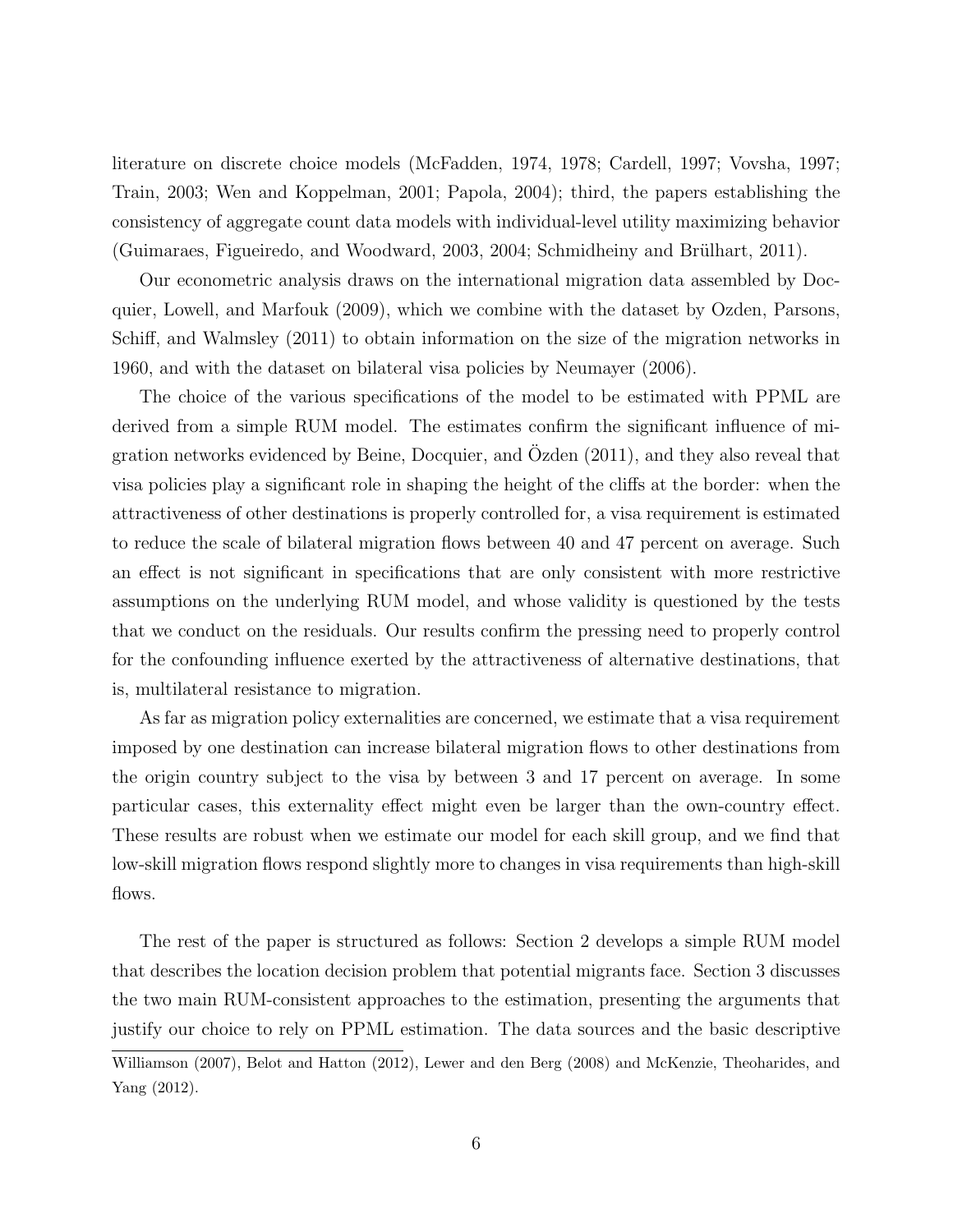statistics are presented in Section 4. Section 5 contains the results from the econometric analysis, and Section 6 draws the main conclusions.

### 2 A RUM model of international migration

Consider a population of  $s_j$  individuals originating from a country  $j \in H$ , who have to choose their preferred location among the n countries belonging to the set  $D$ , including j itself.<sup>11</sup> Let  $m_{ik}$  represent the scale of the bilateral gross migration flow from country j to country k, and  $m_j$  be the  $n \times 1$  vector that collects all the bilateral migration flows originating from country *j*. We can express  $m_{jk}$  as:

$$
m_{jk} = s_j p_{jk} \eta_{jk} \tag{1}
$$

where  $p_{jk}$  is the probability that an individual from country j will move to country  $k \in D$ and  $\eta_j$  is a vector of spatially uncorrelated errors, with  $E(\eta_{jk}) = 1$  for all k.

### 2.1 Choice probabilities

The *n* elements of the vector  $p_i$  are the outcome of a location decision problem that individuals face, which we describe through a RUM model. Specifically, the utility that the individual i from country j obtains from opting for destination k is given by:

$$
U_{ijk} = V_{jk} + \epsilon_{ijk} = \boldsymbol{x}_{jk}'\boldsymbol{\beta} + \epsilon_{ijk}
$$
\n(2)

where the deterministic component of utility  $V_{jk}$  is a linear function of a vector  $\boldsymbol{x}_{jk}$ , and  $\epsilon_{ijk}$  represents an individual-specific stochastic component. The vector  $p_{ij} = (p_{ij1},...,p_{ijn})$ that collects the choice probabilities for individual  $i$  over the  $n$  locations depends on the assumptions about the distribution of the stochastic term. We assume that  $\epsilon_{ijk}$  follows an Extreme Value Type-1 marginal distribution, not independently distributed as in most of the literature but rather positively correlated across destinations;  $\epsilon_{ijk}$  can thus be obtained from a Generalized Extreme Value generating function (McFadden, 1978), as most of

 $11$ We present the RUM model omitting the time dimension of the location decision problem that potential migrants face, but the analysis can be extended to allow for such a dimension.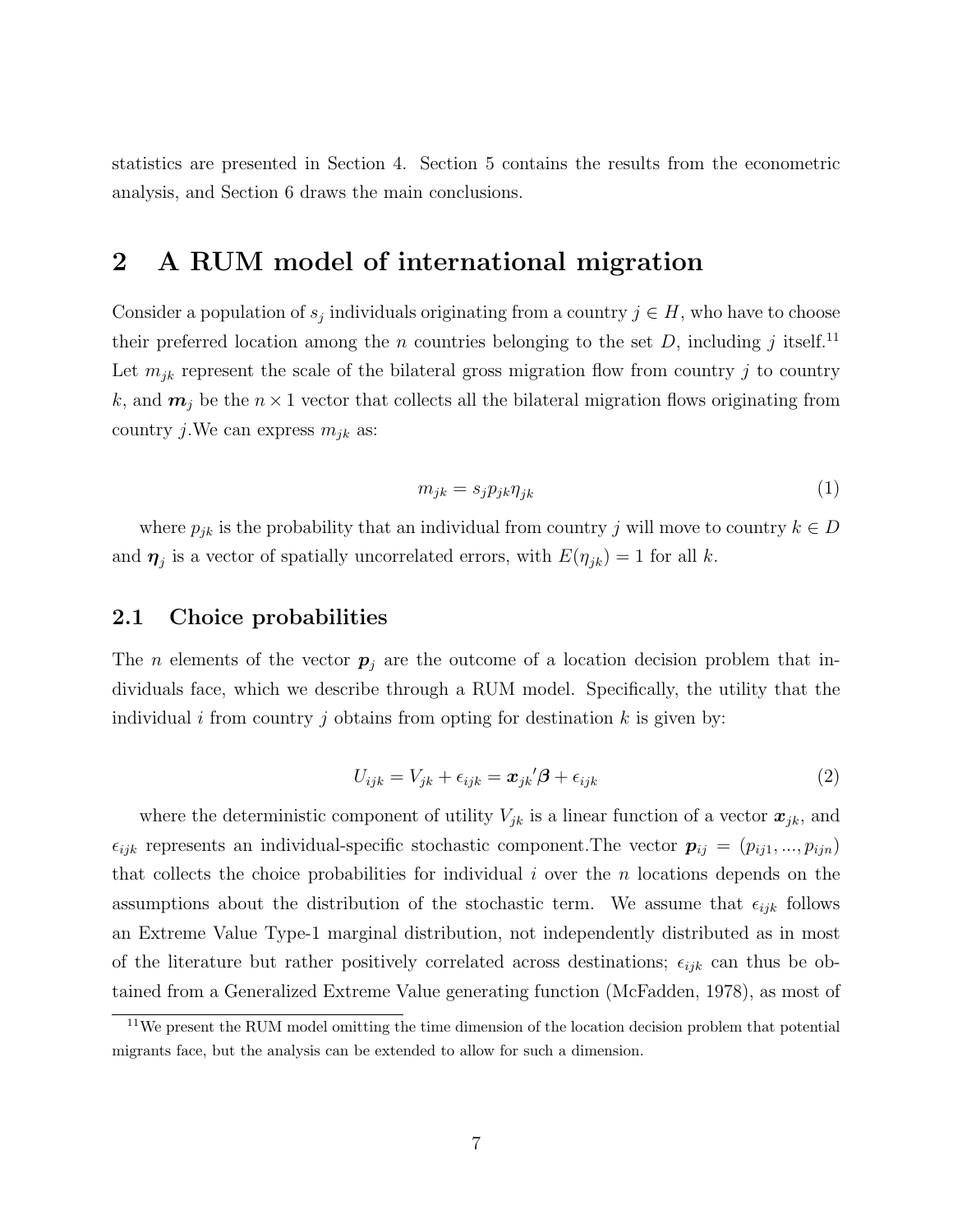the econometric approaches adopted in the literature are all consistent with different GEV models.<sup>12</sup>

The need to introduce more general distributional assumptions naturally arises from  $(i)$  the presence of unobserved determinants of location-specific utility, and from  $(ii)$  the estimation of the determinants of bilateral migration flows on aggregate data.

Imagine, for instance, that cultural proximity between country  $j$  and country  $k$ , which is unobservable for the econometrician, influences  $U_{ijk}$ ; then, a potential migrant from the origin  $j$  receives a utility, conditional upon observables, from locating in culturally close (distant) destinations that is systematically higher (lower) than the utility associated to alternative destinations.

The assumption, which we retain from the literature, that the vector of parameters  $\beta$  in (2) does not vary across individuals implies that any heterogeneity in the relationship between the elements of  $x_{jk}$  and  $U_{ijk}$  ends up in  $\epsilon_{ijk}$ , introducing correlation in the stochastic component of utility across destinations. Suppose, for instance, that one of the elements of  $x_{ik}$  is represented by a dummy variable which signals whether country j and country k share an official language. The specification of  $U_{ijk}$  in (2) implies that the deterministic component of utility that a Belgian would-be migrant obtains from locating in any destination does not depend on whether she is Walloon (French-speaking) or Flemish (Dutch-speaking). This, in turn, implies that the higher (lower) utility that a Walloon (Flemish) receives from locating in any country that has French among its official languages introduces a positive correlation in the stochastic component of utility across French-speaking destinations.

This is why the presence of unobservables and the specification of utility in (2) that is adopted in the literature calls for relaxing the assumption that the stochastic component of utility is independently distributed across countries when deriving equations to be estimated on aggregate bilateral migration data.

#### 2.1.1 Distributional assumptions

Let the set of possible locations  $D$  be partitioned into  $m$  subsets  $b$ , also called nests, and let  $b(k) \subseteq D$  denotes the unique subset to which location k belongs. Nests are groups

<sup>12</sup>Partial exceptions are also represented by Clark, Hatton, and Williamson (2007) and Mayda (2010) who assume normality of the stochastic component in their theoretical model but then adopt an estimation approach that is consistent with an i.i.d. EVT-1 error term.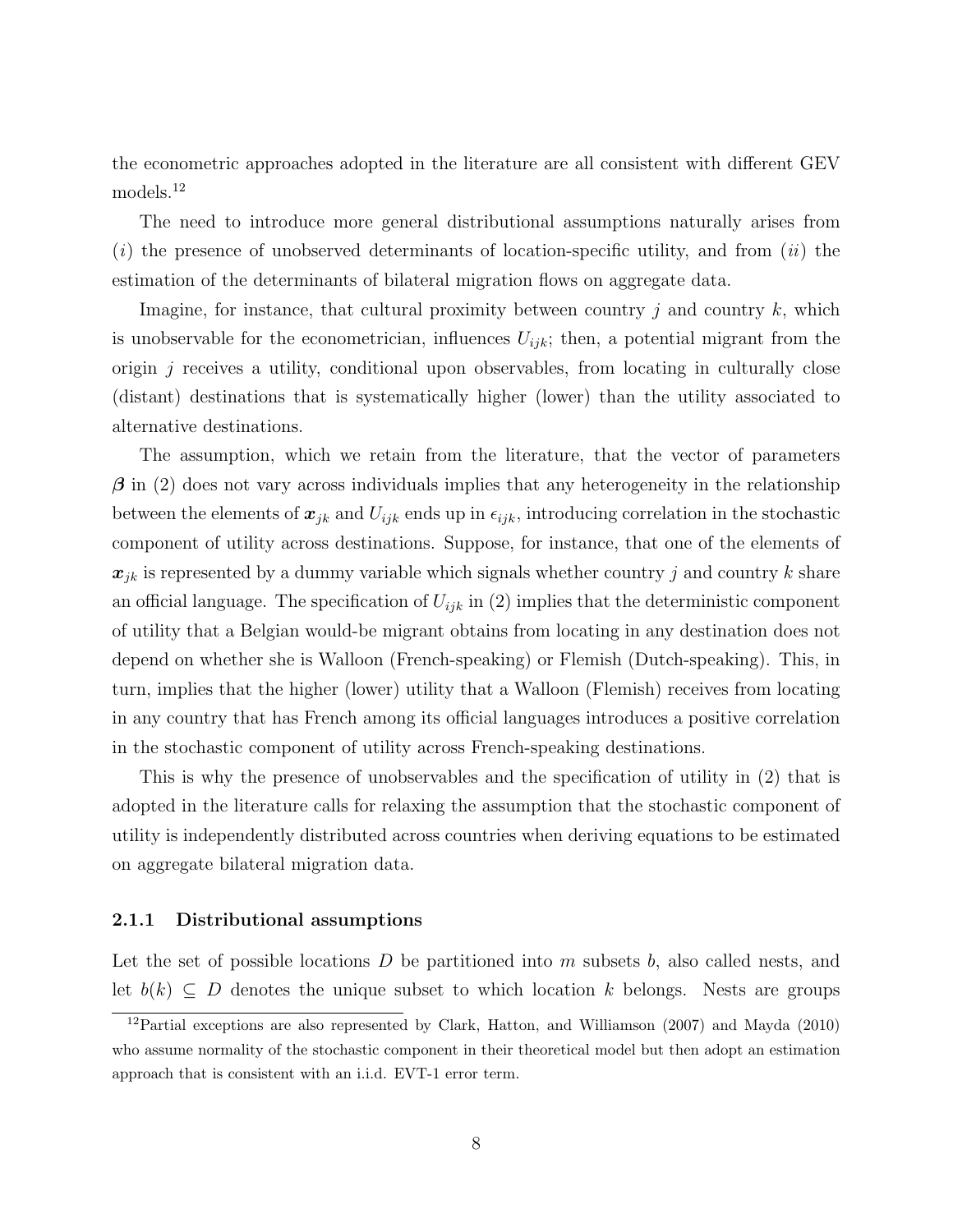of countries that share some observed or unobserved characteristics that influence their attractiveness, and whose impact can be heterogeneous across individuals. The individual stochastic component  $\epsilon_{ijk}$  of utility is assumed to be a mixture of a nest-specific and of a location-specific term:<sup>13</sup>

$$
\epsilon_{ijk} = (1 - \tau)\nu_{ijb(k)} + \tau v_{ijk} \tag{3}
$$

where  $\tau \in (0,1]$  is the weight associated to the location-specific term,  $v_{ijk} \stackrel{\text{iid}}{\sim}$  EVT-1 and  $\nu_{ijb(k)}$  is the unique random variable, whose distribution depends on  $\tau$ , that ensures that also  $\epsilon_{ijk}$  follows an EVT-1 marginal distribution (Cardell, 1997).<sup>14</sup> The presence of the nestspecific stochastic component  $\nu_{ijb(k)}$  introduces a positive correlation in the realizations of the stochastic component of utility for the locations belonging to the same nest; specifically, we have that  $\text{corr}(\epsilon_{ijk}, \epsilon_{ijh}) = \sqrt{1-\tau^2}$  if  $b(k) = b(h)$ , and zero otherwise. The higher the weight  $\tau$  associated to the location-specific term, the lower the within-nest correlation of the stochastic component of utility in (2).

#### 2.1.2 The vector of choice probabilities

The element k in the vector of choice probabilities  $p_{ij}$  is equal to:

$$
p_{ijk} = \frac{e^{\boldsymbol{x}_{jk}/\boldsymbol{\beta}/\tau} \left(\sum_{l \in b(k)} e^{\boldsymbol{x}_{jl}/\boldsymbol{\beta}/\tau}\right)^{\tau-1}}{\sum_{q} \left(\sum_{l \in b_{q}} e^{\boldsymbol{x}_{jl}/\boldsymbol{\beta}/\tau}\right)^{\tau}}
$$
(4)

Averaging over individual decisions, we have that  $p_{ij} = p_j$ , which in turn allows us to rewrite the element k of the vector  $m_i$  of bilateral migration flows as follows:

$$
m_{jk} = s_j \frac{e^{\boldsymbol{x}_{jk}/\beta/\tau} \left(\sum_{l \in b(k)} e^{\boldsymbol{x}_{jl}/\beta/\tau}\right)^{\tau-1}}{\sum_q \left(\sum_{l \in b_q} e^{\boldsymbol{x}_{jl}/\beta/\tau}\right)^{\tau}} \eta_{jk}
$$
\n
$$
(5)
$$

The assumptions on the stochastic component of location-specific utility in (3) are more general than those adopted by other papers in the literature; specifically, our distributional

<sup>&</sup>lt;sup>13</sup>This specification assumes that  $\epsilon_{ijk}$  contains only one nest-specific variance component; our estimation strategy is actually consistent with multiple nest-specific variance components, which can give rise to an even richer pattern of correlation across destinations (Bertoli and Fernández-Huertas Moraga, 2013).

<sup>&</sup>lt;sup>14</sup>The EVT-1 distribution is not self-conjugate, so that the nest-specific term  $\nu_{ijb(k)}$  in (3) does not follow an EVT-1 distribution.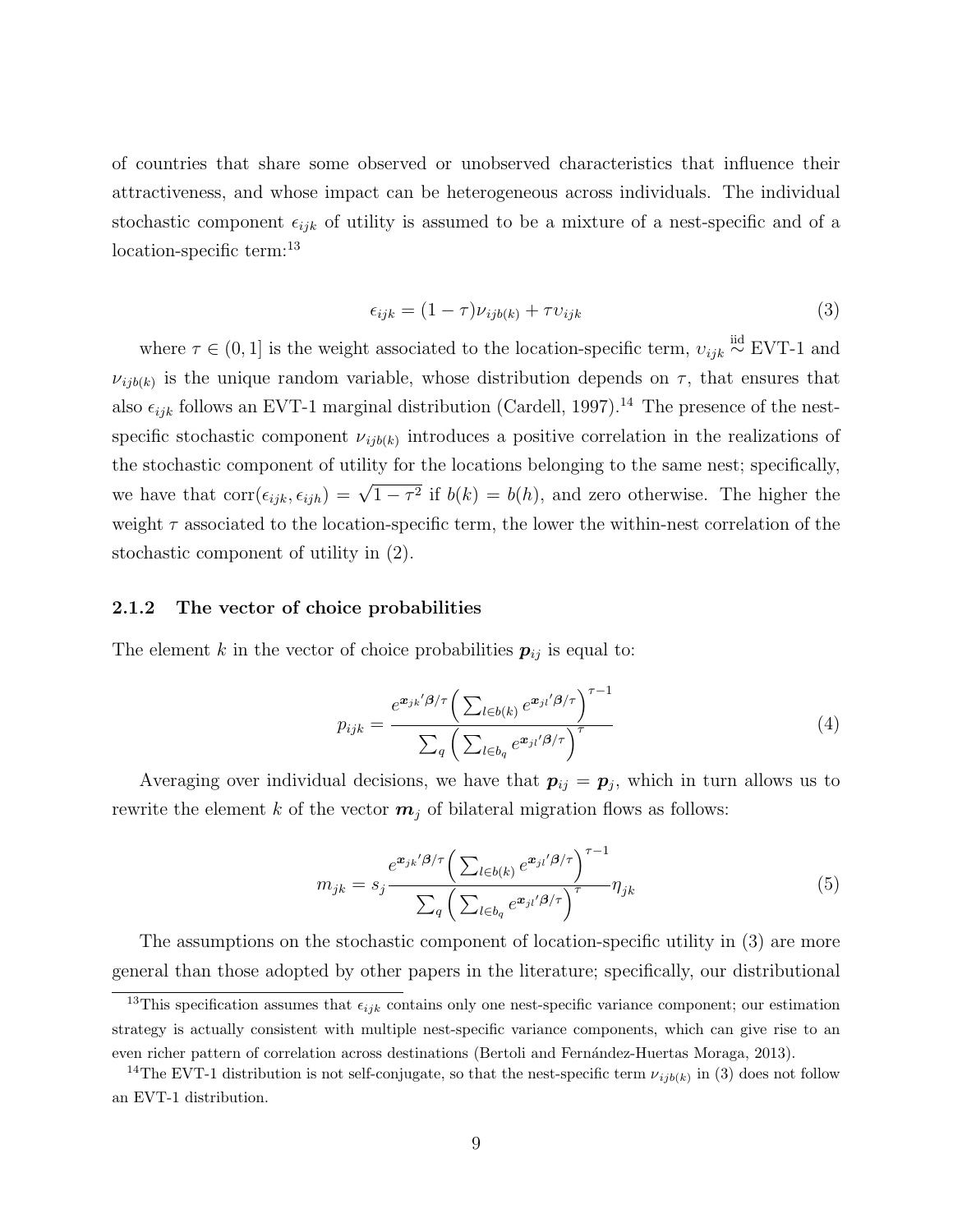assumptions reduce to those adopted by Grogger and Hanson (2011) if we further assume that each location belongs to a singleton, i.e.  $b(k) = \{k\}$  for any  $k \in D$ .<sup>15</sup> Similarly, we can obtain the distributional assumptions in Ortega and Peri (2013), Beine, Docquier, and Ozden  $(2011)$  and McKenzie, Theoharides, and Yang  $(2012)$  by imposing the restriction that all locations but the origin belong to a unique nest, i.e.  $b(j) = \{j\}$  and  $b(k) = D/\{j\}$  for any  $k \in D$ . This assumption implies that, conditional upon the deterministic component of location-specific utility, potential migrants regard all possible countries but the origin as being close substitutes, and it can accommodate for differences in unobservables between migrants and stayers.

The assumptions on the stochastic component  $\epsilon_{ijk}$  that we introduced in (3) allow for a richer pattern of cross-elasticities, as potential migrants can perceive a destination h to be a close substitute only for a subset of all the potential destinations, represented by the nest  $b(h) \subset D$ . Specifically, we can use (5) to derive the elasticity of the bilateral migration flow from j to k with respect to the attractiveness of a destination  $l \neq k$  for potential migrants from j:

$$
\frac{\partial \ln(m_{jk})}{\partial \ln(V_{jl})} = -\left[\tau p_{jk} + (1-\tau) \frac{p_{jk} p_{jb(k)} p_{jl|b(k)}}{p_{jl}}\right] V_{jl}/\tau
$$
\n(6)

where  $p_{jb(k)}$  is the probability that a potential migrant from j opts for a destination in the nest  $b(k)$ , and  $p_{jl|b(k)}$  is the probability of choosing destination l conditional upon opting for the nest  $b(k)$ .<sup>16</sup>

If destination  $l \in b(k)$ , then (6) simplifies to  $-p_{jk}V_{jl}/\tau$ ,<sup>17</sup> while if the destination l does not belong to the nest  $b(k)$ , and hence  $p_{jl|b(k)} = 0$ , then the indirect elasticity stands at  $-p_{jk}V_{jl}$ . As the weight  $\tau$  associated to the location-specific stochastic term in (3) lies between 0 and 1, then the indirect elasticity is larger in magnitude when  $l \in b(k)$ , and it is monotonically decreasing in  $\tau$ . Intuitively, the higher the weight  $(1 - \tau)$  associated to the nest-specific stochastic component in (3), the greater the sensitivity of bilateral migration flows to a variation in the attractiveness of another destination within the same nest.

<sup>&</sup>lt;sup>15</sup>An alternative equivalent assumption is that  $b(k) = D$  for all  $k \in D$ , as the inclusion of a stochastic component that is common to all locations does not affect the vector of choice probabilities that only depends on the differences in utility across locations and not on their levels.

<sup>&</sup>lt;sup>16</sup>The corresponding expression for the direct elasticity of migration flows from j to k with respect to  $V_{jk}$ is  $\partial \ln(m_{jk})/\partial \ln(V_{jk}) = [\tau (1 - p_{jk}) + (1 - \tau)(1 - p_{jk|b(k)})]V_{jk}/\tau.$ 

<sup>&</sup>lt;sup>17</sup>In this case, we have that  $p_{jl} = p_{jb(k)}p_{jl|b(k)}$ .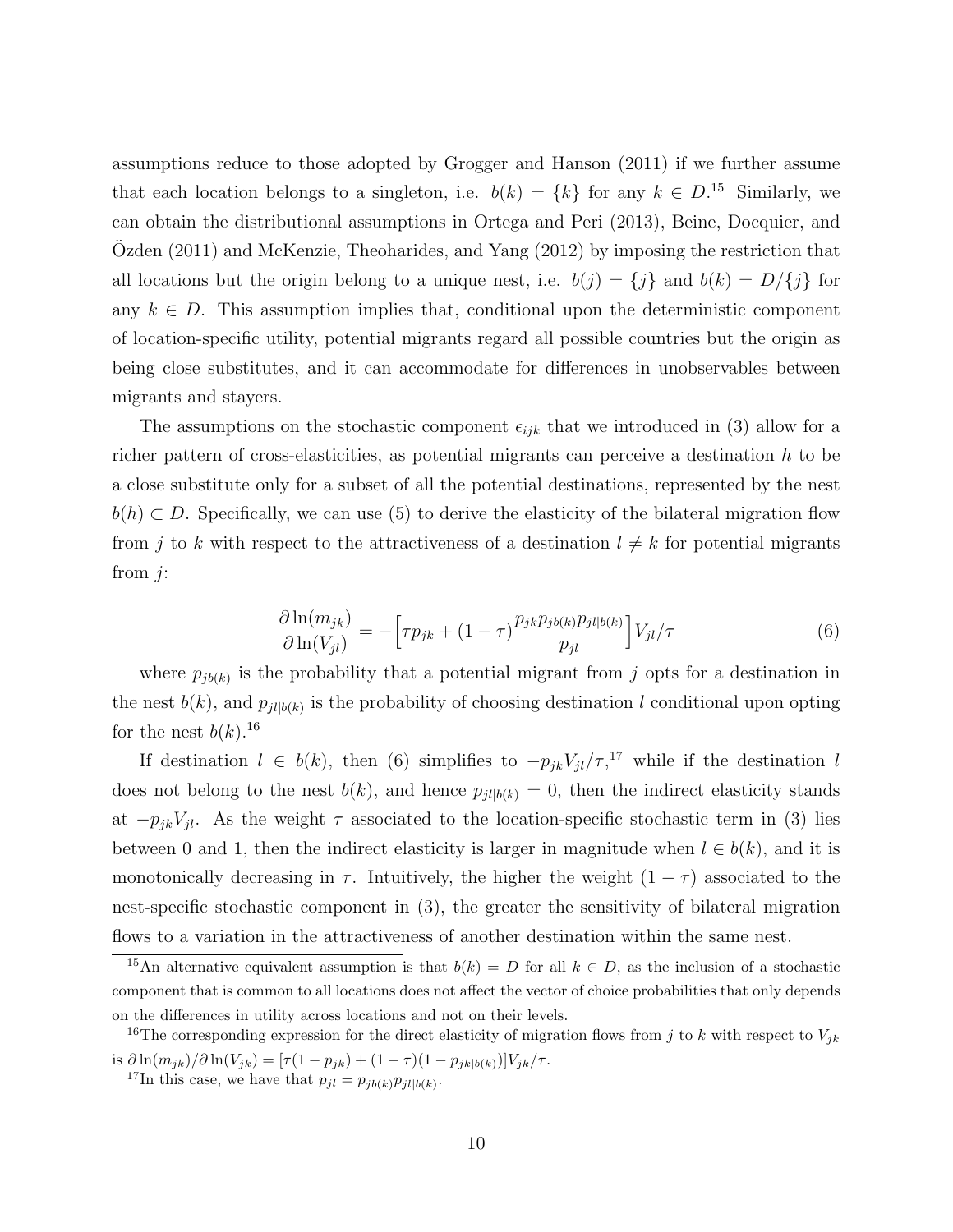We can rewrite (5) more compactly as follows:

$$
m_{jk} = \exp\left(\alpha_j + \boldsymbol{x}_{jk}\prime\boldsymbol{\beta}/\tau + \gamma_{jb(k)} + \ln(\eta_{jk})\right) \tag{7}
$$

where the origin specific term  $\alpha_j$  is equal to:

$$
\alpha_j = \ln(s_j) - \ln \Big[ \sum_{q=1}^m \Big( \sum_{l \in b_q} e^{\mathbf{x}_{jl} \cdot \mathbf{x}_{jl}} \Big)^{\tau} \Big]
$$

and the origin-nest specific term  $\gamma_{jb(k)}$  is given by:

$$
\gamma_{jb(k)} = (\tau - 1) \ln \left( \sum_{l \in b(k)} e^{\boldsymbol{x}_{jl} \cdot \boldsymbol{\beta} / \tau} \right)
$$

Our key interest is to understand whether, and under which hypotheses, we can recover a consistent estimate of the vector of parameters  $\beta$  in (2) from the observation of migration flows  $m_{jk}$  and of the vector  $x_{jk}$ . A key analytical challenge is represented by the correlation between the vector  $x_{jk}$  and the term  $\gamma_{jb(k)}$  that reflects the attractiveness for potential migrants from j of all locations in the nest  $b(k)$ . If this term is not adequately controlled for, then the ensuing multilateral resistance to migration will determine the endogeneity of all the determinants of location-specific utility in  $x_{ik}$  (Bertoli and Fernández-Huertas Moraga, 2013).

### 3 Two main approaches to the estimation

The estimation of the determinants of bilateral migration flows with aggregate data has to deal with some key analytical challenges, and we focus here on two of them:  $(i)$  its consistency with a general underlying RUM model, and  $(ii)$  the presence of zero bilateral flows in the data.

We discuss here the two main approaches to the estimation that can be followed, and how they allow to deal with points  $(i)-(ii)$  above. The first one, which probably represents the industry-standard in the international migration literature,<sup>18</sup> involves a logarithmic trans-

<sup>&</sup>lt;sup>18</sup>This approach has been adopted, *inter alia*, by Clark, Hatton, and Williamson (2007), Lewer and den Berg (2008), Ortega and Peri (2013), Mayda (2010), McKenzie, Theoharides, and Yang (2012), Simpson and Sparber (2012), Beine, Docquier, and Ozden (2011), Grogger and Hanson (2011) and Bertoli and Fernández-Huertas Moraga (2013).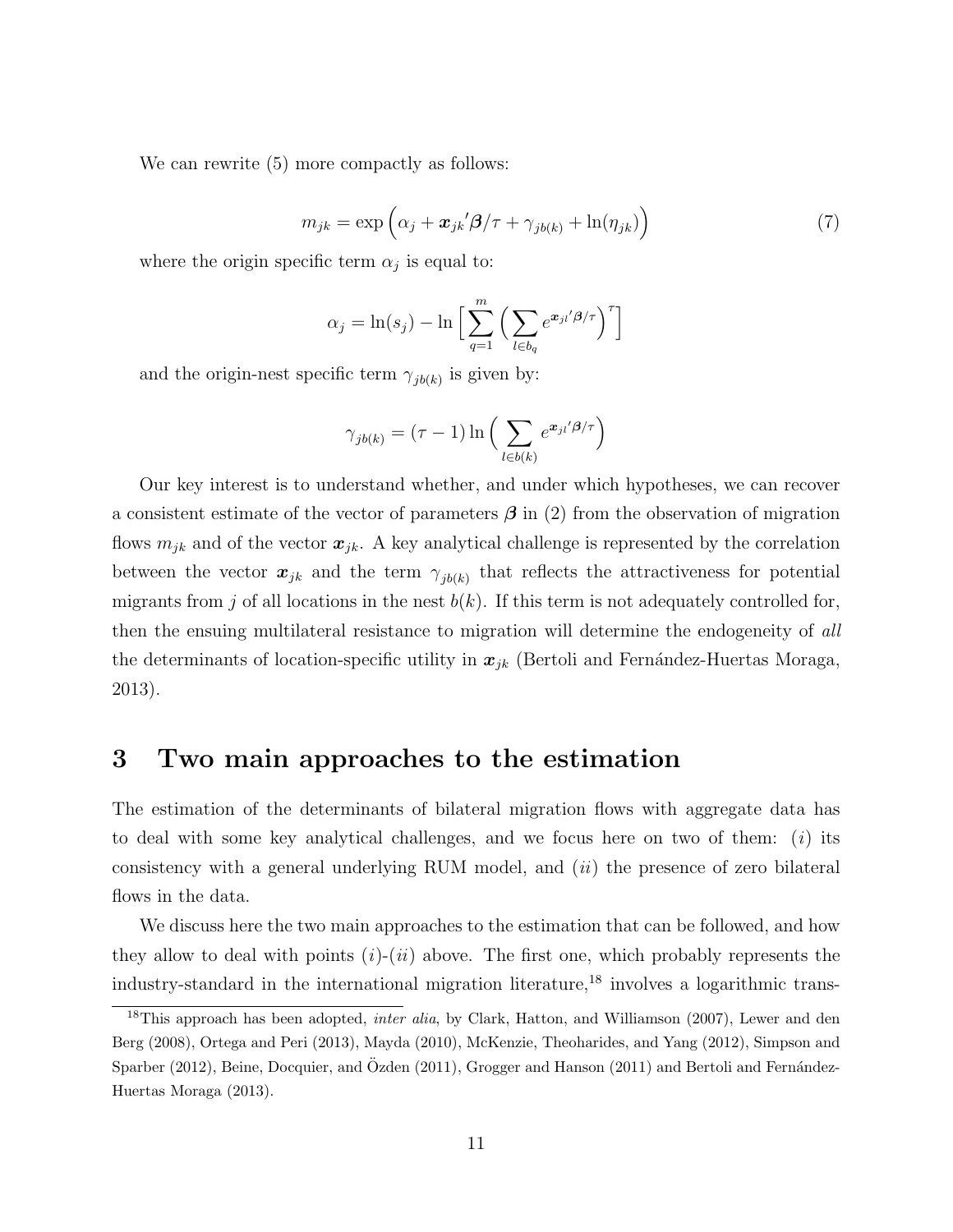formation of the bilateral migration rates that can be derived from (5), while the second resorts to non-linear count data models to estimate directly the determinants of the bilateral migration *flows* described in  $(5).^{19}$ 

### 3.1 Estimation of bilateral migration rates

The first approach to the estimation adopts the logarithm of the bilateral gross migration rate, i.e.  $y_{jk} = \ln(m_{jk}/m_{jj})$ , as the dependent variable. From (5) we have that:

$$
y_{jk} = (\boldsymbol{x}_{jk} - \boldsymbol{x}_{jj})'\boldsymbol{\beta}/\tau + (\tau - 1)\ln\left(\sum_{l \in b(k)} e^{\boldsymbol{x}_{jl}/\boldsymbol{\beta}/\tau}\right) + \ln(\eta_{jk}/\eta_{jj})
$$

which can be more compactly rewritten as follows:

$$
y_{jk} = (\boldsymbol{x}_{jk} - \boldsymbol{x}_{jj})' \boldsymbol{\beta} / \tau + \varepsilon_{jk}
$$
\n(8)

where:

$$
\varepsilon_{jk} = (\tau - 1) \ln(\gamma_{jb(k)}) + \ln(\eta_{jk}/\eta_{jj})
$$

Under the distributional assumptions in  $(3)$ ,  $y_{jk}$  depends on the deterministic components of location-specific utility in country k and j and on an error term  $\varepsilon_{jk}$  that is a function of an origin-nest specific term  $\gamma_{jb(k)}$  reflecting the expected utility from migration to locations that belong to the same nest as  $k$ , and of a logarithmic transformation of the error term in (5). As discussed in Santos Silva and Tenreyro (2006), the assumption that  $E(\eta_{jk}) = 1$  for any j, k does not suffice to conclude that  $E[\ln(\eta_{jk}/\eta_{jj})] = 0$ , as the latter will be, in general, a function of higher-order moments of the distribution of the error term in (5); this, in turn, implies that, if  $\eta_{jk}$  is heteroskedastic with a variance that depends on the regressors in (5), then the error term  $\varepsilon_{jk}$  in (8) will be correlated with the regressors, casting doubts on the unbiasedness of the estimates.

If one assumes that each destination is assigned to a singleton nest, then one can estimate bilateral migration flows as a function of origin and destination characteristics only, as in

<sup>&</sup>lt;sup>19</sup>This approach, which has a long-standing tradition in the internal migration literature, see Flowerdew and Aitkin (1982) for an early application, has been applied by Egger and Radulescu (2009), Beine, Noel, and Ragot (2011), Belot and Ederveen (2012) and Beine and Parsons (2012) in the international migration literature.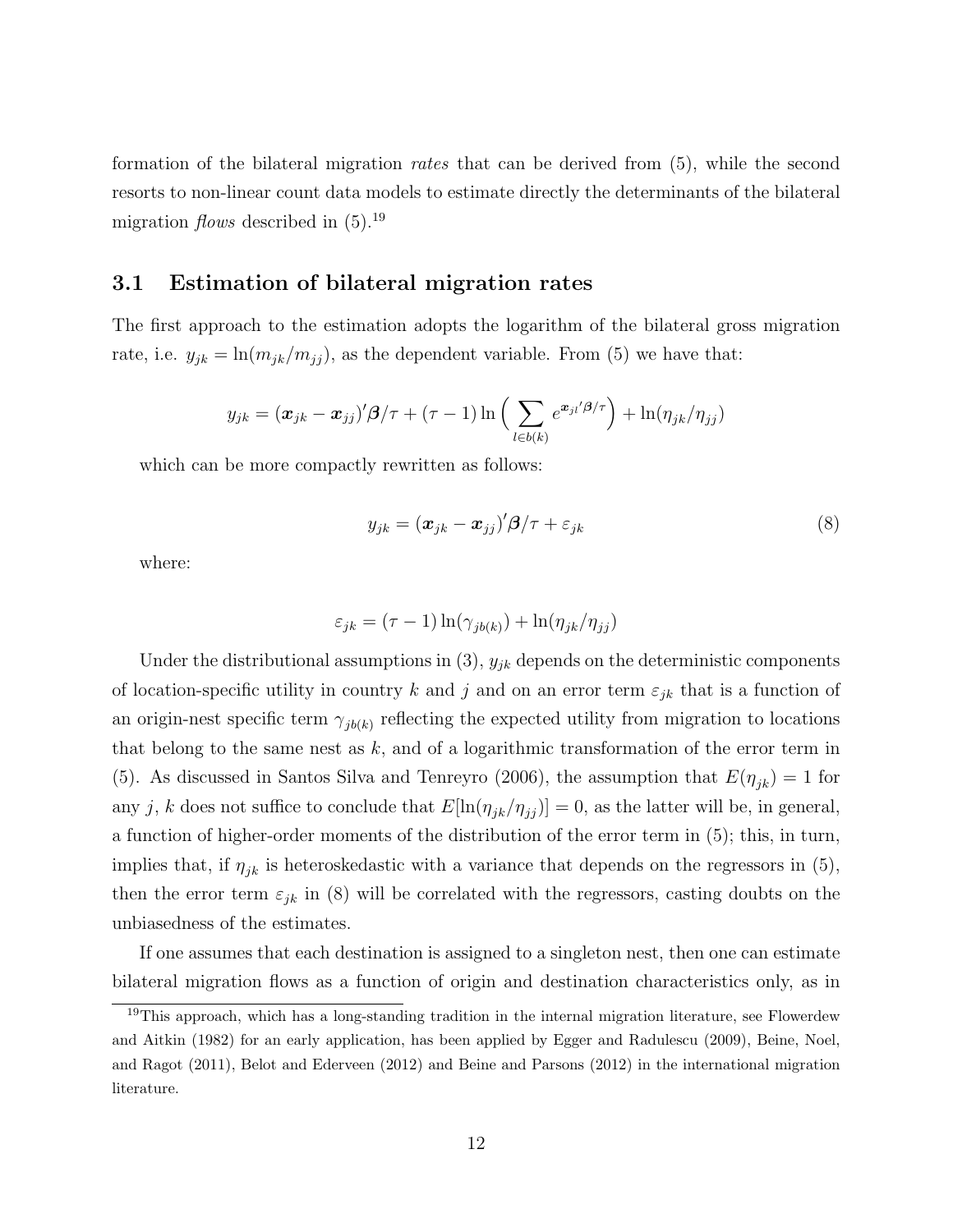Clark, Hatton, and Williamson (2007), Mayda (2010) and Grogger and Hanson (2011).<sup>20</sup> Under this assumption,  $\ln(\gamma_{jb(k)}) = x_{jk'}\beta/\tau$ , so that the equation to be estimated simplifies to:

$$
y_{jk} = (\boldsymbol{x}_{jk} - \boldsymbol{x}_{jj})'\boldsymbol{\beta} + \ln(\eta_{jk}/\eta_{jj})
$$

The assumption that the stochastic components follow i.i.d. EVT-1 distributions, so that conditioning upon  $x_{jk}$  and  $x_{jj}$  suffices to satisfy the independence from irrelevant alternatives, IIA, assumption, allows to recover the vector  $\beta$  that appears in the deterministic component of location-specific utility. Still, the appropriateness of this assumption critically hinges on the correct specification of location-specific utility, as omitted variables and heterogeneity across individuals could introduce cross-sectional correlation in the error term.

A first approach that allows to relax the distributional assumptions involves gathering all countries but the origin in a unique nest. Under this assumption, the error term simplifies to:

$$
\varepsilon_{jk} = (\tau - 1) \ln(\gamma_j) + \ln(\eta_{jk}/\eta_{jj})
$$

where  $\gamma_j = \sum_{l \in D/\{j\}} e^{\mathbf{x}_{jl}/\beta/\tau}$  does not vary across destinations. This implies that the inclusion of origin dummies<sup>21</sup> among the regressors, which was proposed by Ortega and Peri (2013) and adopted in McKenzie, Theoharides, and Yang (2012) and Beine, Docquier, and  $\ddot{\text{O}}$ zden (2011),<sup>22</sup> suffices to remove the cross-sectional dependence of the error term, and its correlation with the regressors. This estimation strategy, which is valid under the restrictions on  $(3)$  that we just discussed,<sup>23</sup> does not allow to separately identify the value of the vector

 $^{20}$ Mayda (2010) includes among the regressors an "atheoretical measure" (p. 1270) of the attractiveness of other locations, represented by the average of GDP per capita.

 $21$ These dummies have to be interacted with time dummies whenever the data have a longitudinal dimension.

 $^{22}$ McKenzie, Theoharides, and Yang (2012) include origin-time dummies as the focus of their analysis is on the pull factors of Filipino migration, while Beine, Docquier, and Özden (2011) include origin dummies in a cross-sectional setting to control for "the combined effect of all unobserved characteristics of the origin country" (p. 34) on the bilateral migration rate.

<sup>&</sup>lt;sup>23</sup>McKenzie, Theoharides, and Yang  $(2012)$ , who estimate the determinants of Filipino migration to 107 destinations between 1998 and 2009, include both (origin)-time and (origin)-destination dummies; their approach is still consistent with the same assumptions on the stochastic term as in Ortega and Peri (2013), though the richer structure of fixed effects increases the plausibility of the underlying distributional assump-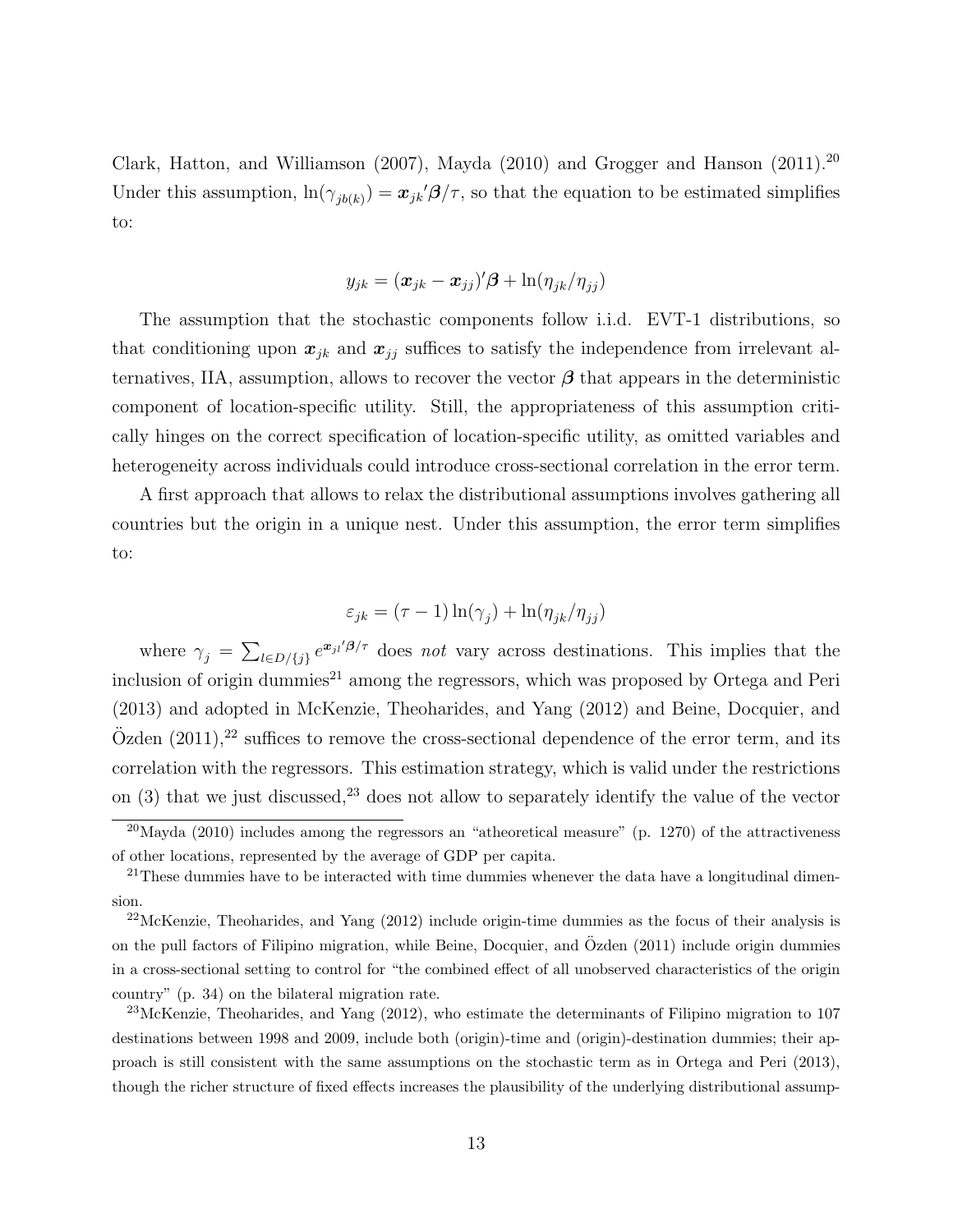of coefficients  $\beta$  and of the dissimilarity parameter  $\tau$ , but just the ratio  $\beta/\tau$ . The inclusion of the origin-time dummies controls for the component of the error term  $\varepsilon_{jk}$ , where  $\tau$  enters separately from  $\beta$ . The true value of  $\tau$  is unknown but it can be recovered from individuallevel data that allow to estimate the within-nest correlation in the stochastic component of utility, as in Bertoli, Fernández-Huertas Moraga, and Ortega (2013).

A different approach has been adopted by Bertoli and Fernández-Huertas Moraga (2013), who show that longitudinal data allow to estimate (8) under more general distributional assumptions with the adoption of the Common Correlated Effects estimator proposed by Pesaran (2006). Bertoli and Fernández-Huertas Moraga (2013) apply their estimation approach to an administrative monthly dataset: the *Estadística de Variaciones Residenciales*, which records gross migration inflows to Spain and is characterized by a very low incidence of zeros in the data. This feature of the data allows them to deal with the first analytical challenge discussed above, i.e. the consistency with a general micro-foundation of migration flows, while leaving the second challenge aside.

#### 3.1.1 Interpretation of the estimated coefficients

The inability to separately identify  $\beta$  and  $\tau$  creates an uncertainty about the elasticity of bilateral migration rates with respect to any of the elements of the vector  $x_{ik}$ , as both the direct and the indirect elasticities depend on  $\tau$  (see Section 2.1.2). Following the approach adopted in Schmidheiny and Brülhart  $(2011)$ , we can define bounds for the two elasticities, conditional upon the estimated value of  $\beta/\tau$ , exploiting their monotonicity in  $\tau$ <sup>24</sup> Specifically, computing the direct elasticity for  $\tau$  converging to 0 and for  $\tau = 1$ , we can observe that:<sup>25</sup>

$$
\frac{\partial \ln(m_{jk})}{\partial \ln(V_{jk})}\Big|_{\beta/\tau=\widehat{\beta/\tau}} = \left( (1 - p_{jk|b(k)}) \mathbf{x}_{jk}' \widehat{\beta/\tau}, (1 - p_{jk}) \mathbf{x}_{jk}' \widehat{\beta/\tau} \right]
$$
(9)

Similarly, with respect to the indirect elasticity, we can define the following interval:

tions.

<sup>&</sup>lt;sup>24</sup>Allowing for multiple nest-specific variance components does not affect the proposed bounds, as the correlation across destinations of the stochastic component of utility  $\epsilon_{ijk}$  in this case is positive but lower than the correlation that arises when destinations share just one nest-specific variance component (Papola, 2004).

<sup>&</sup>lt;sup>25</sup>Without loss of generality, we have ordered the extremes of the two intervals under the assumption that  $x'_{j\boldsymbol{k}}\boldsymbol{\beta}/\tau\geq 0.$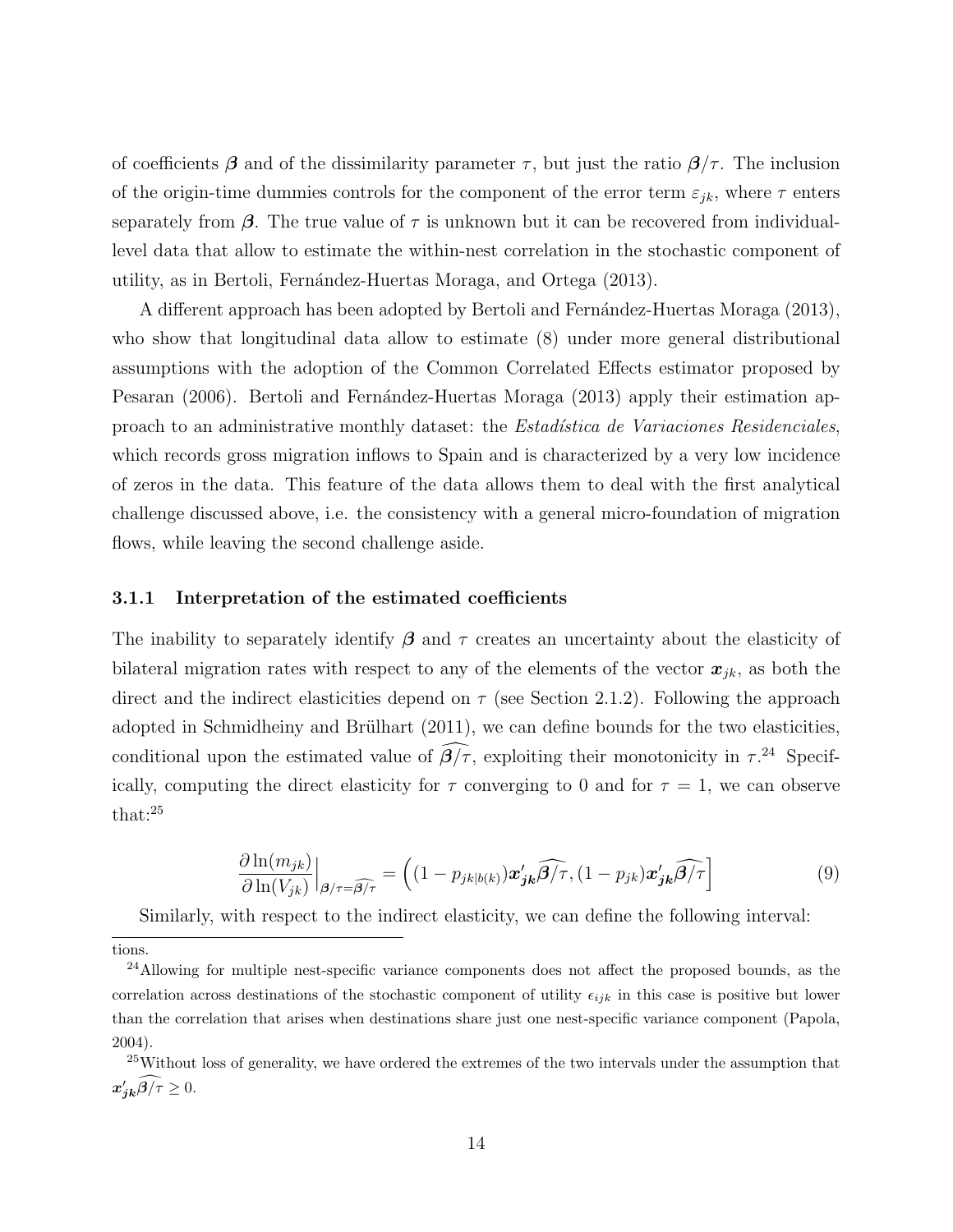$$
\frac{\partial \ln(m_{jk})}{\partial \ln(V_{jl})}\Big|_{\beta/\tau=\widehat{\beta/\tau}} = \left(-p_{jk|b(k)}\mathbf{x}_{jk}'\widehat{\beta/\tau}, -p_{jk}\mathbf{x}_{jk}'\widehat{\beta/\tau}\right]
$$
(10)

The two intervals in (9) and (10) reflect an uncertainty about the true elasticities that cannot be narrowed down by increasing the precision in the estimate of  $\beta/\tau$ , as this uncertainty arises from the impossibility of separately identifying  $\beta$  and  $\tau$ .

Consider, for instance, the 0.62 estimated coefficient for networks (Beine, Docquier, and Ozden,  $2011$ , p. 37) in the basic specification of the migration equation. As discussed above, this should not be interpreted as the parameter corresponding to networks in (2), but rather as its ratio with respect to the (unknown)  $\tau$ , as the estimation strategy they adopted is consistent with the presence of a nest-specific variance component.<sup>26</sup> According to the data by Docquier, Lowell, and Marfouk (2009), migration flows from Mexico to the US between 1990 and 2000 represented 99.2 percent of total Mexican migration  $(p_{ik|D/\{i\}})$ , and approximately 3.5 percent of the population of Mexico-born individuals  $(p_{jk})$ . From (9), these figures imply that the elasticity of Mexican migration to the US with respect to the local networks of Mexicans ranges between  $0.022$  and  $0.615<sup>27</sup>$  The range of the possible elasticities that are consistent with the model is not specific to the example we chose, but it just reflects the fact that  $p_{jk|D/\{j\}} \gg p_{jk}$ , which occurs whenever only a small share of the population migrates.

#### 3.1.2 Zero flows in the data

The second difficulty related to the adoption of the logarithm of the bilateral migration rate as the left hand side relates to the fact that the incidence of zeros in migration datasets is, in general, very high. The share of zero observations stands at 9 percent in Grogger and Hanson (2011), 36 percent in Beine, Docquier, and Özden (2011), 70 percent in Ortega and Peri (2009),<sup>28</sup> and up to 95 percent in Simpson and Sparber (2012). Some analyses have been carried out on a sample restricted to non-zero observations only (McKenzie, Theoharides,

<sup>&</sup>lt;sup>26</sup>Specifically, the estimation strategy in Beine, Docquier, and Özden (2011) is consistent with  $b(k)$  $D/\{j\}$  for all  $k \neq j$ , and we can use this relationship to simplify (9).

<sup>&</sup>lt;sup>27</sup>When  $\tau$  converges to 0, all the elements of  $\hat{\boldsymbol{\beta}}$  also needs to be converging to 0 to keep  $\widehat{\boldsymbol{\beta}/\tau}$  unchanged, and this explains that low direct elasticity.

 $28$ The figure goes down to 10 percent when Ortega and Peri (2009) use migrant stocks rather than flows as the dependent variable, as Grogger and Hanson (2011) did; bilateral stocks can be regarded as a proxy for the unobserved bilateral gross flows, which is the theoretically relevant measure of migration in a location decision problem.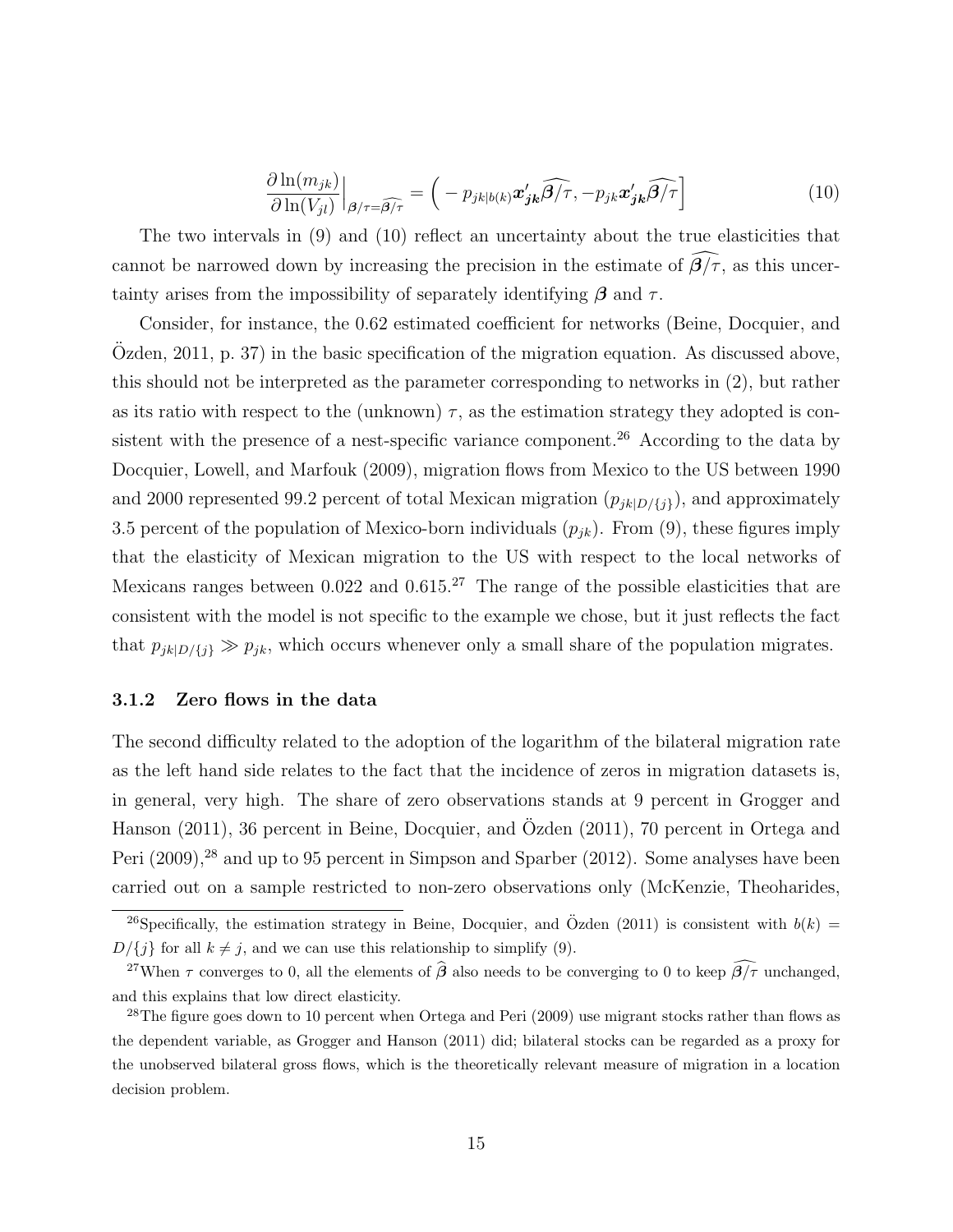and Yang, 2012; Grogger and Hanson, 2011; Bertoli and Fernández-Huertas Moraga, 2013). Ortega and Peri (2013) have resorted to a scaled-OLS estimation, while Simpson and Sparber  $(2012)$  and Beine, Docquier, and Ozden  $(2011)$  have resorted to a threshold Tobit model and to a two-step Heckman selection control procedure respectively. The first two approaches are exposed to the criticism expressed by Santos Silva and Tenreyro (2006).<sup>29</sup>

The threshold Tobit model developed by Eaton and Tamura (1994) was proposed by Martin and Pham (2008) as a superior alternative to the PPML estimation favored by Santos Silva and Tenreyro (2006), but Santos Silva and Tenreyro (2011) have recently questioned the ability of this estimator to deal with a large share of zeros in the data.<sup>30</sup>

The reliance on a two-step Heckman selection control procedure is confronted with two different sorts of difficulties, which relate to the exclusion restriction and to the consistency of the first stage estimation with the structure of the error term in (8). Specifically, finding a variable that, conditional on the other regressors, exerts a significant influence on the probability of observing a positive flow, but that is uncorrelated with the size of the flow once this is positive is a challenging task,  $31$  all the more so when the dataset has a longitudinal dimension. A further challenge relates to the consistency of the assumptions on the error term that underlie the second stage equation, and the assumption of normality in the first stage equation. If the second stage equation is characterized by the presence of cross-sectional correlation in the residuals, then also the non-linear observations in the non-linear first stage will not be independent.<sup>32</sup> These arguments suggest that further concerns, beyond the doubts cast by Santos Silva and Tenreyro (2006), relate to the chance of satisfactorily dealing with the presence of zeros in the migration data under a general specification on the (unknown) underlying data-generation process.

<sup>&</sup>lt;sup>29</sup> "These procedures will generally lead to inconsistent estimators of the parameters of interest. The severity of these inconsistencies will depend on the particular characteristics of the sample and model used, but there is no reason to believe that they will be negligible" (Santos Silva and Tenreyro, 2006, p. 643).

<sup>&</sup>lt;sup>30</sup>The Monte Carlo evidence that they provided reveals that the bias associated to the threshold Tobit estimator is large, and close to the one that characterizes the estimation on the truncated sample of positive observations.

 $31$ Beine, Docquier, and Özden (2011) rely on bilateral diplomatic representation as an exclusion restriction in a cross-sectional setting.

 $32$ See Fernández-Val and Vella (2011) and Arellano and Bonhomme (2011) for an overview of the challenges connected to the estimation of nonlinear panel models required for the first stage equation.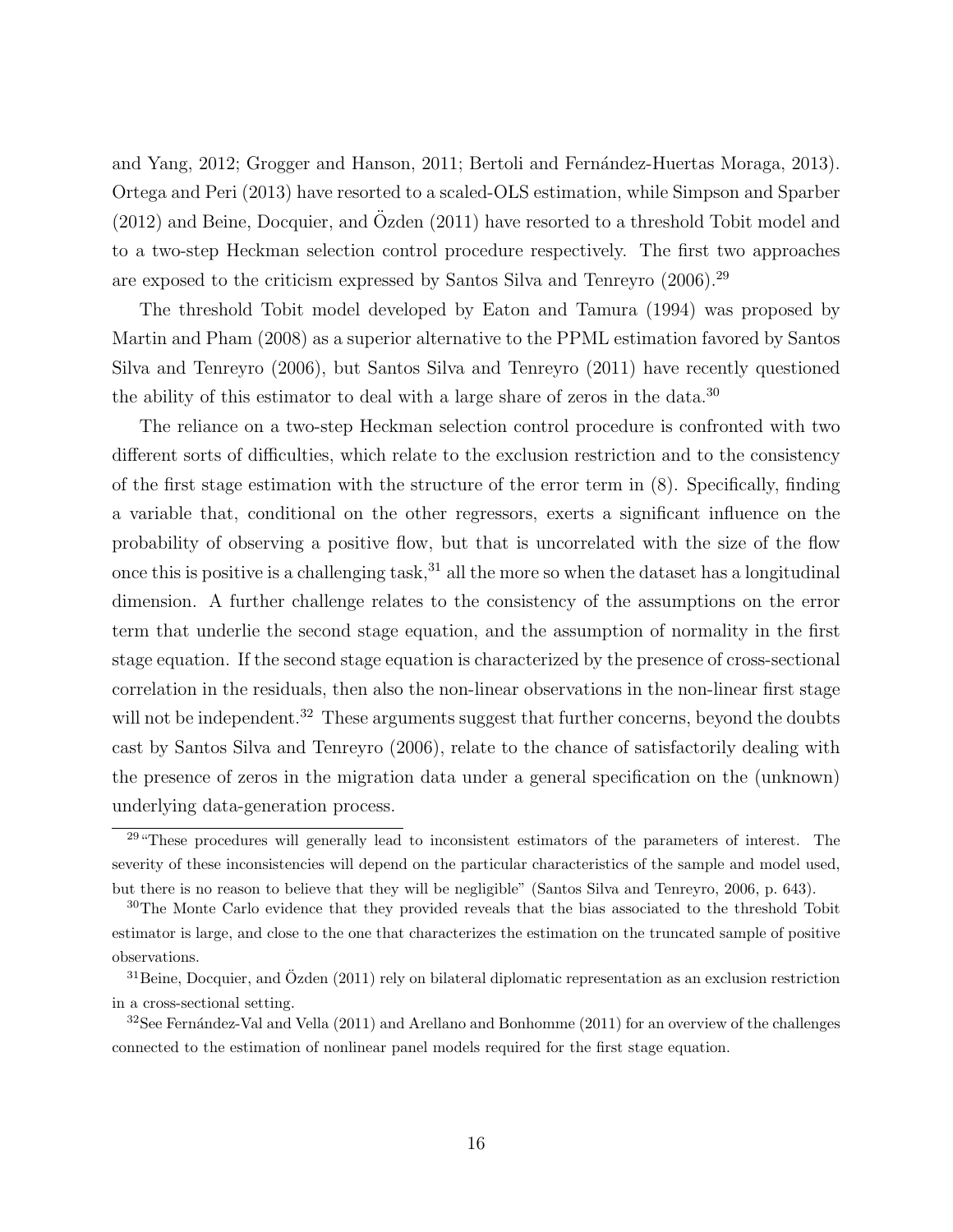### 3.2 Poisson estimation of bilateral migration flows

The estimation approach proposed by Santos Silva and Tenreyro (2006) is precisely meant to deal with the presence of a large share of zeros in the data, and it is gaining momentum in the international migration literature. PPML estimation performs well even when the data are not Poisson-distributed (Santos Silva and Tenreyro, 2011).<sup>33</sup>

Hence, we focus here on the consistency of the Poisson estimation with the RUM model underlying the scale of the observed bilateral migration flows. This requires going back to the expression for  $m_{jk}$  in (7), which we report here for convenience:

$$
m_{jk} = \exp\left(\alpha_j + \boldsymbol{x}_{jk}^{\prime} \boldsymbol{\beta}/\tau + \gamma_{jb(k)} + \ln(\eta_{jk})\right)
$$

If one assumes, as before, that  $b(k) = \{k\}$  for all  $k \in D$ , that is to say that the IIA assumption holds, then we can simplify the expressions for  $\alpha_j$  and  $\gamma_{jb(k)}$ , as we have that  $\alpha_j = \ln(s_j) - \ln\left(\sum_{l \in D} e^{x_{jl}/\beta}\right)$  and  $\gamma_{jb(k)} = 0$ . Hence, when IIA characterizes the underlying RUM model, we can rewrite  $m_{jk}$  as follows:

$$
m_{jk} = \exp\left(\boldsymbol{x}_{jk}'\boldsymbol{\beta} + \ln(s_j) - \ln\left(\sum_{l \in D} e^{\boldsymbol{x}_{jl}'\boldsymbol{\beta}}\right) + \ln(\eta_{jk})\right)
$$
(11)

Some key observations emerge from the inspection of  $(11)$ . First, the *scale* of the bilateral migration flow from j to k always depends on the utility associated to all possible destinations, and not only to the utility associated to the origin j and the destination  $k^{34}$ 

Second, the adoption of the PPML estimator prevents the identification of the effect of the so-called push factors of international migration, as the deterministic component of utility at origin enters into the exponential term in  $(11)$  in a non-linear way.<sup>35</sup>

<sup>&</sup>lt;sup>33</sup>This estimation technique produces consistent estimates as long as the conditional mean is correctly specified (Gourieroux, Monfort, and Trognon, 1984).

 $34$ This reflects the fact that the assumption that the stochastic component of the RUM model is i.i.d. EVT-1 implies that the bilateral migration *rate*, not the *flow*, is independent from the attractiveness of other destinations; even this restrictive distributional assumption allows for the diversion of flows due to changes in the opportunities to migrate to other countries.

<sup>&</sup>lt;sup>35</sup>Observe that  $V_{jj}$  enters linearly into the exponential of the ratio of the conditional means for  $m_{jkt}$  and  $m_{jj}$ ; still, the conditional mean of the ratio  $m_{jk}/m_{jj}$  never coincides with the ratio of the two conditional means (specifically, the conditional mean of  $m_{jk}/m_{jj}$  is higher than the ratio of the conditional means of  $m_{jk}$ and  $m_{jj}$  by Jensen's inequality, independently on the distributional assumptions on the underlying datagenerating process), and this, in turn, violates the condition that is required to obtain consistent estimates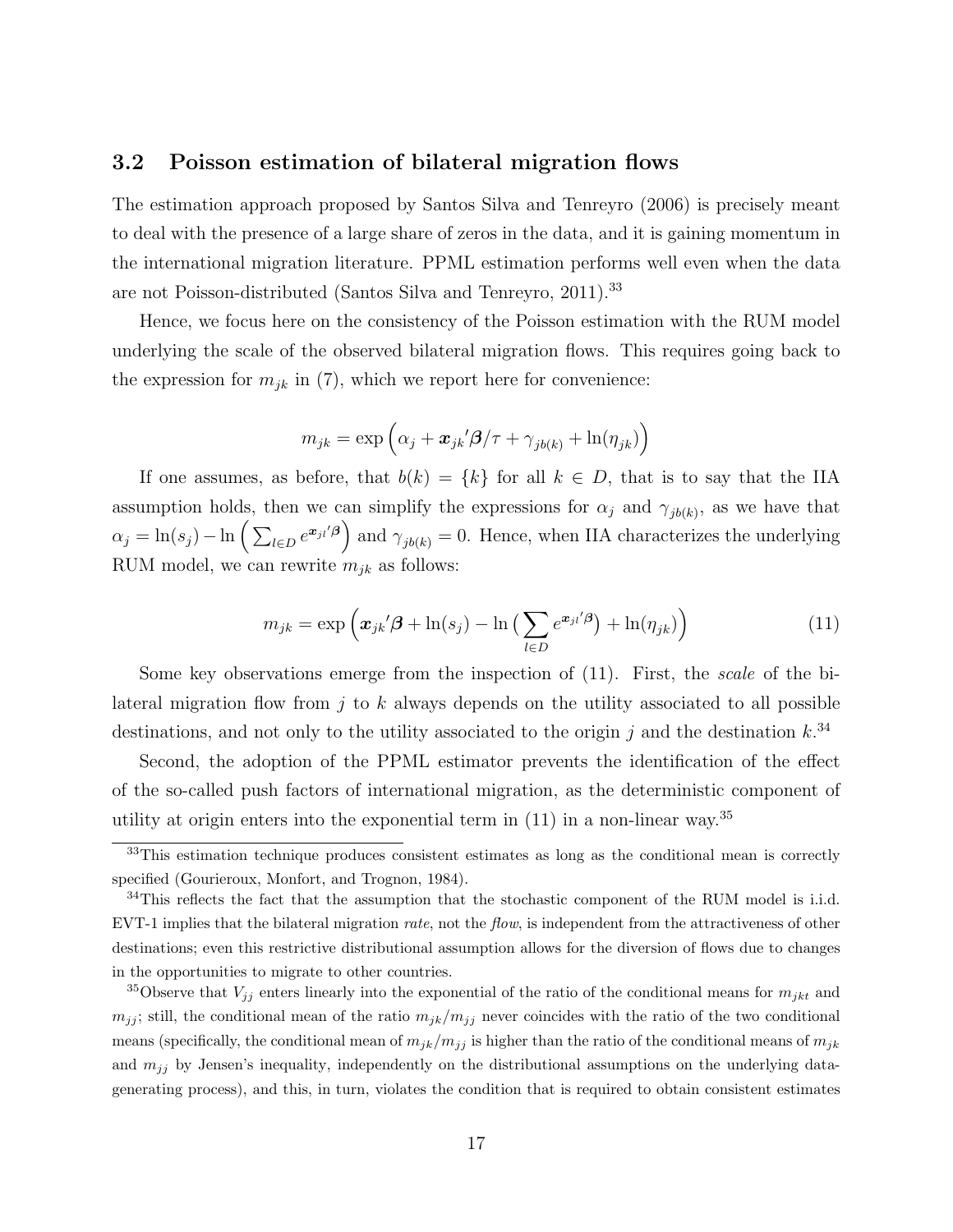Third, a RUM-consistent estimation of (11) requires the inclusion of origin dummies to absorb the effect of population at origin  $s_j$  and of the attractiveness of all possible locations upon  $m_{jk}$ . The inclusion of origin dummies implies that the expected value of  $m_{jk}$  conditional upon  $x_{ik}$  and the set of dummies is independent across all observations in the dataset, which represents a necessary condition for the estimation of the Poisson model.

Guimaraes, Figueiredo, and Woodward (2003) demonstrate that the estimation of (11) through PPML delivers the same estimate for  $\beta$  as a conditional logit model estimated on individual-level data on the same determinants of location-specific utility, as the loglikelihood functions of the two models are identical up to a constant.<sup>36</sup> Hence, this estimation technique is fully consistent with the underlying RUM model that describes the choice of the utility-maximizing location.

Schmidheiny and Brülhart (2011) generalize this result under the same assumptions as in Ortega and Peri (2013), so that the model to be estimated becomes:

$$
m_{jk} = \exp\left(\boldsymbol{x}_{jk}\mathbf{\beta} + \ln(s_j) + \tau \ln\left(\sum_{l \in D} e^{\boldsymbol{x}_{jl}\mathbf{\beta}/\tau}\right) - \ln\left[e^{\boldsymbol{x}_{jj}\mathbf{\beta}} + \left(\sum_{l \in D/\{j\}} e^{\boldsymbol{x}_{jl}\mathbf{\beta}/\tau}\right)^{\tau}\right] + \ln(\eta_{jk})\right)
$$
(12)

PPML estimation of (12) delivers the same estimate for  $\beta/\tau$  as the estimation of an individual-level nested logit model, with the nest structure that we just described (Schmidheiny and Brülhart, 2011). Observe that the origin fixed effects suffice to restore independence across observations both in (11) and (12), although the stochastic properties of the two underlying RUM models differ.<sup>37</sup> This, in turn, implies that PPML estimation is characterized by the same fundamental uncertainty about the magnitude of the elasticity of migration flows as the estimation of the determinants of the bilateral migration rates, which is connected to the inability to identify the dissimilarity parameter  $\tau$ . PPML offers no advantage, in this respect, over the traditional approach to the estimation reviewed above.

with PPML (Gourieroux, Monfort, and Trognon, 1984).

<sup>36</sup>Guimaraes, Figueiredo, and Woodward (2003) focus on location-decisions taken from a single origin, so that  $\alpha$  does not vary with j; Guimaraes, Figueiredo, and Woodward (2004) show that, with multiple time periods, the inclusion of origin-time dummies suffices to restore the parallel between the conditional logit and Poisson.

 $37$ The key is that the term describing the expected utility from migration to any destination in the nest  $D/\{j\}$  does not vary across destinations, so that it is absorbed by the origin fixed effect, which is always to be included in the estimation (Guimaraes, Figueiredo, and Woodward, 2004).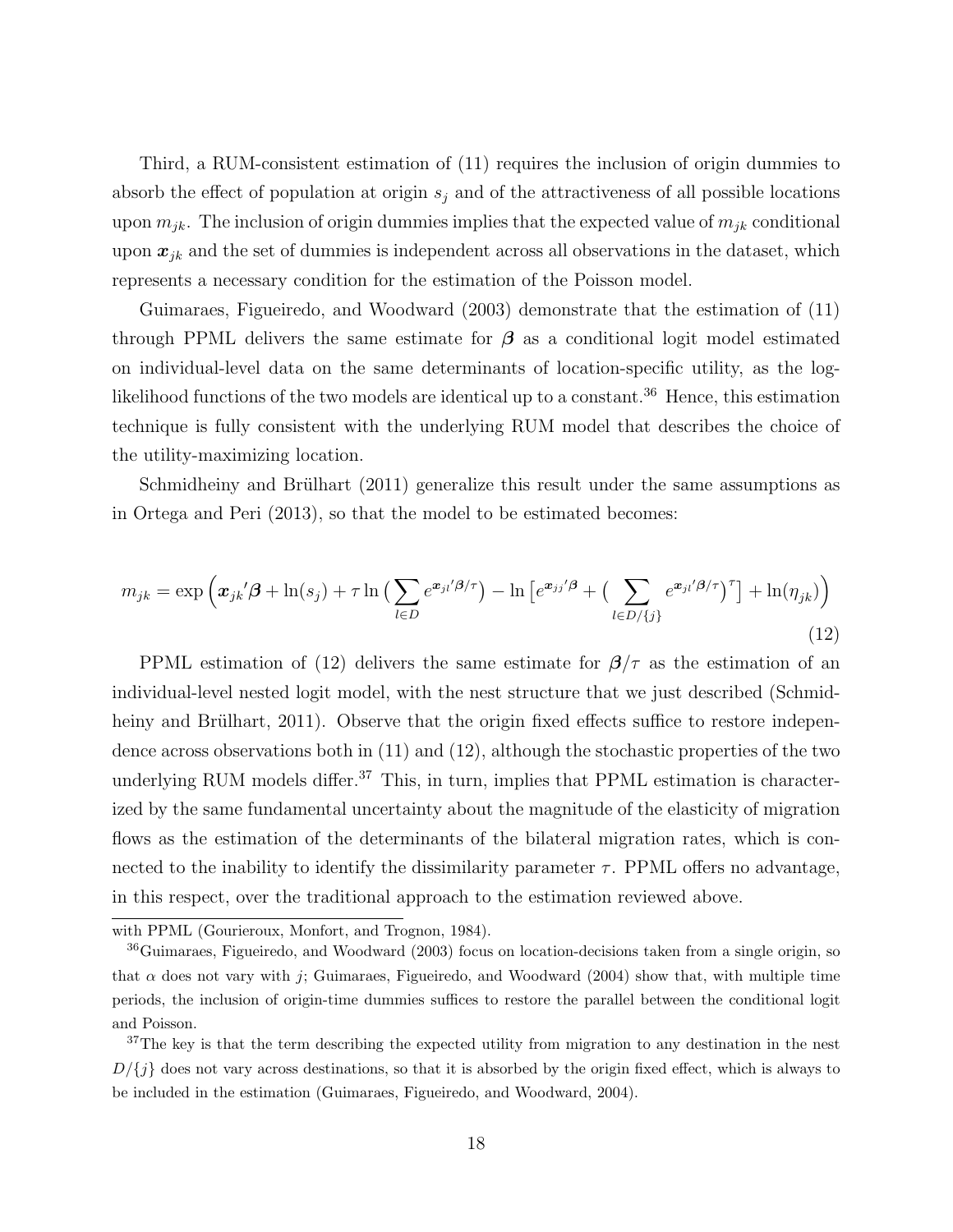#### 3.2.1 Consistency with RUM under less restrictive distributional assumptions

Schmidheiny and Brülhart (2011) established the consistency of the PPML estimation with an utility-maximizing behavior of the migrants under the same assumption on the stochastic properties of the RUM model used in Ortega and Peri (2013). Here, we go one step further, showing that the same consistency characterizes the estimation of (7), which we derived from (3). We reproduce here (7):

$$
m_{jk} = \exp\left(\alpha_j + \boldsymbol{x}_{jk}^{\prime} \boldsymbol{\beta}/\tau + \gamma_{jb(k)} + \ln(\eta_{jk})\right)
$$

PPML estimation requires observations to be cross-sectionally independent and, as discussed in Guimaraes, Figueiredo, and Woodward (2004), this can be achieved with the inclusion of a richer structure of dummies. Specifically, the inclusion of origin-nest dummies suffices to control for  $\gamma_{jb(k)}$ , and restore cross-sectional independence of the residuals.<sup>38</sup> This, in turn, will produce a consistent estimate of  $\beta/\tau$ , which is identified only out of within-nest variation.

Such an approach requires to specify the assumptions on the nests  $b$ , and it is feasible thanks to the absence of an incidental parameter problem in the estimation of a Poisson model (Trivedi and Munkin, 2010). The estimation delivers the same estimate for  $\beta/\tau$  as the individual-level estimation of a nested logit model with location-specific regressors.

The choice of nests b is a data-dependent empirical exercise with a clear trade-off. As the number of nests used to specify equation (7) increases, the available variability that can be exploited to estimate  $\beta/\tau$  goes down. On the other hand, choosing a too parsimonious specification with few nests may not be able to fully restore the cross-sectional independence of the residuals that is needed to be able to interpret the coefficients of the model as coming from a RUM framework. In able to assess this trade-off, the next subsection introduces a test of the cross-sectional dependence of the residuals in equation (7).

#### 3.2.2 Tests for spatial dependence of the residuals

The spatial independence of the migration flows from a given origin to different destinations can be assessed through tests on the residuals generated by the various specifications of our

<sup>38</sup>A similar use of nests can be found in the analysis of firms' location choice by Head, Ries, and Swenson (1995) and Levinson (1996); see also the other papers cited by Guimaraes, Figueiredo, and Woodward (2004).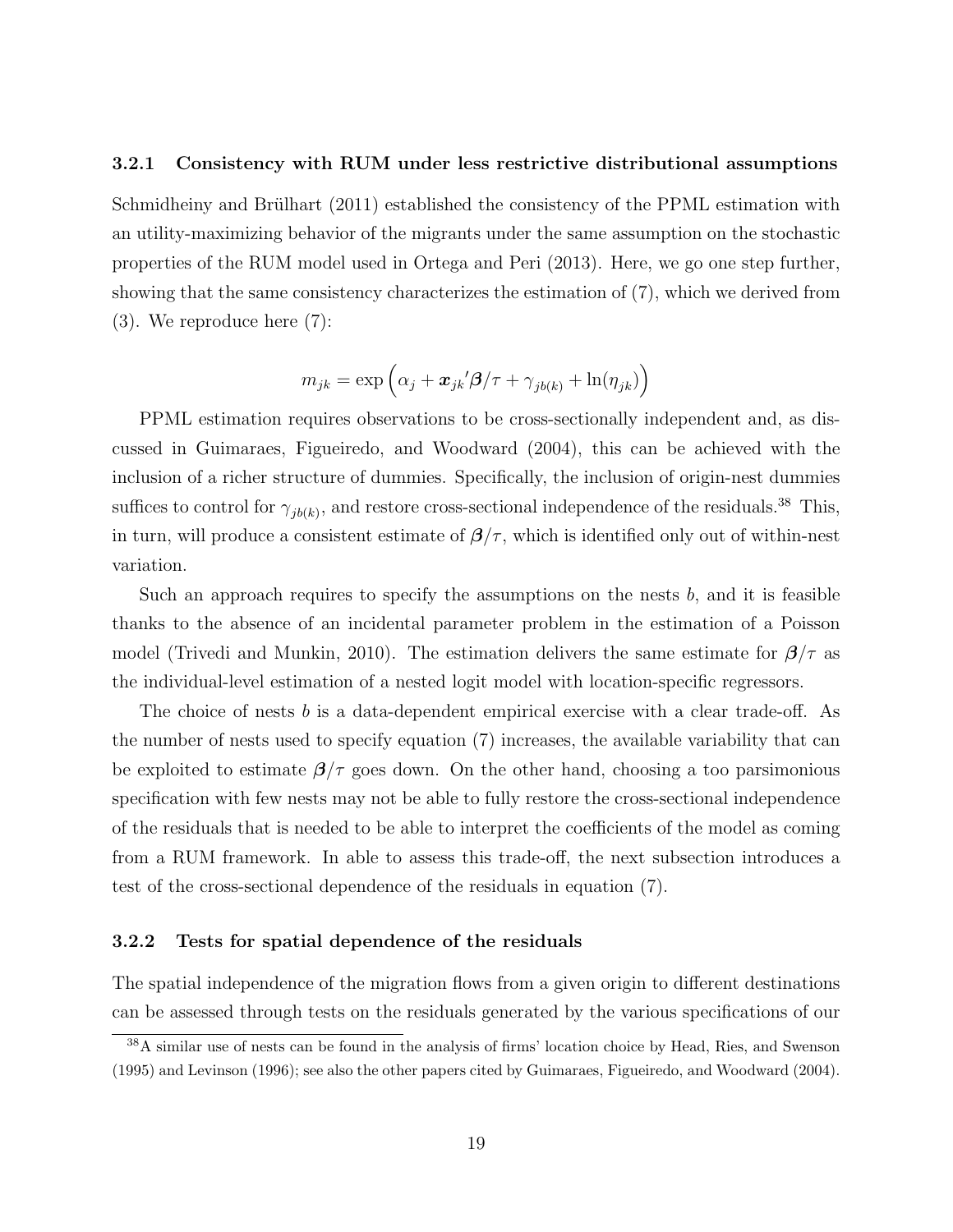estimates. Specifically, let  $e_{jk}$  represent the Pearson residual associated to the migration flow from the origin j to the destination  $k$ <sup>39</sup>, and  $e_k$  be the vector of Pearson residuals for destination k. If the set of fixed effects introduced among the regressors suffices to restore spatial independence, then we should have  $E(e_k'e_l) = 0$  for  $l \neq k$ , while the presence of a nest-specific stochastic component of utility would entail that  $E(e_k'e_l) > 0$  if  $b(l) = b(k)$ . As the RUM model gives us an expectation on the direction of the correlation if we do not have cross-sectional independence, we can adapt a modified version of the CD test proposed by Pesaran (2004).<sup>40</sup> Let  $\hat{\rho}_{kl}$  denote the correlation between the vectors  $e_k$  and  $e_l$ ; the  $CD$ test statistic is given by:

$$
CD = \left(\frac{2n_o}{n_d(n_d - 1)}\right)^{1/2} \sum_{k=1}^{n_d - 1} \sum_{l=k+1}^{n_d} \widehat{\rho}_{kl} \tag{13}
$$

where  $n_o$  and  $n_d$  represent respectively the number of origins and destinations in the dataset. Under the null of no cross-sectional correlation in the residuals, the CD test statistic is asymptotically distributed as a standard Normal variable.

In the empirical part of the paper, we will use the CD statistic to choose a model that is parsimonious enough while being able to restore the cross-sectional independence of the residuals in equation (7).

### 4 Data

#### 4.1 Data sources

We draw our data from three main sources. The first one is represented by Docquier, Lowell, and Marfouk (2009), who provide information on the size of bilateral migration stocks in 31 countries of destination in 1990 and 2000. This dataset provides a proxy for the scale of

<sup>39</sup>Hsiao, Pesaran, and Pick (2012) provide evidence on the reliability of the Pearson residuals when testing for cross-sectional dependence in non-linear models.

<sup>&</sup>lt;sup>40</sup> The choice of the appropriate test should be supported by a priori information (e.g. from economic theory) on the way statistical units may be correlated" (Moscone and Tosetti, 2009, p. 558), and this is why we are not concerned here with the fact that the CD test might fail to reject the null of cross-sectional independence when the data present both patterns of positive and negative correlation (Frees, 1995).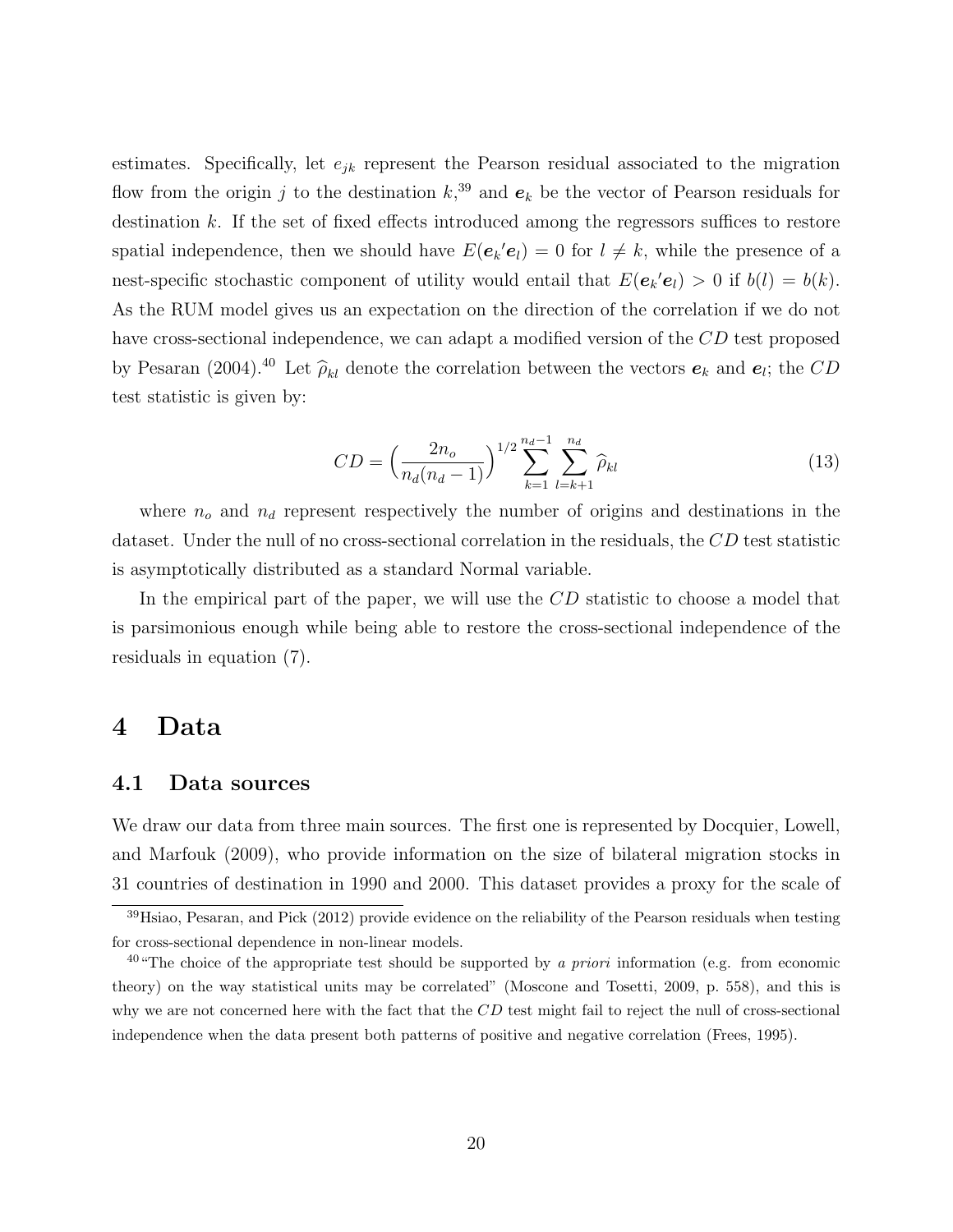bilateral gross migration flows that is represented by the variation in stocks, $41$  that has been used, *inter alia*, by Beine, Docquier, and  $Ozden (2011)$ . In fact, our objective is to start by replicating the results in Beine, Docquier, and Ozden  $(2011)$  so as to make our methodology directly comparable with a well-known paper in the literature. Bilateral migrant stocks are defined on the basis of country of birth for all but five destinations (Germany, Hungary, Italy, Japan and Korea), which resort to citizenship to identify immigrants. This dataset is matched with the one assembled by Ozden, Parsons, Schiff, and Walmsley (2011), giving us the size of bilateral migration stocks in 1960, which will be used as an instrument for the size of networks in 1990.

With respect to bilateral visa policies, we use the dataset by Neumayer (2006), which is based on the Travel Information Manual, a yearly publication of the International Air Transport Association, IATA. The Travel Information Manual contains information on all the legal requirements related to transit or non-immigration admission into all countries of the world, including visa requirements. Neumayer (2006) built a dichotomous variable signaling whether the citizens of country  $j$  are requested to have a visa for entering into country  $k$  or they benefit from a visa waiver.<sup>42</sup> Observe that visa policies are based on citizenship rather than on country of birth, which is the basis for most of the migration data used in our analysis; the measurement error induced by this discrepancy is likely to be negligible as citizenship and country of birth are likely to coincide for the vast majority of the population in each origin country. This dataset, which has been used also in Neumayer (2010, 2011), refers to the year 2004. As we will be using the information contained in this dataset to estimate the determinants of migration flows between 1990 and 2000, this introduces an additional source of measurement error related to the changes in visa policies that might have occurred between our period of analysis and 2004, but "this measurement error is small because the number of changes to visa restrictions is likely to be very small

<sup>&</sup>lt;sup>41</sup>This is a common practice in the migration literature, which implies that "it is impossible to know how exactly these changes balance attrition (and whether attrition is caused by death, return migration or emigration to a third country) and new entry flows." (Docquier and Rapoport, 2012, p. 725).

 $42$ Visas that need not to be requested before traveling are considered as visa waivers, as a visa that can be obtained upon arrival "typically does not represent any restriction at all because the procedure of getting it is extremely simple and does not involve any major check on the applicant." (Neumayer, 2010, p. 173).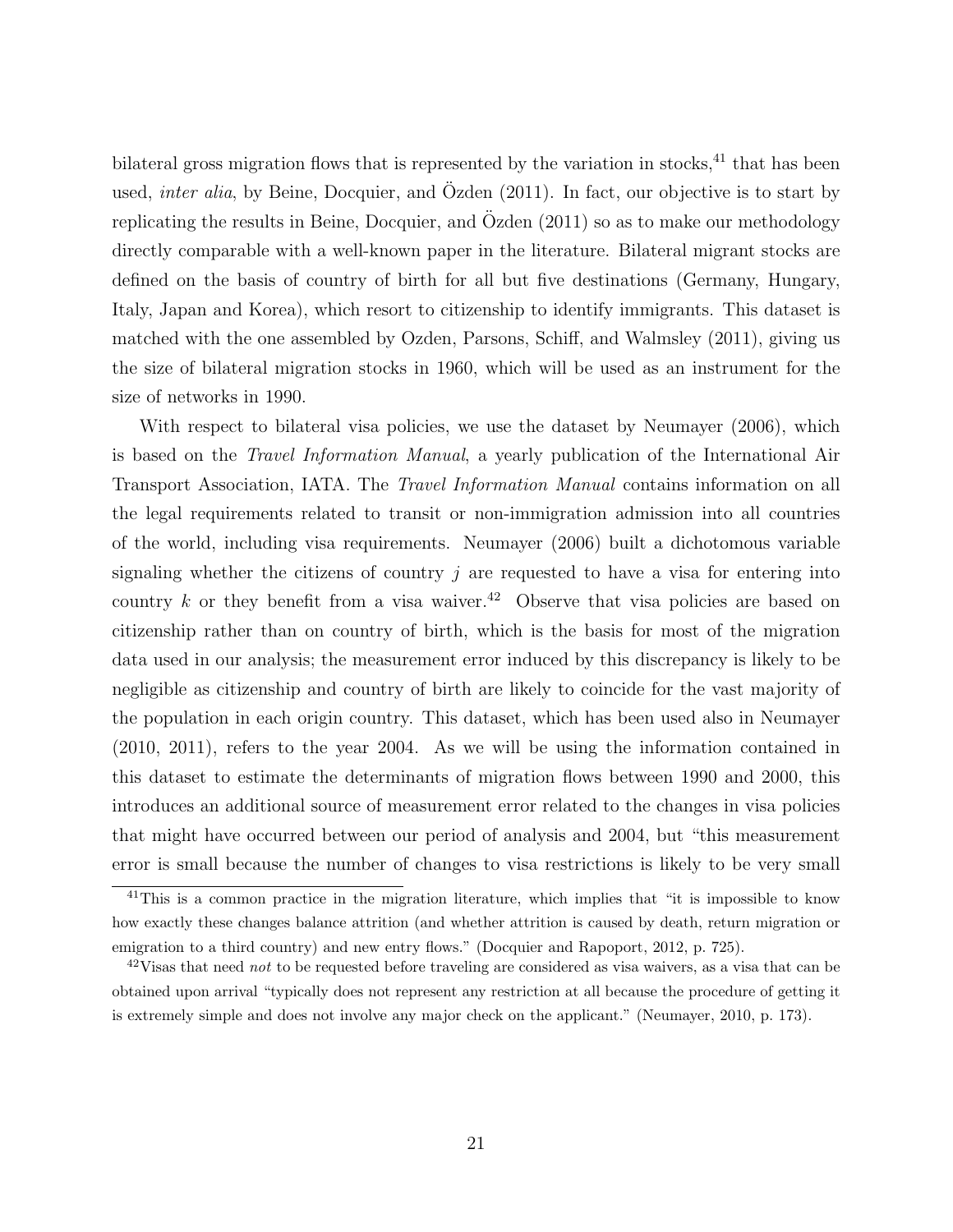compared to the total number of restrictions in place" (Neumayer, 2010, p. 173).43 44

We also draw on Mayer and Zignago (2011) for the time-invariant dyadic variables such as distance, common language, colonial relationship and contiguity, which can influence bilateral migration costs.

### 4.2 Descriptive statistics

Table 1 presents the summary statistics for the variables that will be used in the estimation below. The first panel presents the full dataset of 31-destinations-times-182-origins dyads while the second focuses on those observations for which the variation in bilateral migration stocks between 1990 and 2000 takes strictly positive values. The sample size goes down from 5,611 origin-destination observations<sup>45</sup> to just 3,466, fully dropping three destinations: Hungary, Korea and Poland.<sup>46</sup> Thus, 62 percent of the observations remain for OLS regressions on the logarithm of the bilateral migration rate. The largest increase in the bilateral stock (3.7 million) corresponds to the Mexican migration to the US whereas the minimum (-189,660) refers to the decline of the stock of German migrants in the US. Incidentally, only 7 percent of the observations take negative values, which means that the share of strict zeros is 31 percent. The average value is less than 3,000 immigrants per origin-destination pair in the total sample and it goes up to more than 5,000 immigrants in the strictly positive sample. The standard deviations are in both cases notably larger than the means (52,910 and 66,991 respectively), pointing out to a high level of dispersion in the data.

The first independent variable in Table 1 is the size of migration networks for each origindestination pair in the year 1990. The average in this case is over 7,000 immigrants with a maximum of 2.7 million corresponding again to the Mexican network in the US. On the lower end, up to one third of the sample corresponds to zero values in the first panel, number

<sup>&</sup>lt;sup>43</sup>We can also observe that a similar measurement error occurs in Grogger and Hanson (2011), who include the bilateral visa policies in 1999 among the determinants of the size of bilateral migration stocks in 2000.

<sup>&</sup>lt;sup>44</sup>We have rerun our analysis on the data on gross migration flows to 15 of our destinations for 2005 and 2006 by Ortega and Peri (2013) in order to fully address the concerns related to this type of measurement error in the visa variable.

<sup>45</sup>The sample does not include the 31 dyads for which the origin and the destination country coincide.

 $^{46}$ The size of the 1990 migrant stock are estimated rather than observed for 10 destination countries, including Hungary, Korea and Poland (Docquier, Lowell, and Marfouk, 2009, p. 317), and this introduces a measurement error in the variable; more specifically, the size of the estimated stocks for these three destinations are lower, for all origin countries, than observed stocks in 2000.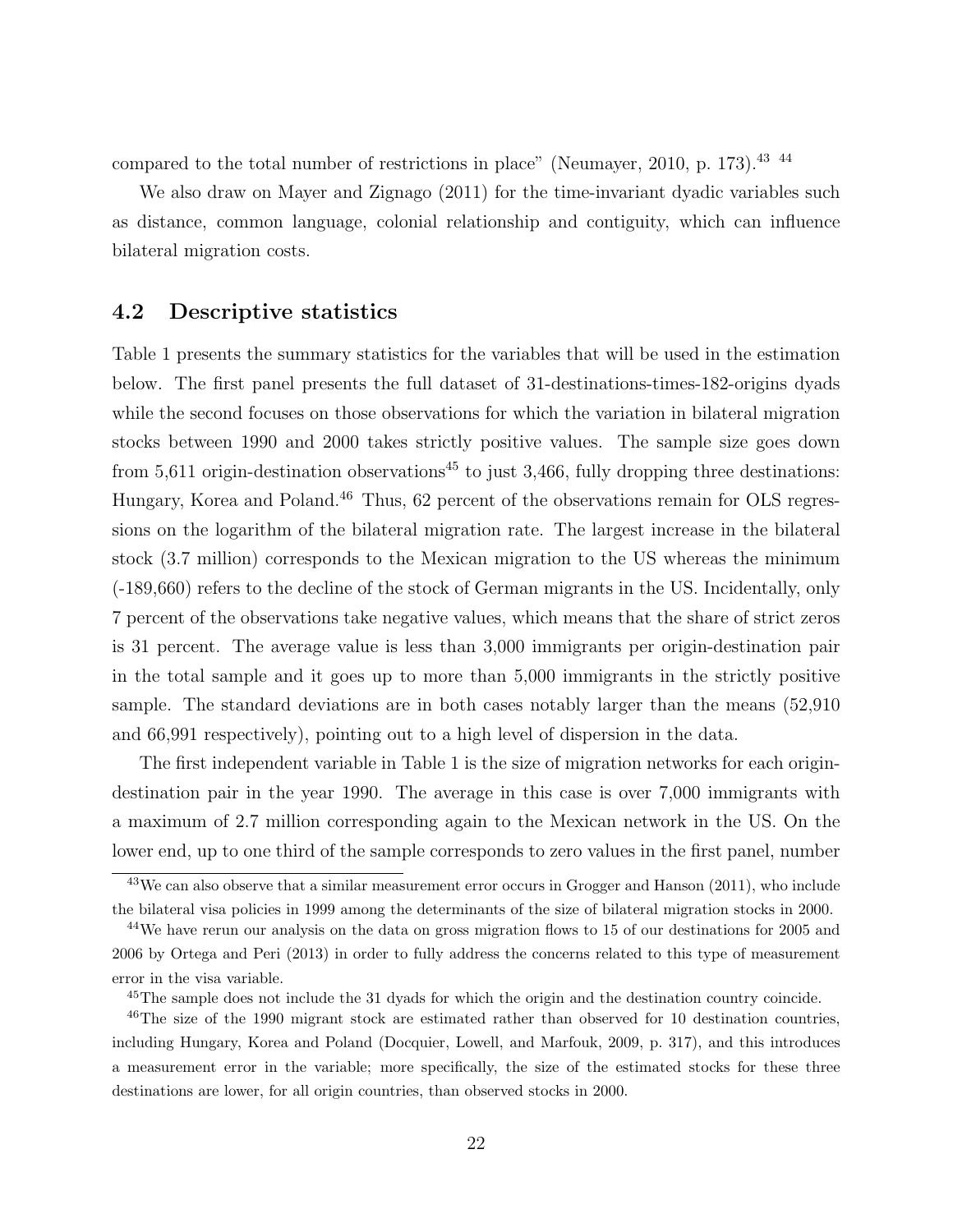reduced to just 6 percent in the lower panel. Some of the regressions in the Appendix also use the 1960 size of the networks. In this case, the average is lower (5,867 immigrants) although the maximum is still quite high, corresponding this time to the 2.2 million Polish-origin individuals living in Germany. The number of zeros in this variable is 35 percent in the full sample and 21 percent in the lower panel.

Next, the dummy variable representing the visa requirement to enter a given destination from a given origin has an average value of 0.69 in the full sample and a slightly lower 0.67 in the lower panel. Thus, its variability does not hinge on the inclusion of zero-flow observations in the sample. These figures suggest, that, on average, the citizens of the origin countries in our sample require a visa to be admitted in 69 percent of the destinations; this average hides a considerable variability across origins, as revealed by Figure 1. As mentioned in the introduction, the opportunities for non-immigrant admission at destination are highly polarized, with 64 countries facing a visa requirement in all countries in our sample, and 13 countries benefiting from a visa waiver in all destinations.

The following variable in Table 1 refers to the Schengen treaty. It takes value 1 when both the origin and the destination country belonged to the Schengen area at some point in the 1990s and 0 otherwise. The members of the Schengen area (nine of the 31 destination countries in this period) adopted a common visa policy toward any origin country in our sample in  $2004<sup>47</sup>$  so that the inclusion of this variable, which is introduced following the main specification in Beine, Docquier, and  $\ddot{O}zden$  (2011), could, if anything, limit the ability of the models below to identify the effect of the visa variable.<sup>48</sup> Finally, three other classical variables from the literature are presented: colonial links, the existence of a common language and the distance in kilometers between each origin and each destination. None of the three appears very different in the two samples.

### 5 Estimation results

We present first the estimates of the various specifications that we run, and we then discuss the interpretation of the coefficients following the lines proposed in Section 3.

<sup>&</sup>lt;sup>47</sup>This was not the case in earlier years; for instance, Spain granted a visa waiver to Colombians up to 2001 and to Ecuadorians up to 2003, when a visa requirement was imposed by the European Council regulation (Bertoli and Fernández-Huertas Moraga, 2013).

<sup>&</sup>lt;sup>48</sup>In fact, the results below are not sensitive to the exclusion of the Schengen variable.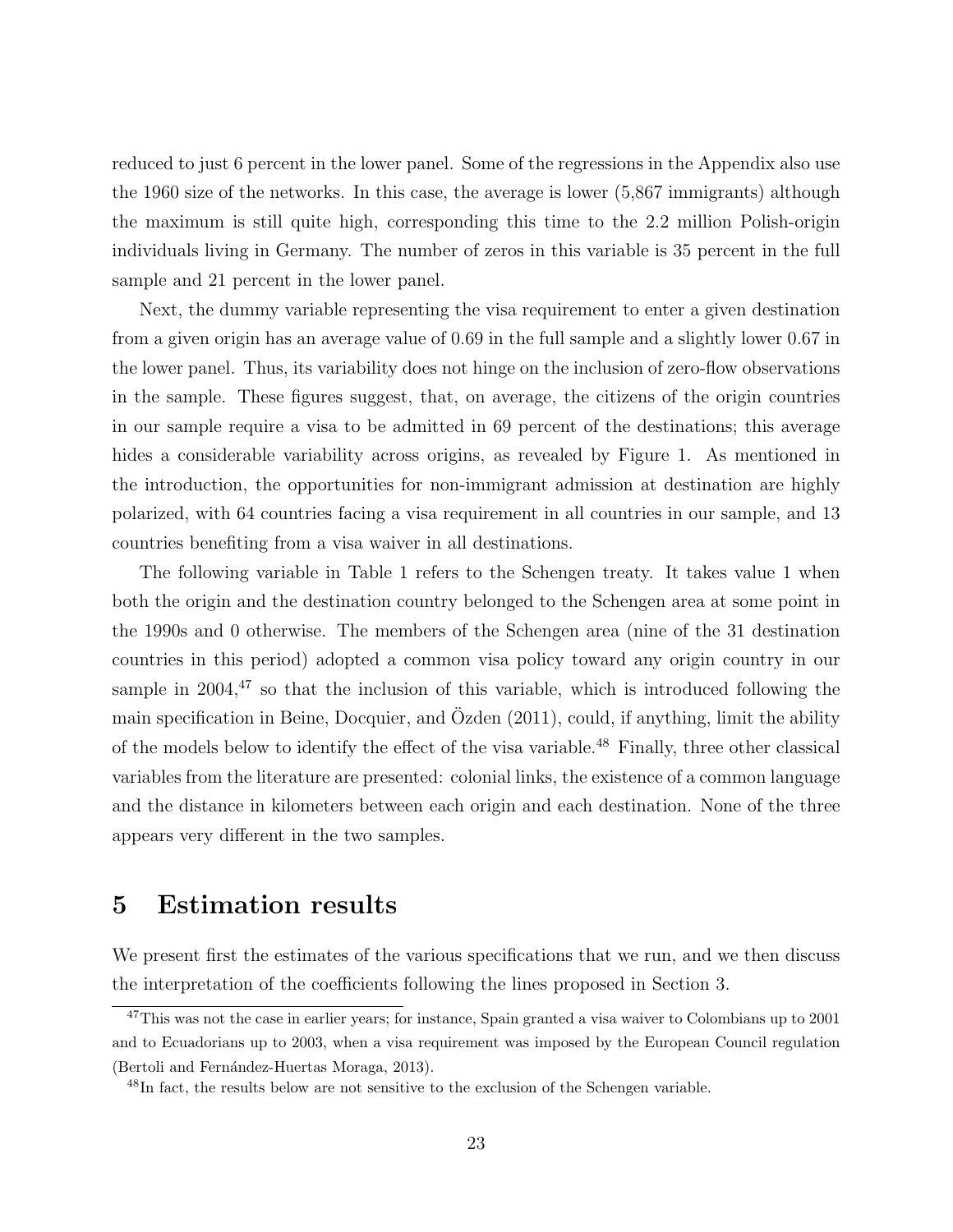### 5.1 Estimates

This section presents the results from estimating several versions of the model introduced in Section 2, following some of the different strategies presented in Section 3. In order to closely tie the results to the existing literature, we begin by reproducing the OLS estimation in Beine, Docquier, and Ozden  $(2011)$  in the first data column in Table 2. The specification is exactly the same as in Beine, Docquier, and Ozden  $(2011)$  but for the addition of the visa requirement variable introduced in the previous section. It includes both origin and destination country dummies. The inclusion of origin dummies suffices to make the estimates consistent with an underlying RUM model as in Ortega and Peri (2013), and it controls for all origin-specific push factors of bilateral migration flows. The inclusion of destination dummies absorbs destination-specific pull factors and general immigration policies as those considered by Mayda (2010). Hence, the structure of dummies included among the regressors entails that we can only identify the effects of dyadic variables, with migration networks and bilateral visa policies representing the two key variables of interest.<sup>49</sup>

Reassuringly, this specification produces the same results as in Beine, Docquier, and Ozden  $(2011)$  for all of the variables that they also included. Distance, colonial links and common language appear as significant correlates of the log of immigration rates. In particular, the coefficient on the log of networks in 1990 exactly coincides with that in Beine, Docquier, and Ozden  $(2011)$ : a highly significant 0.62. The introduction of the visa requirement variable as an additional explanatory variable does not have any effect on the rest of parameters, and the variable itself shows as non-significant.

Section 3 described how the estimation of the OLS model suffers from two key limitations. The first relates to the possible inconsistency with the assumptions on the stochastic component of location-specific utility in the underlying RUM model. If the vector of regressors  $x_{ik}$ , which we augmented with the inclusion of bilateral visa policies, fails to include all relevant dyadic determinants of migration or if some observed factors have an heterogeneous impact across potential migrants, then this would introduce correlation between the realizations of the stochastic component of location-specific utility. This, in turn, would give rise to multilateral resistance to migration (Bertoli and Fernández-Huertas Moraga, 2013), with the elements of  $x_{jkt}$  being correlated with the error term, and with the bilateral migration

 $49$ We follow Beine, Docquier, and Özden (2011) in adding one to the size of the 1990 migration networks so as not to discard zero observations.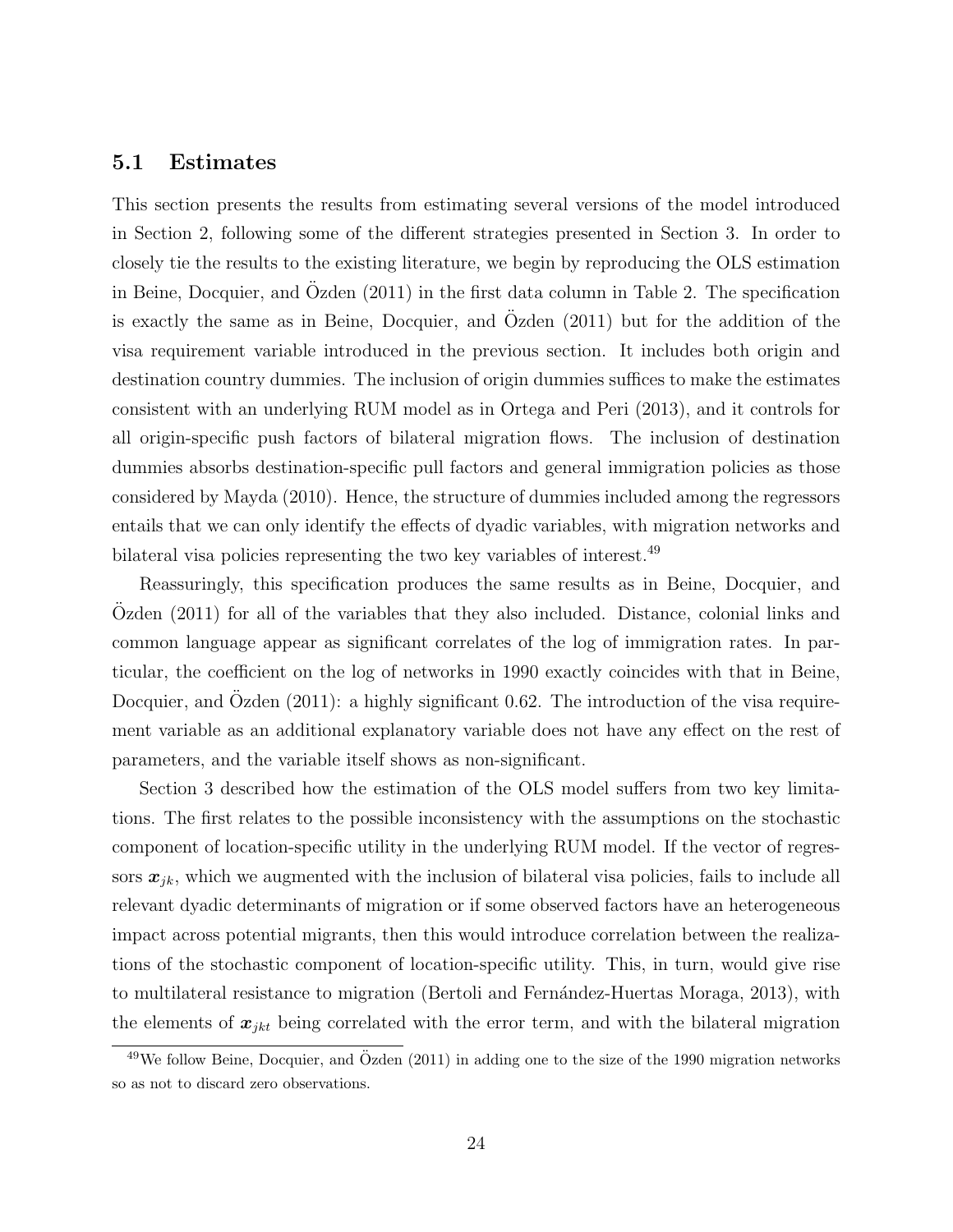rate between  $j$  and k being still dependent on the attractiveness of destinations other than k. While in principle one could address this concern by testing whether the residuals are characterized by cross-sectional dependence, the highly unbalanced structure of the dataset, which is caused by the exclusion of observations with non-positive flows, hinders the adoption of these tests.<sup>50</sup>

The second key problem with the OLS specification is precisely the need to discard nonpositive values,<sup>51</sup> which can bias the estimated coefficients (Santos Silva and Tenreyro, 2006). This problem can be directly dealt with by using the Poisson regression model on the full sample from Table  $1<sup>52</sup>$  Specification (2) in Table 2 shows the result from running a Poisson regression on exactly the same variables as in specification  $(1)$ .<sup>53</sup> The estimates in specifications (1) and (2) are very similar,<sup>54</sup> with just two minor changes. PPML estimation makes the colonial variable become insignificant whereas the Schengen variable turns marginally significant. The visa requirement variable is still insignificant in this specification.

The RUM-consistency of the Poisson estimates depends, as discussed in Section 3, on the absence of cross-sectional dependence in the error term. The presence of cross-sectional dependence in the residuals would imply that the coefficients from specification (2) cannot be interpreted as being consistent with the underlying RUM model. In this case, they should be rather seen as the outcome of an atheoretical specification. To check whether this is the case, we computed the  $CD$  statistic for specification (2). Table 2 shows a statistic of 17.35,  $55$ which strongly rejects the null of cross-sectional independence.

<sup>50</sup>See De Hoyos and Sarafidis (2006).

<sup>&</sup>lt;sup>51</sup>We also estimated the model with scaled-OLS. The coefficient of the visa variable is insignificant also in this case. Results available from the authors upon request.

 $52$ For the purposes of estimation, the 7 percent of negative values are set to zero, as variations in bilateral stocks are used as a proxy for unobserved gross flows, which are always nonnegative.

<sup>53</sup>As discussed in Section 3, the inclusion of origin dummies is a necessary, though not sufficient, condition to restore the independence across observations (Guimaraes, Figueiredo, and Woodward, 2004), and it also implies that the consistency of the estimates does not hinge upon the stochastic component of the RUM model being i.i.d. EVT-1 (Schmidheiny and Brülhart, 2011).

 $54$ We report robust standard errors for specification (2), which, as demonstrated by Gourieroux, Monfort, and Trognon (1984), make the estimates from the Poisson regression consistent even when the data are not characterized by the equality between mean and variance; the test on the residuals proposed by Cameron and Trivedi (2010) reveals that the equi-dispersion property is indeed not satisfied by our model.

 $55$ We calculate the tests with the *xtcd* command in Stata, introduced by Eberhardt (2011).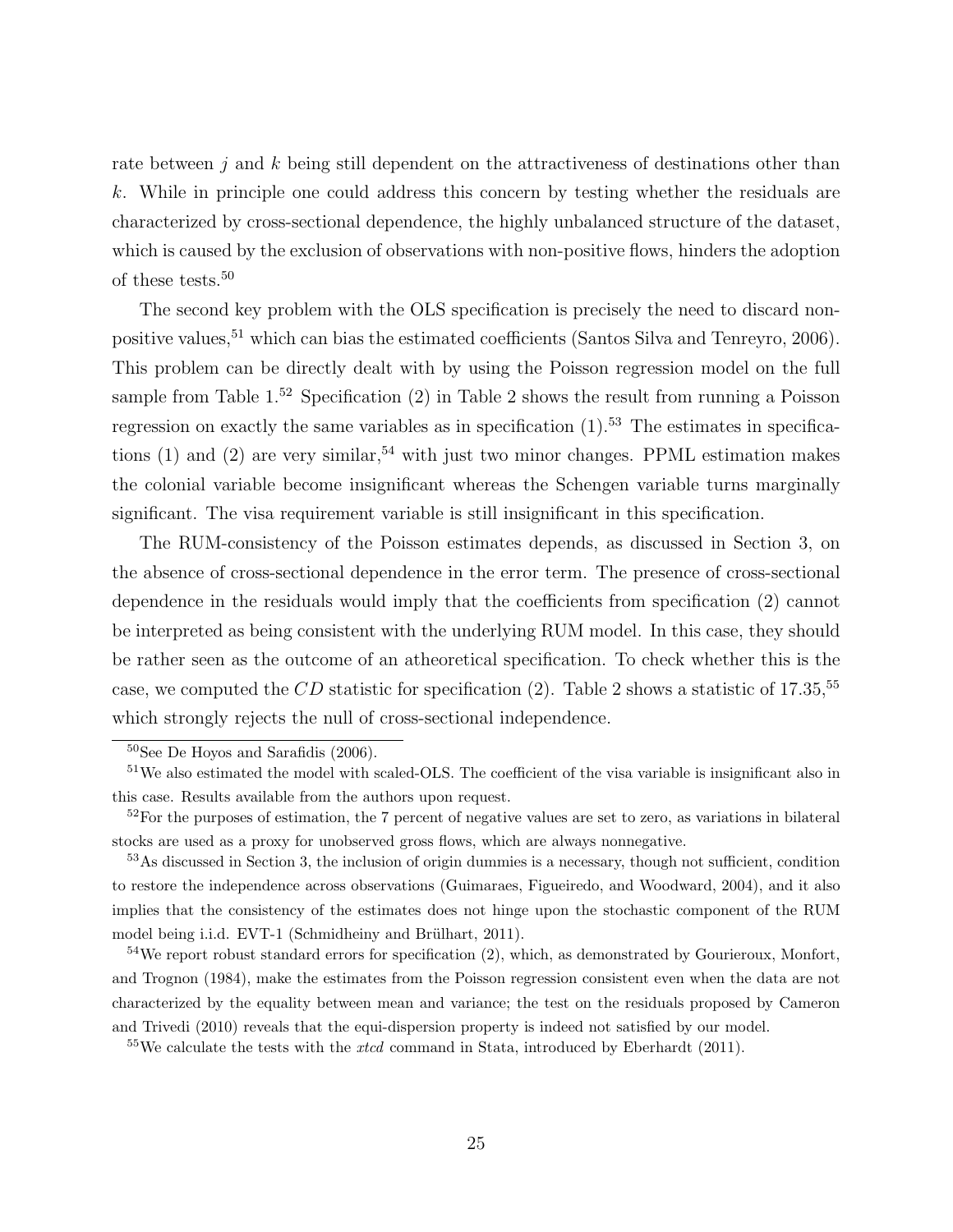#### 5.1.1 Reducing cross-sectional dependence

The alternative approach that we adopt here is to restore cross-sectional independence by reducing the variability in the data that is used for identification. Specifically, as discussed in Section 3.2.1, the inclusion of origin-nest dummies allows us to control for unobservable nestspecific components of location-specific utility that have a differential impact on potential migrants from different countries of origin.<sup>56</sup> This approach is much less demanding in terms of data requirements, but it needs to specify assumptions about the composition of the nests of destinations that share unobserved components of location-specific utility.<sup>57</sup>

While the composition of the nests is necessarily arbitrary, its adequacy can still be measured through its ability to restore the spatial independence of the residuals of the model. There is a clear trade-off between the fineness of the nests and the loss of identification power. Coarser nests, with the unique nest of destinations  $\dot{a}$  la Ortega and Peri (2013) representing the limiting case of coarseness, have more identification power at the expense of a greater risk of an incorrect specification. Finer nests, like the ones presented here, run the risk of saturating the model and losing much of the identification power in the data. In the limit, the finest partition, which is represented by single-destination nests, ensures cross-sectional independence but delivers no identification in the cross section as they would be equivalent to origin-destination fixed effects.

This trade-off suggested the following approach: if the CD test rejects the null of crosssectional independence on the basis of a specification with  $m \geq 1$  nests, then we opt for a specification with  $m+1$  nests. This requires us to determine the criteria that inform how we define finer nests, and we opted for geographical proximity of the destinations and income per capita as the two guiding factors. We stop once the nest structure produces residuals that do not lead to the rejection, at conventional confidence levels, of the null hypothesis of cross-sectional independence.

As the CD test conducted on the residuals from specification (2) in Table 2 where  $m = 1$ rejected the null, we opted for a specification with two nests, the nest  $b_1$  including Europe and the nest  $b_2$  including all the other destinations. This specification reduced the  $CD$  test

<sup>&</sup>lt;sup>56</sup>Cultural proximity might be, as discussed above, one of these unobservables; a nest of destinations that share similar cultural traits would be attractive (unattractive) for potential migrants from origin countries with a culture that is close (distant) from the one of that nest of destinations.

<sup>&</sup>lt;sup>57</sup>See, for instance, the discussion on the composition of the nests in Head, Ries, and Swenson (1995), p. 241.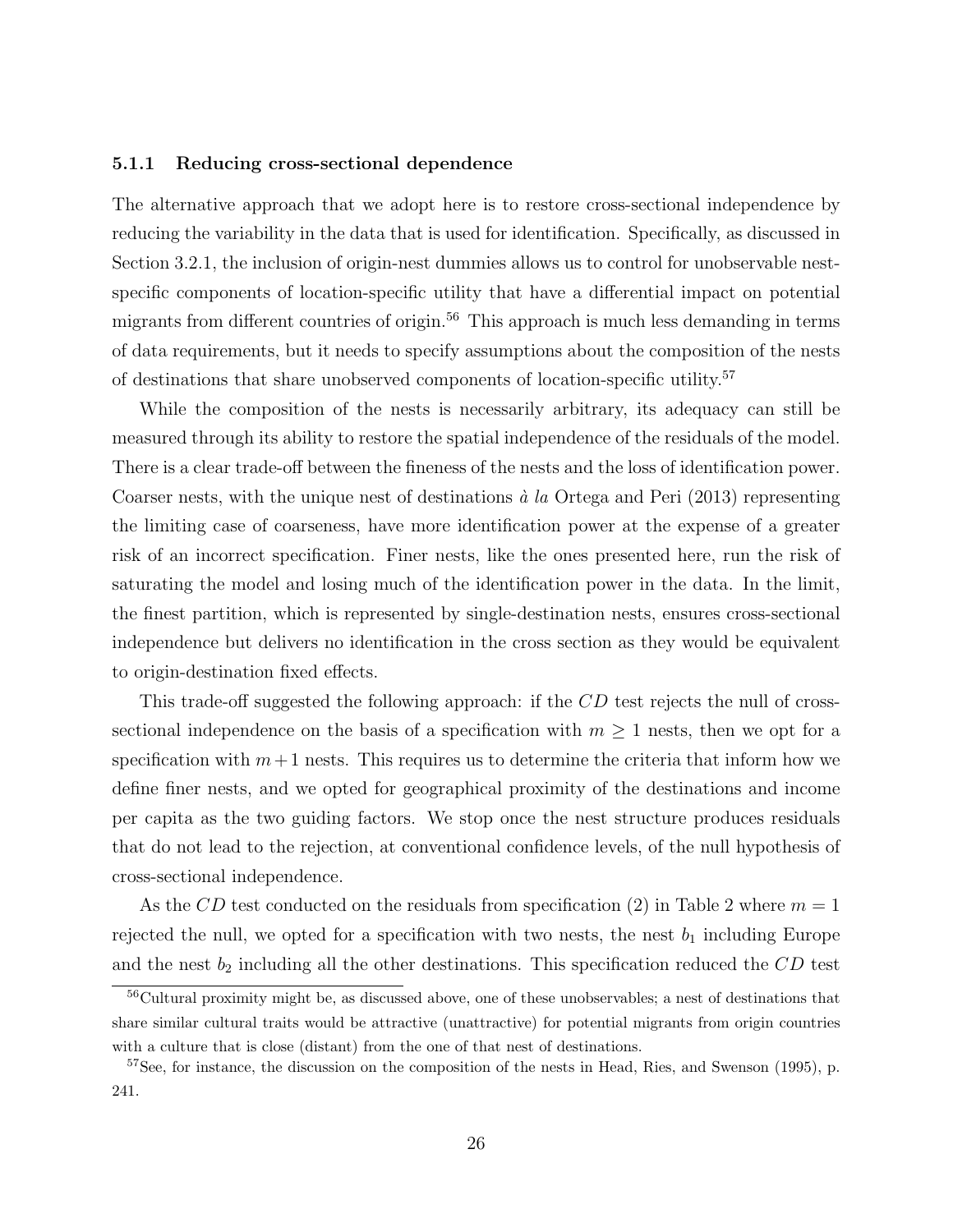to 5.52, but it still leads to reject the null of cross-sectional independence at the 1 percent confidence level. We then divided the nest  $b_2$  into a nest  $b_{21}$  containing high-income countries (Australia, Canada, Japan, New Zealand and the US), and a nest  $b_{22}$  for emerging countries (Korea, Mexico, South Africa and Turkey). This specification with  $m = 3$  generated a  $CD$ statistic of 3.92, still rejecting at the 1 percent confidence level. The following step was to split the nest  $b_{21}$  between a nest  $b_{211}$  for North America (Canada and the US) and a nest  $b_{212}$  for the other countries, but this only reduced the value of the  $CD$  test to 3.82 (p-value of 0.000). We then divided the large European nest  $b_1$  between the nest  $b_{11}$  for Western European countries and a nest  $b_{12}$  for Eastern European countries. The value of the  $CD$ statistic went further down with this five-nest specification to 3.30, but it sill rejected the null at the 1 percent confidence level.<sup>58</sup>

Finally, we ran a six-nests specification, further dividing the Western European nest into a nest  $b_{111}$  for the EU-15 countries, and a nest  $b_{112}$  for the three members of the European Free Trade Association, namely Iceland, Norway and Switzerland. Here we stopped, as the residuals generated from this specification of the model no longer led to a rejection of the null. Specification  $(3)$  in Table 2 reports the estimates,<sup>59</sup> obtained interacting the origin dummies with the nest dummies, so that the coefficients are identified only out of within-nest variability in the data.

As discussed above, this identification strategy works under the assumption that the unobserved components of location-specific utility that induce a cross-sectional correlation in the error term are nest-specific, with the destinations belonging to any of the six nests regarded as close substitutes by potential migrants. Their location choices within each nest are more sensitive than the decision to migrate to variations in the attractiveness of any other destinations in the nest.

The loss of identification power is reflected in the lack of precision in the estimates

<sup>58</sup>Auxiliary regressions are available from the authors upon request.

 $59$ The origin dummies are interacted with the following six nests:  $b_{111}$  (Austria, Belgium, Denmark, Finland, France, Germany, Greece, Ireland, Italy, Luxembourg, Netherlands, Portugal, Spain, Sweden and the United Kingdom),  $b_{112}$  (Iceland, Norway and Switzerland),  $b_{12}$  (Czech Republic, Hungary, Poland and Slovakia),  $b_{211}$  (Canada and the US),  $b_{212}$  (Australia, Japan and New Zealand) and  $b_{22}$  (Korea, Mexico, South Africa, and Turkey). Notice that our estimation approach does not require that other destinations that are not included in our sample do not belong to these six nests. For instance, Romania could belong to the Eastern European nest  $b_{12}$ , or Brazil could belong to the nest  $b_{22}$  of emerging countries.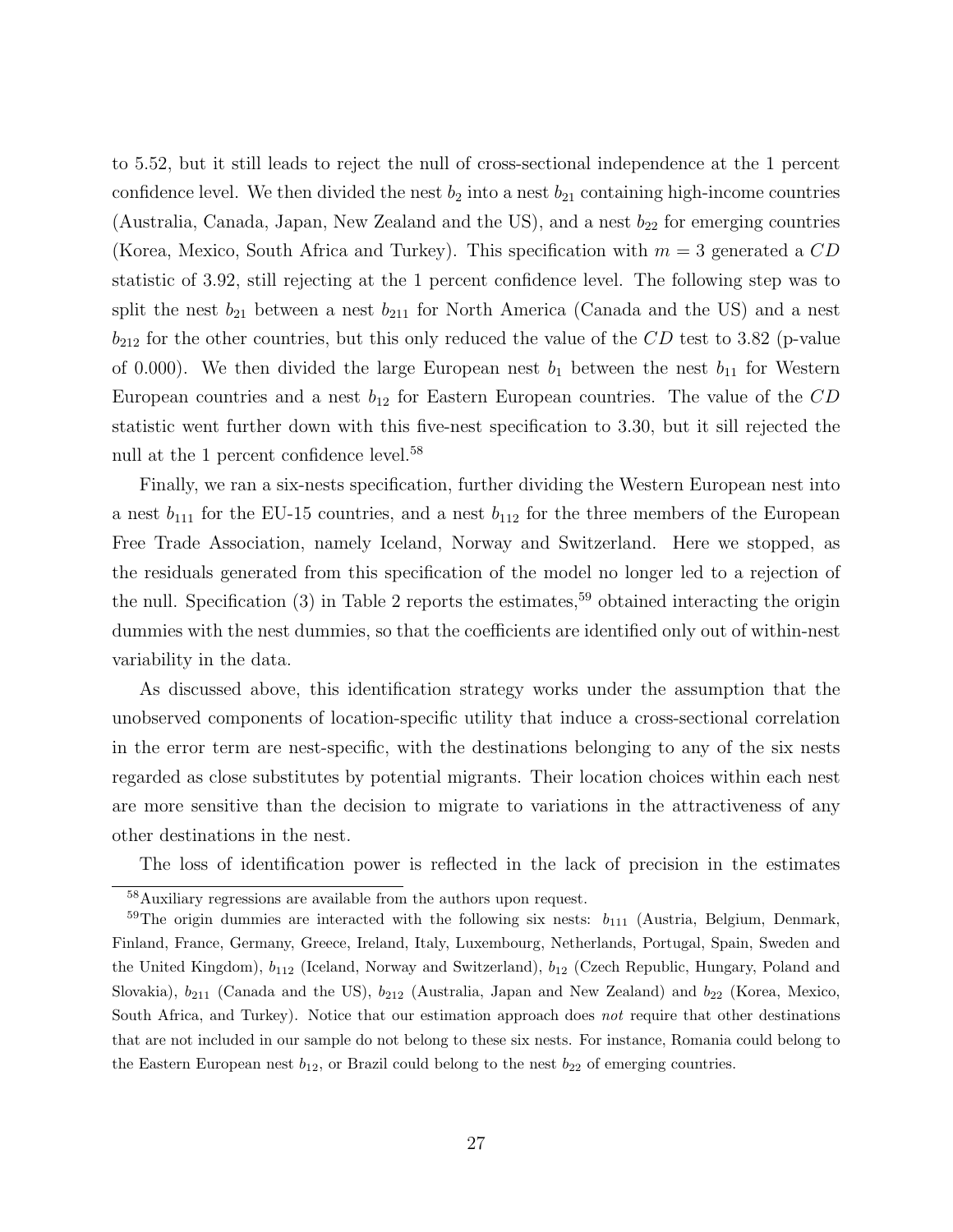for the Schengen and distance variables.<sup>60</sup> On the other hand, the colonial and common language variables become marginally significant. The migration networks variable remains highly significant although the value of the coefficient falls in this specification: 0.567. This fall is what we could expect from the existence of a problem of multilateral resistance to migration that is addressed by the use of the appropriate nest structure. The reason is that a larger network from one origin to a particular destination will be typically correlated with lower networks to destinations that are perceived as substitutes. In a specification, such as (1) and (2) in Table 2, that does not control for multilateral resistance to migration, the network variable might be picking up the own larger network effect together with the other destinations lower network effects, leading to an upward bias in the coefficient, which appears to be limited in this case.

Still, the most notable change in specification (3) in Table 2 relates to the coefficient of the visa variable, which turns highly significant with a value of -0.667. The economic interpretation of the observed change is clear: visa policies toward any origin are closely correlated across several destinations, as evidenced by Figure 1, and this, in turn, introduces a correlation between the bilateral visa policy adopted by country k and the attractiveness of alternative destinations for potential migrants from country  $j$ . Once we account for the attractiveness of alternative destinations through the inclusion of origin-nest dummies, bilateral visa policies become significant determinants of the scale of bilateral migration flows. This change in the estimated effect of visa policies once multilateral resistance to migration is controlled for is in line with the results found by Bertoli and Fernandez-Huertas Moraga (2013) for Spain.

Are the results in specification (3) preferable to those in specification (2) in terms of their RUM-consistency? They are, since the CD test performed on the residuals from specification (3) does not, by construction, reject the null of spatial independence, as the value of the statistic stands at  $-1.57$  (p-value of 0.117). The much larger value of the log pseudolikelihood function with respect to specification (2) also represents another reason to favor specification (3), as pointed out by Guimaraes, Figueiredo, and Woodward (2004). A re-

<sup>60</sup>The instability of the estimated coefficient for distance is not related to its correlation with the visa variable. Although the raw correlation between the two stands at 0.25, suggesting that distance to the destination country is positively correlated with the imposition of a visa requirement, this correlation declines to 0.04 once we partial out origin and destination fixed effects and to 0.03 after partialling out origin-nest fixed effects, so that multicollinearity cannot explain the change in the significance of distance.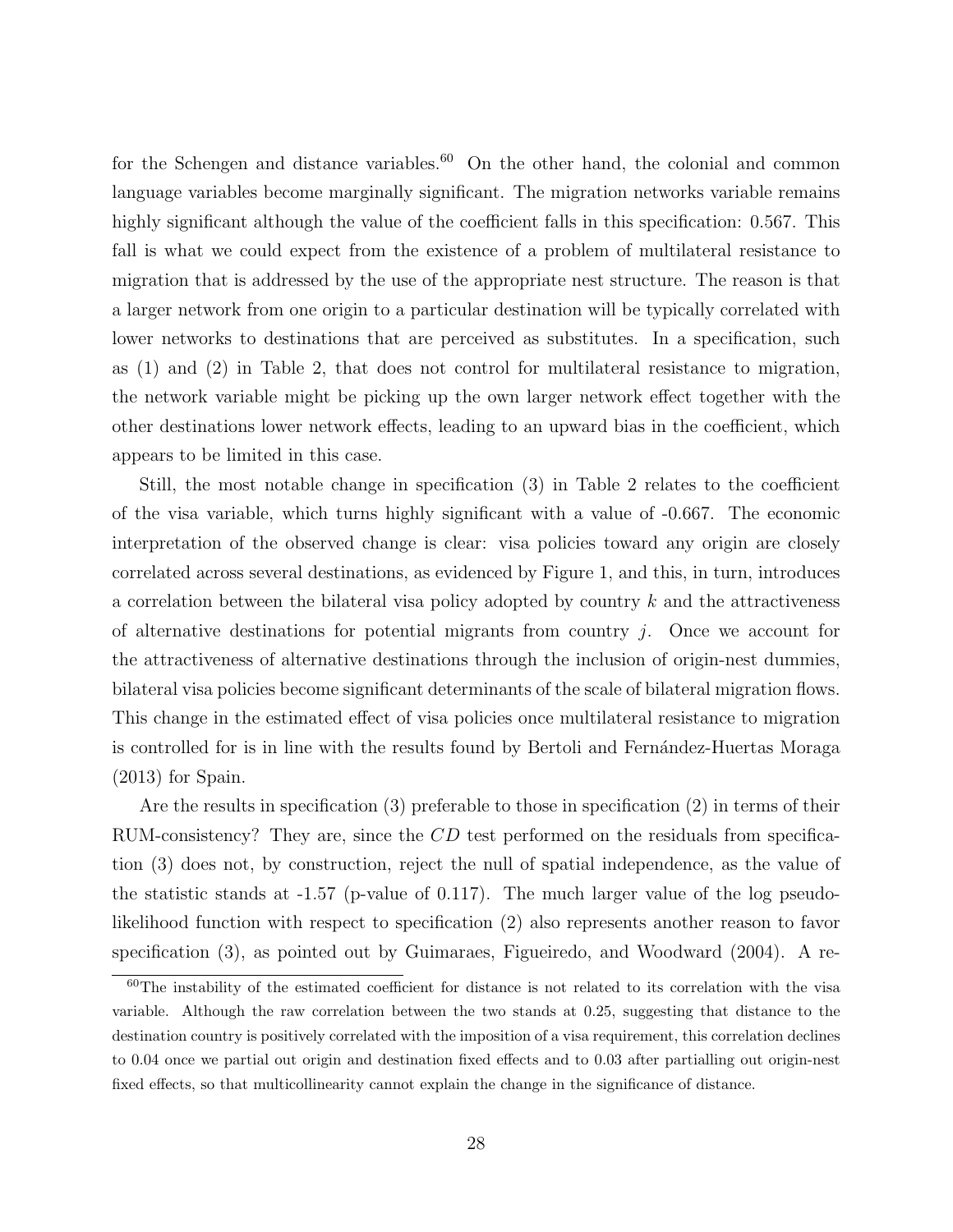maining threat to identification would be represented by the existence of differences in dyadic unobservables within a nest. For example, in the presence of reverse causality, with destinations requiring visas whenever migration flows from an origin are high, we would expect the magnitude (in absolute value) of our coefficient to be downward biased. Bertoli and Fernández-Huertas Moraga (2013), who can control for time-varying dyadic unobservables thanks to the frequency and to the longitudinal dimension of their data, find a larger effect of visa policies on migration flows to Spain. This might suggest that our estimate of the visa effect might indeed be downward biased, though our estimation approach already greatly reduces the concerns related to unobservables, accounting for their influence on the pattern of correlation in the stochastic component of utility. The existence of a credible instrument for visa policies would help to dismiss this residual concern.<sup>61</sup> Still, our analysis has shown that controlling for multilateral resistance to migration is already able to unveil a large and highly significant effect that more traditional estimation approaches fail to reveal.

### 5.2 Uncertainty on the elasticities

Once we have an estimation technique that is well micro-founded and thus consistent with the theory, such as the one presented in specification (3) in Table 2, our objective is to provide an economic interpretation of the estimates. However, we have seen in Section 3 how none of the presented techniques allows us to escape from a fundamental uncertainty on the calculation of the elasticities implied by the theoretical model. The reason is that Table 2 gives us estimates for  $\beta/\tau$  whereas we are unable to separately identify the elements of the vector  $\beta$  and  $\tau$ . This subsection provides the empirical counterpart of 3.1.1 and 3.2.1, calculating the elasticity bounds implied by this fundamental uncertainty for the RUM model. We concentrate on the two key variables of interest, migration networks and the visa requirement, using the estimates from specification (3) in Table 2.

#### 5.2.1 Network elasticities

Calculating the bounds of the elasticity of migration flows with respect to the size of the networks is a straightforward task. We just need to follow equations (9) and (10) for the

 $61$ The result on the visa variable in our preferred specification is robust when we use as a dependent variable the gross migration flows for 15 of our destinations for 2005 and 2006 in the dataset by Ortega and Peri (2013). Results are available from the authors upon request.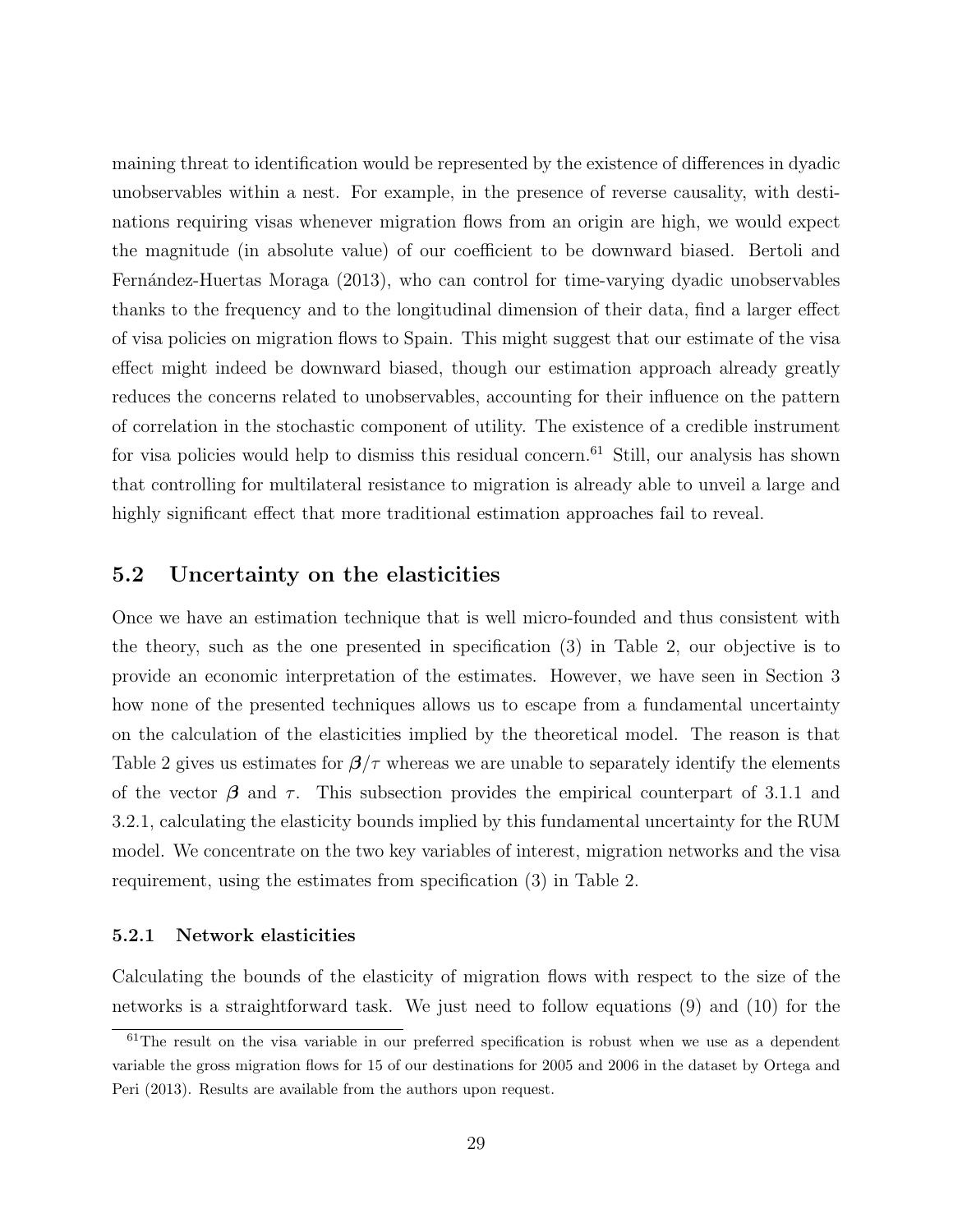direct and indirect elasticity respectively. The summary statistics for the upper and lower bound of this direct elasticity can be observed in the upper panel of Table  $3<sup>62</sup>$  while each dot in Figure 2 represents the two bounds for an origin-destination dyad. Since we chose to represent the lower bounds in the horizontal axis, this implies automatically that all the observations are above the 45 degree line. The figure shows how the upper bound tends to be quite similar for most countries. The reason is that the upper bound depends on unconditional probabilities of emigration which, for most countries, count for a fairly small share of the total population. On the contrary, the lower bound depends on conditional probabilities of migration within the nest which, for many countries, are bound to be quite substantial (e.g., Mexican migration to the US). All in all, Table 3 shows that the average upper bound is 0.57, with this figure coinciding with the estimated coefficient. On the other extreme, under a high correlation in the unobserved component of utility between destinations of the same nest, the average lower bound for the elasticity of migration with respect to networks would stand at 0.46.

The heterogeneity of the results does not stop at the direct elasticities. Our simple RUM migration model also has implications for the cross-elasticity. Equation (10) generates the bounds for the cross-elasticity that has typically been absent from the literature:<sup>63</sup> the elasticity of the migration flow from the origin j to the destination  $k$  with respect to the migration networks of j in another country  $l \in b(k)$ . The upper panel of Table 3 presents the averages of the upper and lower bound for this cross-elasticity, while Figure 3 represents the clouds of dyad-specific cross-elasticities.<sup>64</sup> The average upper bound for the cross-elasticity is almost zero.<sup>65</sup> As for the lower bound, which corresponds to the largest within-nest correlation, the the average cross-elasticity is higher in absolute value:  $-0.11$ .<sup>66</sup>

<sup>&</sup>lt;sup>62</sup>The averages of the various bounds are virtually unaffected if we resort to an unweighted averaging.

<sup>&</sup>lt;sup>63</sup>Bertoli, Fernández-Huertas Moraga, and Ortega (2013) represent an exception in this respect.

<sup>&</sup>lt;sup>64</sup>Observe that (10) does not vary with  $l \in b(k)$ , so that we have the same number of direct and crosselasticities.

 ${}^{65}$ Remember that the upper bound corresponds to an i.i.d. EVT-1 stochastic term, so this would imply an exact zero if we were looking at the cross-elasticity of migration rates instead of that of flows.

 $66$ Notice that, logically, the instances of very large (in absolute value) lower bound cross-elasticities correspond to instances of very low lower bound direct elasticities, as the difference between (9) and (10) is independent from  $\tau$ . For instance, the lowest upper bounds in Figures 2 and 3 correspond both to the Grenada-US dyad, and the difference between the upper bounds for any pair of points that correspond to any origin-destination dyads in the two figures is always 0.567, which corresponds to the estimated coefficient for networks in Table 2.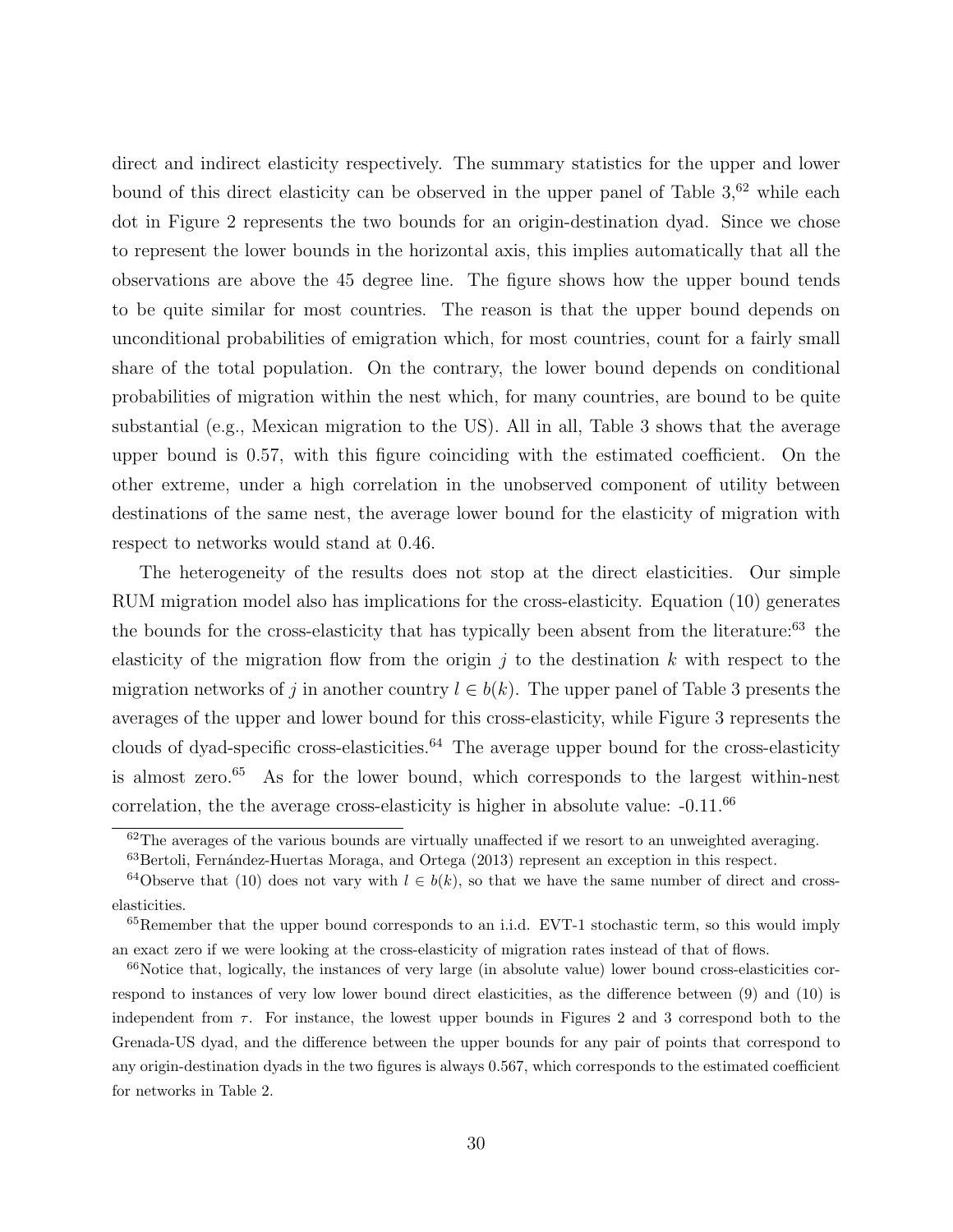#### 5.2.2 Visa effects

Differently from networks, the visa variable is dichotomous, so that we adjusted the formulas presented in Section 3 to account for the discrete nature of this variable, as shown in the Appendix A. The bottom panel of Table 3 presents the averages of these effects implied by the point estimates taken out of specification (3) in Table 2.

The most remarkable aspect that deserves to be commented about the direct and indirect effects of visas is their magnitude. The average bounds mean that we can expect the imposition of a visa requirement by country k on country j to correlate with a decrease of 40 to 47 percent of the level of migration flows from j to k with respect to the level that prevails when a visa waiver is applied.<sup>67</sup> We can recall from the Introduction that Pritchett (2006) argued that host-country policies could be decreasing migration flows by a factor of two to five; Table 3 shows is that visas might be a big part of that "cliff at the border," being able to almost halve migration flows by themselves.

As it was the case with network elasticities, there is a great deal of heterogeneity in the visa effects. The full extent of this heterogeneity can be observed in Figure 4, which represents the whole range of visa effects calculated for each origin-destination pair. The concentration of points in the lower part of the triangle explains the relatively high level of the visa effect bounds (in absolute value).

The requirement of a visa from country k to the citizens of country j also has effects on the migration flows going to alternative destinations, that is, it creates an externality. The bottom panel of Table 3 presents the average values that quantify this externality whereas Figure 5 represents all of the visa cross-effects bounds for each origin-destination dyad. As in the previous section, the cross-effects are the inverse image of the direct effects. The magnitude of the average bounds ranges between 3 and 17 percent, describing the size of the increase in migration flows from  $j$  to l generated by the imposition of a visa requirement by a third country  $k$  upon the citizens of  $j$ . To our knowledge, these calculated bounds represent the first measure of the possible magnitude of migration policy externalities, that is, the effect of the migration policy of one destination on the migration flows going to another destination. The implication is that countries whose visa policies may have a small effect on the migration flows going out of a particular country may, on the contrary, generate large

 $67$ Bertoli and Fernández-Huertas Moraga (2013) estimate that the introduction of a visa requirement reduces bilateral migration flows to Spain by up to 76 percent.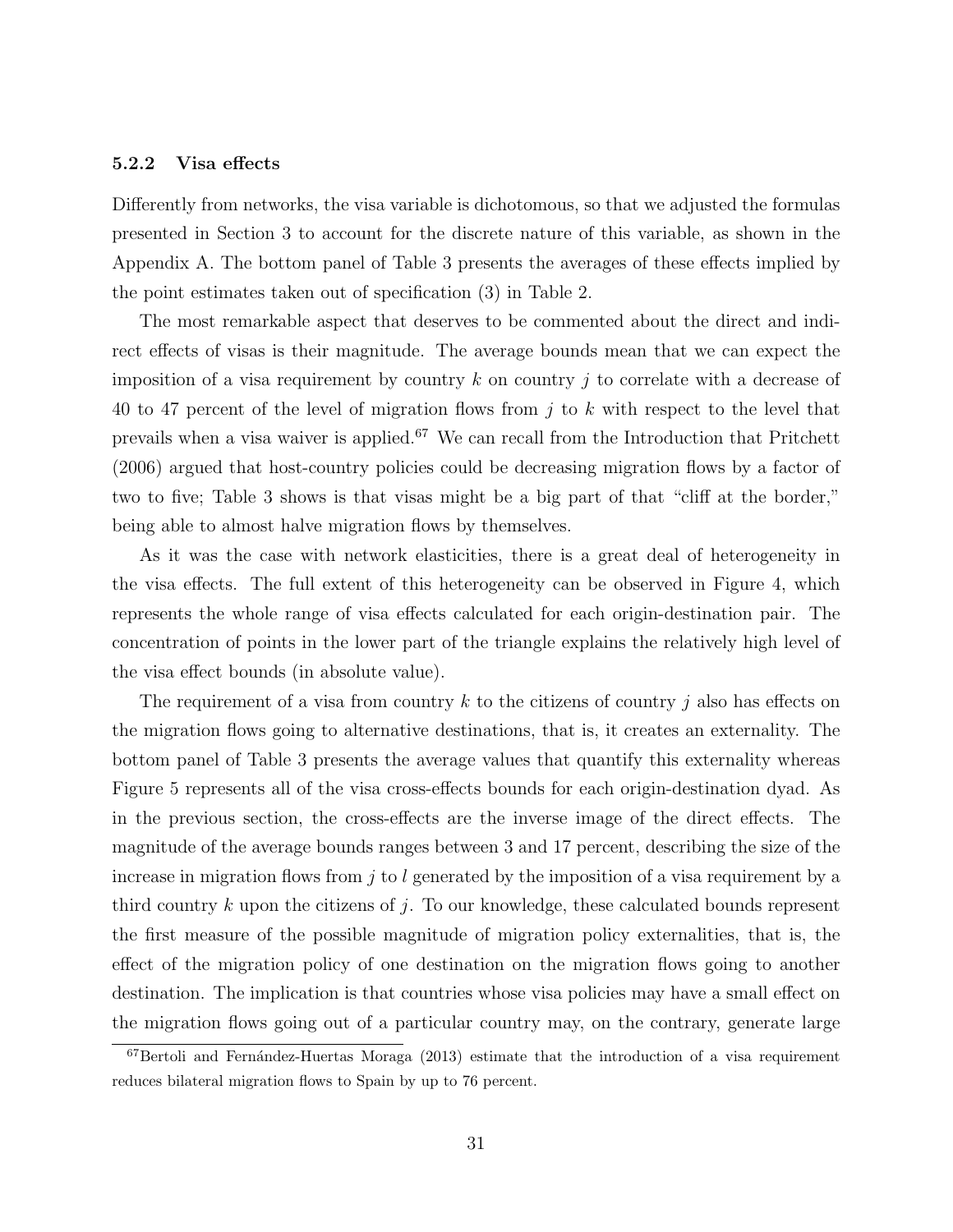effects on the migration flows from that particular country to an alternative destination.

For instance, consider Canada, which received little more than 12,000 migrants from Mexico; our estimates suggest that this bilateral flow is highly sensitive to the policies adopted in the US, which represent the largest destination for Mexican migrants. The estimated indirect effect of the US visa policy on Mexicans upon the migration flow from Mexico to Canada range between 90 and 91 percent of the actual flow. This figure is much larger than the direct effect of the Canadian visa policy toward Mexicans, which is estimated at minus 48 percent: hence, the flow of Mexicans to Canada would respond less to a change in the Canadian visa policy than to a change in the US visa policy toward Mexicans.

### 5.3 Robustness

This subsection presents two types of robustness analysis on the main results presented in specification (3) of Table 2. First, we re-estimate the models with different samples. Second, we redefine the dependent variable in order to study low and high-skill migration. For a third type of robustness analysis, we refer the reader to the Appendix B, where we discuss the potential endogeneity problem related to the inclusion of the networks variable.

#### 5.3.1 Different samples

The results from Table 2 do not depend on the particular coverage of the dataset described in Table 1. Table 4 reruns specifications (2) and (3) from Table 2 while restricting the sample in two different ways: by population size and by income level.

In terms of population size, the objective of the exercise is to guarantee that the main results are not driven by the inclusion of very small origin countries in the sample. To this end, we drop observations with origin countries whose population is lower than one million inhabitants in 1990. With this, the sample size goes down from 5,611 to 4,497 dyads but the main results are virtually unaffected, as it can be observed in specifications (1) and (2) from Table 4. Specification (1) does not include origin-nest fixed effects and the Pesaran CD test shows that the residuals could be cross-sectionally correlated. The statistic is 15.55 (p-value of 0.000). The appropriate structure of the residuals is obtained in specification (2), where the  $CD$  statistic is -1.89 (p-value of 0.059). If anything, we can observe a larger coefficient for the visa requirement than that presented in Table 2.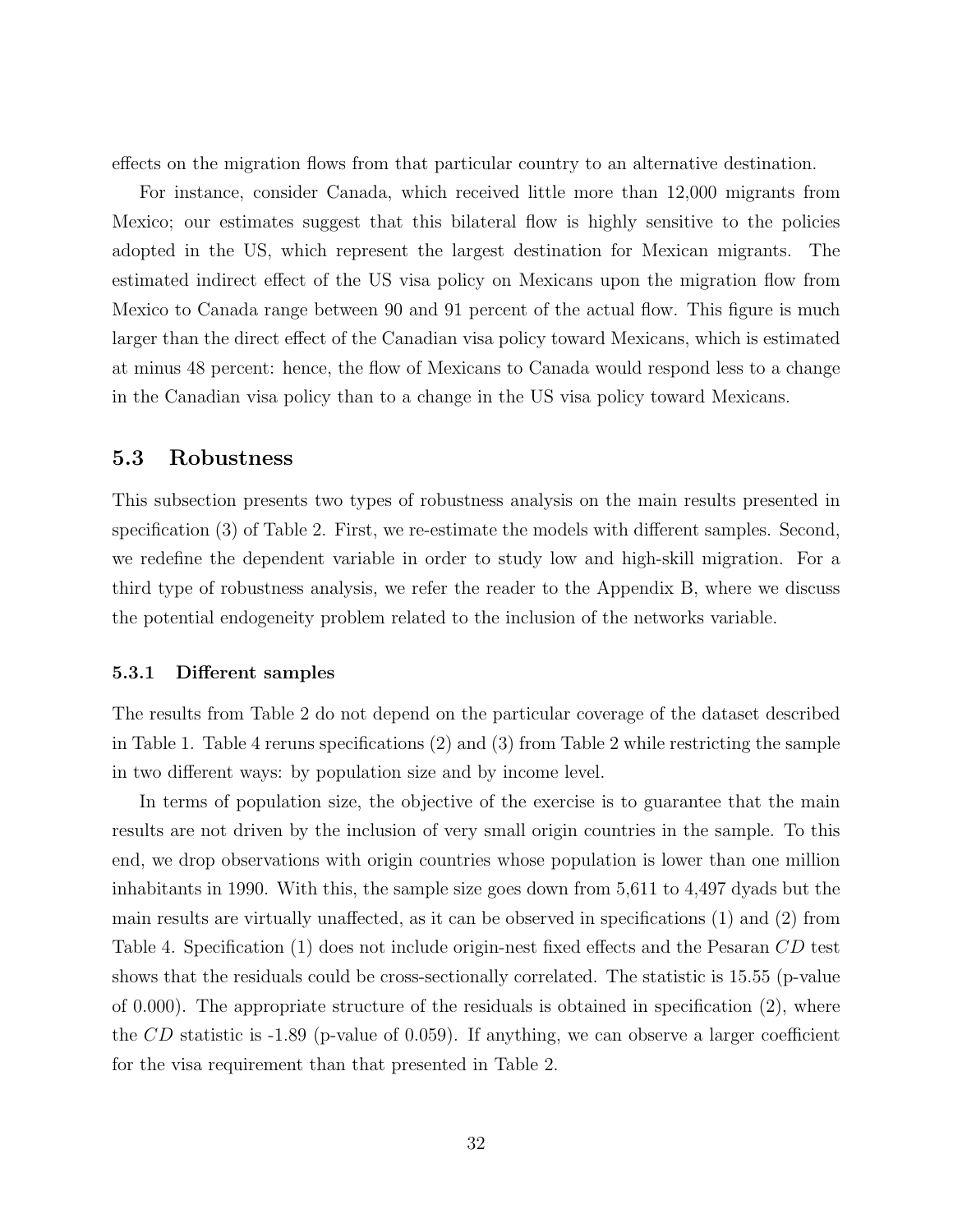We can also restrict the sample by income level, so that we focus more particularly in South-North migration. We do this in specifications (3) and (4) by dropping high-income OECD countries from the set of origins.<sup>68</sup> We are then left with 4,708 observations. Again, we reject the cross-sectional independence of the residuals in specification (3) where we do not include origin-nest fixed effects. In specification (4), where we include them, the value of the CD statistic is  $-1.55$  (p-value of 0.121) so that we can be confident that we have been able to restore cross-sectional independence and we can interpret the results as coming from a RUM model. In this case, the coefficient on the networks variable is slightly higher while the coefficient on the visa variable is smaller in magnitude than in the baseline specification from Table 2. Still, these differences are not statistically significant. We can also observe that the distance variable regains significance in this smaller sample.

#### 5.3.2 Estimation by skill levels

In this part, we take advantage from the fact that the dataset by Docquier, Lowell, and Marfouk (2009) allows us to compute migration flows (and rates) by skill level. We define the tertiary educated in their dataset as high-skill whereas the primary and secondary educated are grouped together as low-skill. Table 5 re-estimates the model with and without originnest fixed effects for both high- and low-skill versions of the dependent variable.

Starting with high-skill migration, specifications (1) and (2) confirm that the visa requirement variable only becomes significant once the opportunities to migrate to alternative destinations are taken into account, so that multilateral resistance to migration is controlled for. As before, we can disregard specification (1) on the basis of the CD test, clearly rejected with a statistic of 19.91.<sup>69</sup> In this case, specification  $(2)$  is on the verge of rejecting the null (p-value of 0.050) but we can still have some confidence that this specification has less problems of cross-sectional dependence than the first one. It must be noted that both the network and the visa variable have lower coefficients in absolute levels than the baseline specification although the differences are not statistically significant.

When we turn to specifications (3) and (4) in Table 5, we are focusing on low-skill migration. Again, specification (3), without origin-nest fixed effects, has problems of cross-

<sup>68</sup>This specification omits the Schengen variable, as the restriction of the sample leaves us with no variability in the data to identify its effect.

 $69$ This suggests that the disaggregation of migration flows by skill level does not suffice to remove the heterogeneity across potential migrants that induces a correlation in the stochastic component of utility.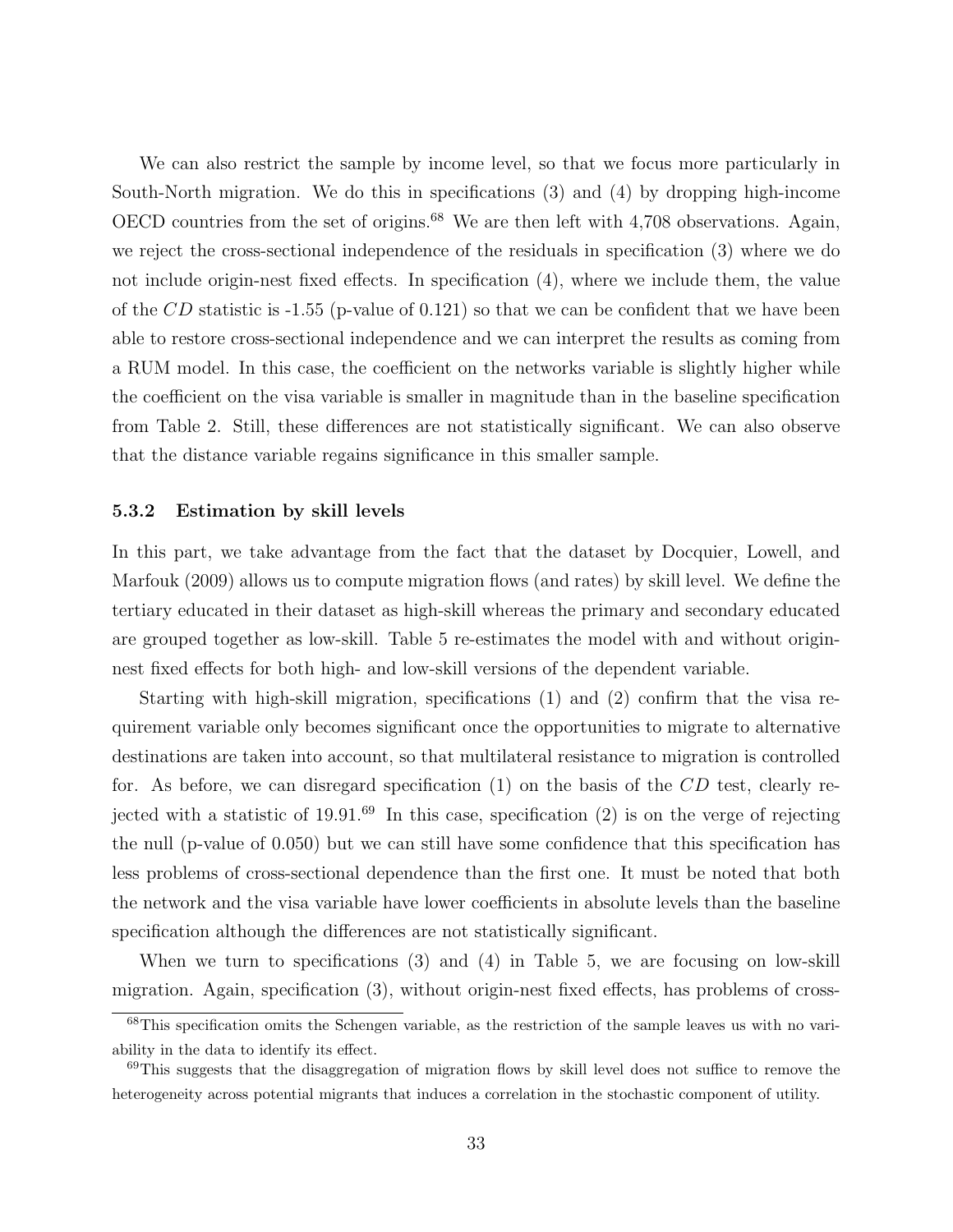sectional dependence since the  $CD$  test rejects the null with a value of 9.40. Specification (4) does not have this problem since the statistic is -0.61 and we cannot reject the cross-sectional independence of the residuals (p-value of 0.543). The bias induced by multilateral resistance to migration on low-skill flows seems to be of the same nature as the one we observed in the baseline: lower coefficient on networks and larger on the visa requirement variable in absolute levels. However, it is interesting to note that the absolute values of both coefficients are larger than those observed for high-skill migration flows. This is consistent with the idea that low-skill migration flows might be more sensitive to changes in the costs of migration than high-skill migration flows.<sup>70</sup>

It is useful to compare the different sensitivity of migration flows by skill level to networks and migration policies by looking again at the implied elasticities according to a RUM model. This is done in Table 6, based in specifications (2) and (4) from Table 5. We can see that the bounds for the direct elasticity of bilateral migration flows with respect to bilateral networks differ between 0.40 to 0.50 for high-skill flows and between 0.50 and 0.61 for lowskill flows. For the cross elasticities, the differences are smaller: between -0.10 and 0.00 for high-skill flows and between  $-0.11$  and  $0.00$  for low-skill flows. In the case of the direct effects of bilateral visas on migration flows, the bounds are between -0.42 and -0.35 for high-skill flows but they go up to between -0.50 and -0.42 for low-skill flows. Correspondingly, the externality effect of the visa requirement is also larger for low-skill flows, between 3 and 19 percent, compared with the interval for high-skill flows, between 2 and 14 percent.

### 6 Concluding remarks

The migration of people across borders can be severely limited by the policies adopted at destination. Our paper provides a contribution to the understanding of the influence exerted by bilateral visa policies on international migration flows, which can be identified only when the confounding effect due to multilateral resistance to migration is adequately controlled for. The prevailing visa regime significantly contributes to determine the height of the "cliff at the border" (Pritchett, 2009), and a change in the requirements for non-immigrant admission can influence the scale of migration flows directed both to the country changing its policy

<sup>&</sup>lt;sup>70</sup>These findings are confirmed when we disaggregate the bilateral migration rates by skill level and by gender; the visa effect for both genders is larger in magnitude for low- than for high-skilled individuals, and slightly larger for men than for women. Results are available from the authors upon request.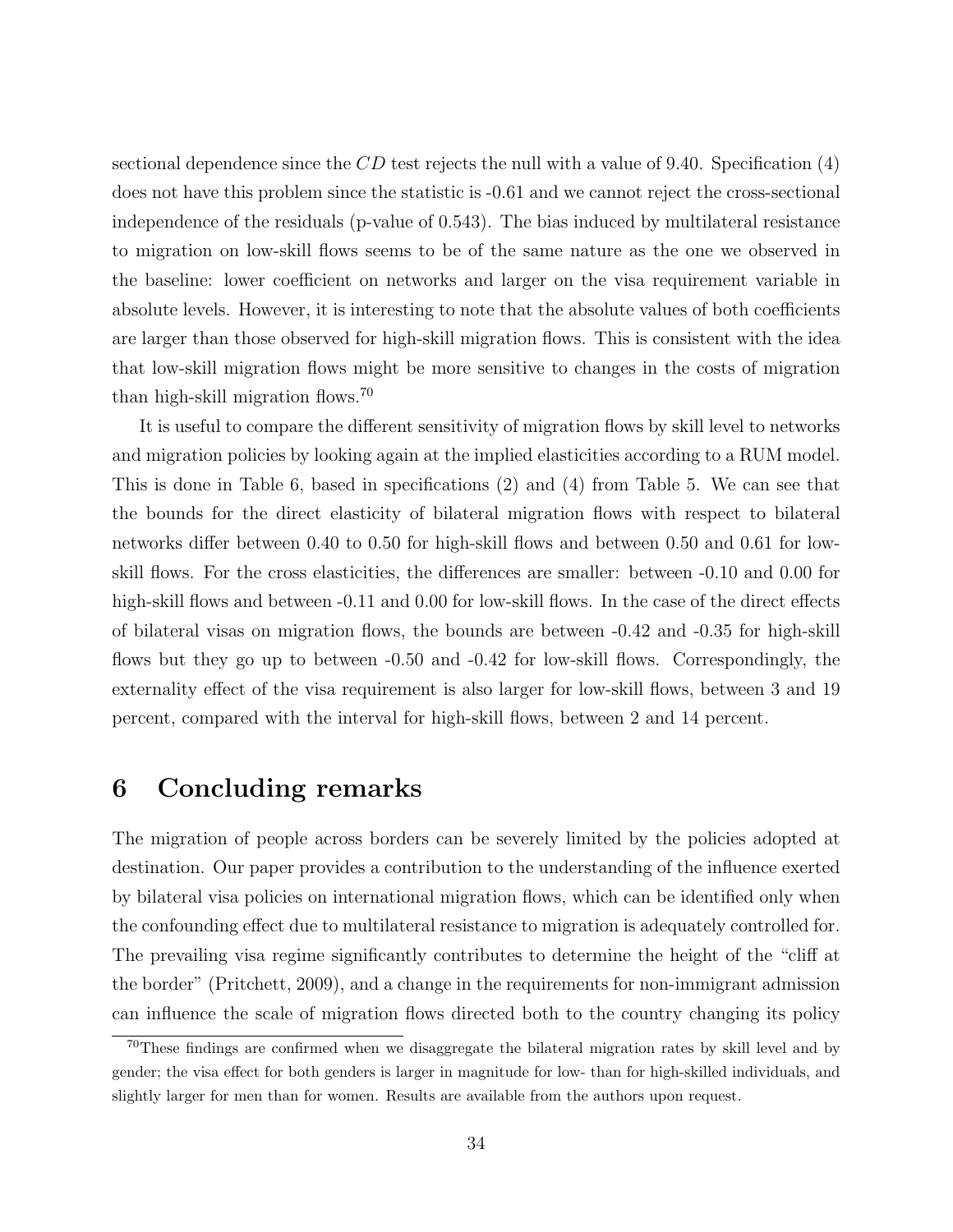and to other destinations.

The estimation of the determinants of international migration on aggregate data does not allow us to recover the structural parameters of the underlying theoretical model, and this creates an unavoidable uncertainty on the estimated direct and indirect effect of the visa policy. Our estimates entail that, on average, the introduction of a visa requirement reduces direct bilateral flows between 40 and 47 percent, while increasing the flows toward other destinations between 3 and 17 percent. The uncertainty on the true size of the effect notwithstanding, these figures are strongly suggestive of the relevance of the legal framework for non-immigrant admission in shaping the scale and direction of international migration flows.

These results confirm and extend the findings in Bertoli and Fernández-Huertas Moraga (2013), and are based on an estimation technique with minimal data requirements, which is well-suited for most of the existing international migration datasets. Regrettably, a binding constraint upon further applications and extensions of the proposed econometric approach is currently represented by the scarcity of longitudinal data on bilateral immigration policies. The International Migration Policy and Law Analysis, IMPALA, and the Determinants of International Migration, DEMIG, projects can fill this gap, allowing to identify the effects of the "cliff at the border" upon migration flows out of changes in bilateral policies over time.<sup>71</sup>

<sup>71</sup>"The IMPALA database is a collaborative project, bringing together social science and legal researchers from Harvard University, the University of Luxembourg, the University of Amsterdam, the London School of Economics, and the University of Sydney" (source: http://projects.iq.harvard.edu/impala, accessed on March 13, 2012); the DEMIG project is conducted at the International Migration Institute, University of Oxford.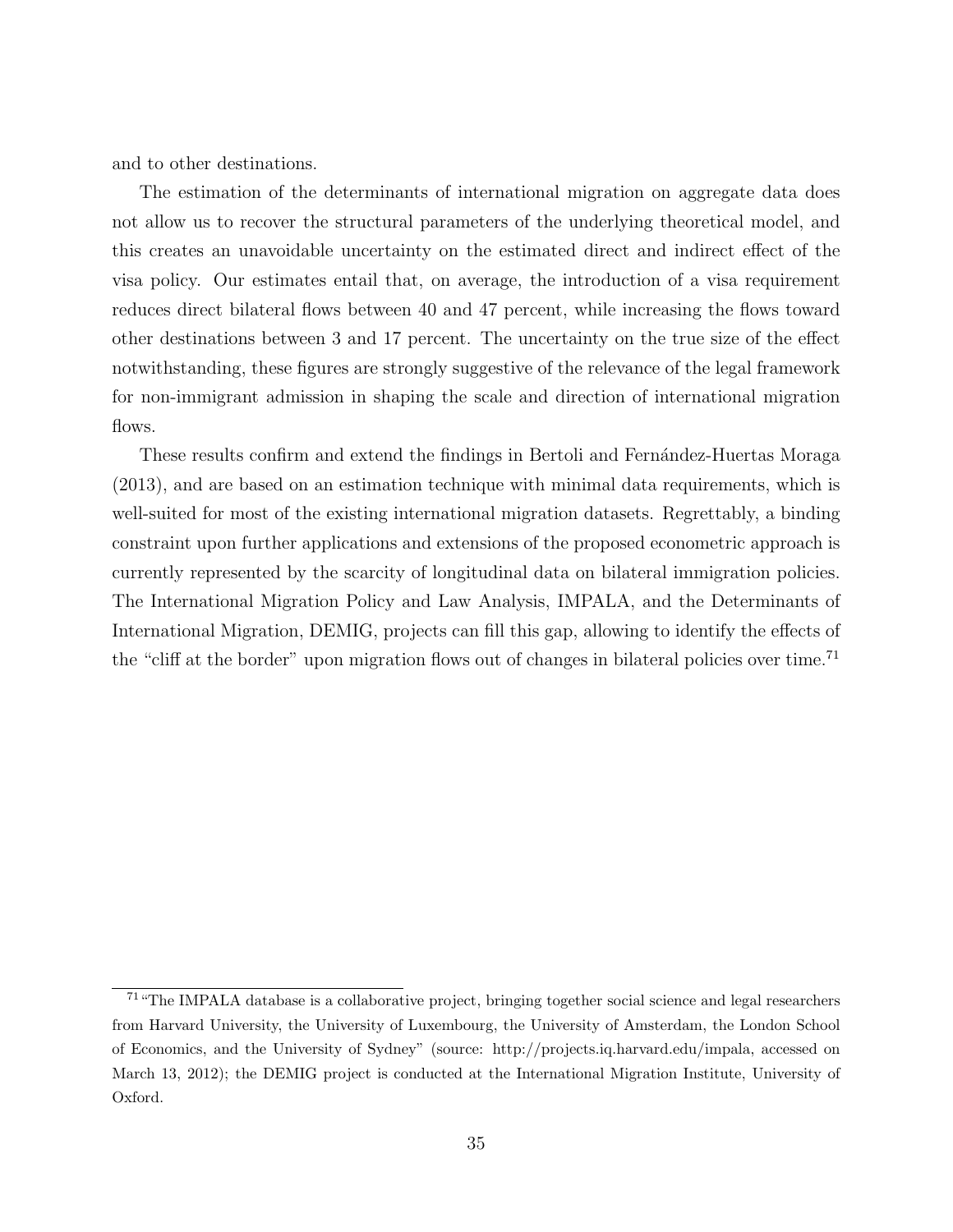### References

- ARELLANO, M., AND S. BONHOMME (2011): "Nonlinear Panel Data Analysis," Annual Review of Economics,  $3(1)$ ,  $395-424$ .
- BEINE, M., F. DOCQUIER, AND C. OZDEN (2011): "Diasporas," Journal of Development Economics, 95(1), 30–41.
- BEINE, M., E. LODIGIANI, AND R. VERMEULEN (2012): "Remittances and financial openness," Regional Science and Urban Economics, 42(5), 844–857.
- BEINE, M., R. NOEL, AND L. RAGOT (2011): "The determinants of international mobility of students," paper presented at the Fourth World Bank-AFD International Conference on "Migration and Development", Harvard University, June 10-11.
- Beine, M., and C. Parsons (2012): "Climatic factors as determinants of International Migration," CESifo Working Paper No. 3747, Munich.
- BELOT, M., AND S. EDERVEEN (2012): "Cultural barriers in migration between OECD countries," Journal of Population Economics, 25(3), 1077–1105.
- BELOT, M., AND T. HATTON (2012): "Skill Selection and Immigration in OECD Countries," Scandinavian Journal of Economics, 114(4), 1105–1128.
- BERTOLI, S., AND J. FERNÁNDEZ-HUERTAS MORAGA (2013): "Multilateral Resistance to Migration," Journal of Development Economics, forthcoming.
- BERTOLI, S., J. FERNÁNDEZ-HUERTAS MORAGA, AND F. ORTEGA (2011): "Immigration Policies and the Ecuadorian Exodus," World Bank Economic Review, 25(1), 57–76.
- (2013): "Crossing the Border: Self-Selection, Earnings and Individual Migration Decisions," *Journal of Development Economics*, 101(1), 75–91.
- BERTOLI, S., AND F. MARCHETTA (2012): "Bringing It All Back Home: Return migration and fertility choices," CERDI Working Paper No. 2012.01, Clermont-Ferrand.
- BOERI, T., AND H. BRÜCKER (2005): "Why Are Europeans So Tough on Migrants?," Economic Policy, 20(44), 631–703.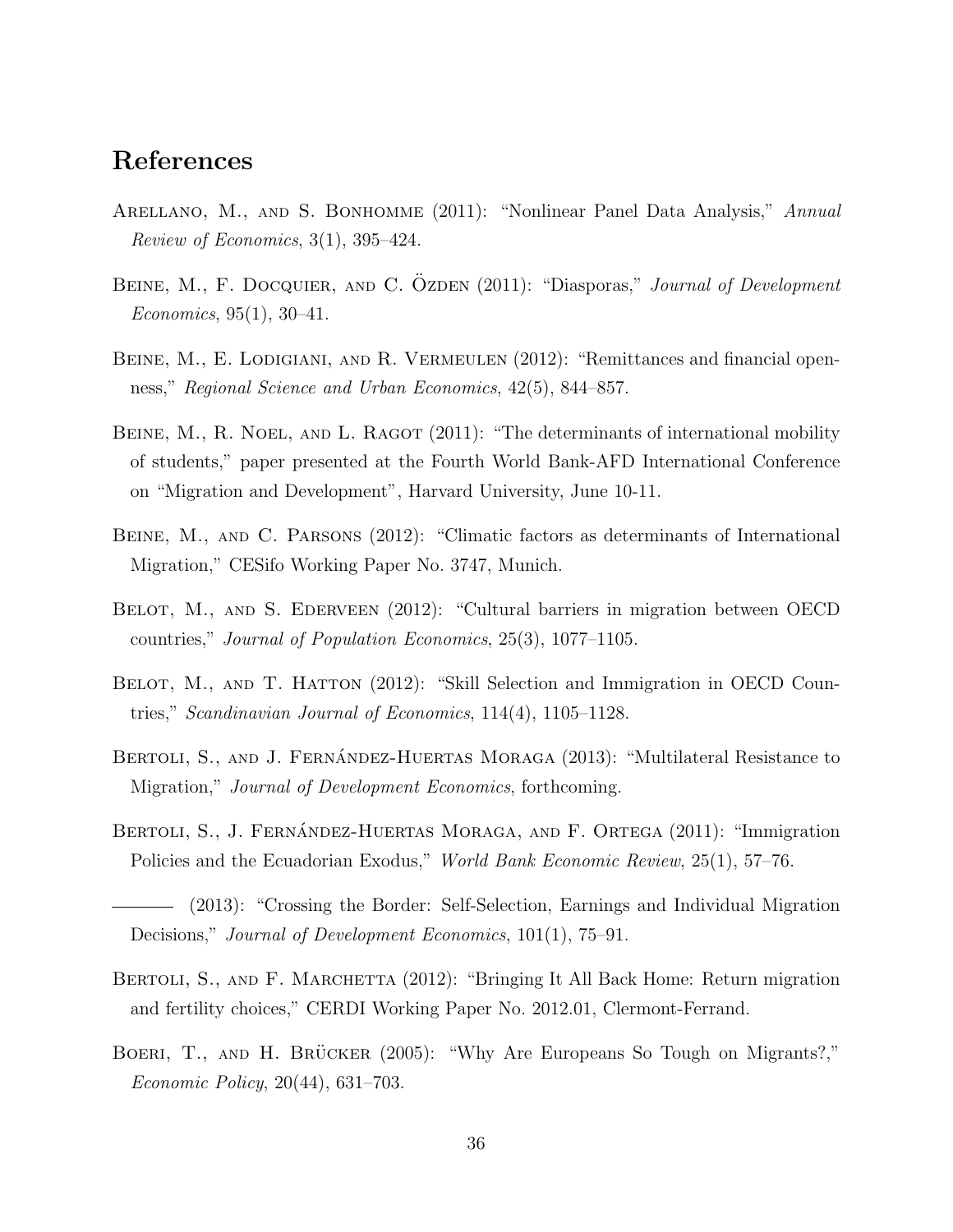- Bratsberg, B., J. E. Dølvik, and O. Raaum (2012): "Economic Shocks, the Legal Environment and Work-related Migration," paper presented at the VI Workshop on Migration and Labor Economics organized by INSIDE-MOVE, NORFACE and CReAM, IAE (CSIC), October 18-19.
- CAMERON, A., AND P. TRIVEDI (2010): *Microeconometrics Using Stata*. College Station: Stata Press, revised edition.
- CARDELL, N. S. (1997): "Variance Components Structures for the Extreme-Value and Logistic Distributions with Application to Models of Heterogeneity," *Econometric Theory*, 13(2), 185–213.
- Chiswick, B. R. (1988): "Illegal Immigration and Immigration Control," Journal of Economic Perspectives, 2(3), 101–115.
- Clark, X., T. Hatton, and J. Williamson (2007): "Explaining U.S. immigration, 1971-1998," Review of Economics and Statistics, 89(2), 359–373.
- Clemens, M. (2011): "Economics and Emigration: Trillion-Dollar Bills on the Sidewalk?," Journal of Economic Perspectives, 25(3), 83–106.
- DE HOYOS, R., AND V. SARAFIDIS (2006): "Testing for cross-sectional dependence in panel-data models," Stata Journal, 6(4), 482–496.
- DOCQUIER, F., B. L. LOWELL, AND A. MARFOUK (2009): "A Gendered Assessment of Highly Skilled Emigration," Population and Development Review, 35(2), 297–321.
- DOCQUIER, F., AND H. RAPOPORT (2012): "Globalization, brain drain and development," Journal of Economic Literature, 50(3), 681–730.
- EATON, J., AND A. TAMURA (1994): "Bilateralism and Regionalism in Japanese and U.S. Trade and Direct Foreign Investment Patterns," Journal of the Japanese and International Economies, 8(4), 478–510.
- EBERHARDT, M. (2011): "XTCD: Stata module to investigate Variable/Residual Cross-Section Dependence," Statistical Software Components, Boston College Department of Economics.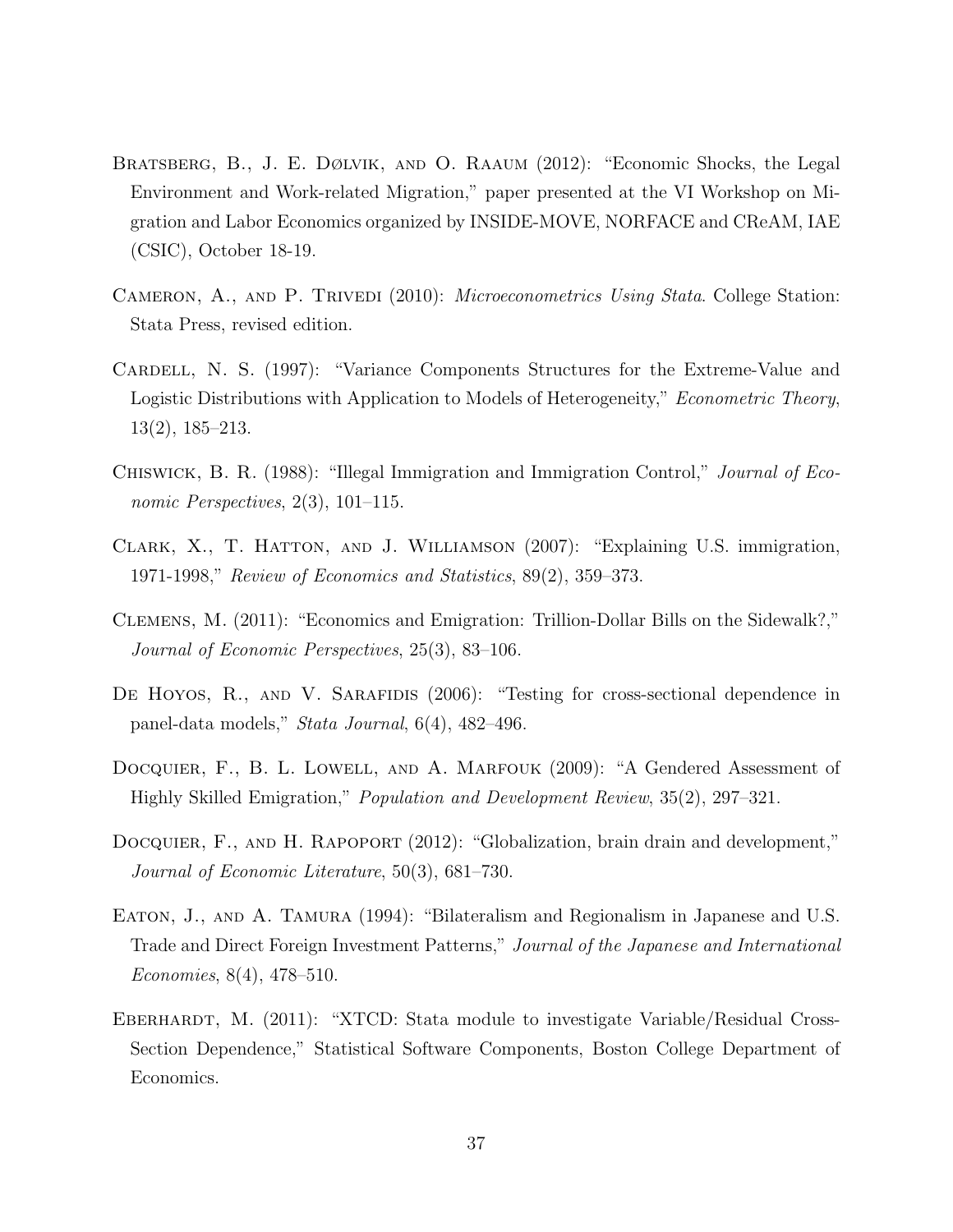- EGGER, P., AND D. M. RADULESCU (2009): "The Influence of Labour Taxes on the Migration of Skilled Workers," World Economy, 32(9), 1365–1379.
- FERNÁNDEZ-VAL, I., AND F. VELLA (2011): "Bias corrections for two-step fixed effects panel data estimators," Journal of Econometrics, 163(2), 144–162.
- FLOWERDEW, R., AND M. AITKIN (1982): "A method of fitting the gravity model based on the Poisson distribution," Journal of Regional Science, 22(2), 191–202.
- FREES, E. W. (1995): "Assessing cross-sectional correlation in panel data," *Journal of* Econometrics, 69(2), 393–414.
- GIORDANI, P. E., AND M. RUTA (2013): "Coordination failures in immigration policy," Journal of International Economics, 89(1), 55–67.
- Gourieroux, C., A. Monfort, and A. Trognon (1984): "Pseudo Maximum Likelihood Methods: Applications to Poisson Models," Econometrica, 52(3), 701–720.
- Grogger, J., and G. H. Hanson (2011): "Income maximization and the selection and sorting of international migrants," Journal of Development Economics, 95(1), 42–57.
- Guimaraes, P., O. Figueiredo, and D. Woodward (2003): "A Tractable Approach to the Firm Location Decision Problem," Review of Economics and Statistics, 85(1), 201–204.
- (2004): "Industrial Location Modeling: Extending the Random Utility Framework," Journal of Regional Science, 44(1), 1–20.
- Head, K., J. Ries, and D. Swenson (1995): "Agglomeration benefits and location choice: Evidence from Japanese manufacturing investments in the United States," Journal of International Economics, 38(3-4), 223–247.
- Hsiao, C., M. H. Pesaran, and A. Pick (2012): "Diagnostic Tests of Cross-section Independence for Limited Dependent Variable Panel Data Models," Oxford Bulletin of Economics and Statistics, 74(2), 253–277.
- Levinson, A. (1996): "Environmental regulations and manufacturers' location choices: Evidence from the Census of Manufactures," Journal of Public Economics, 62(1-2), 5–29.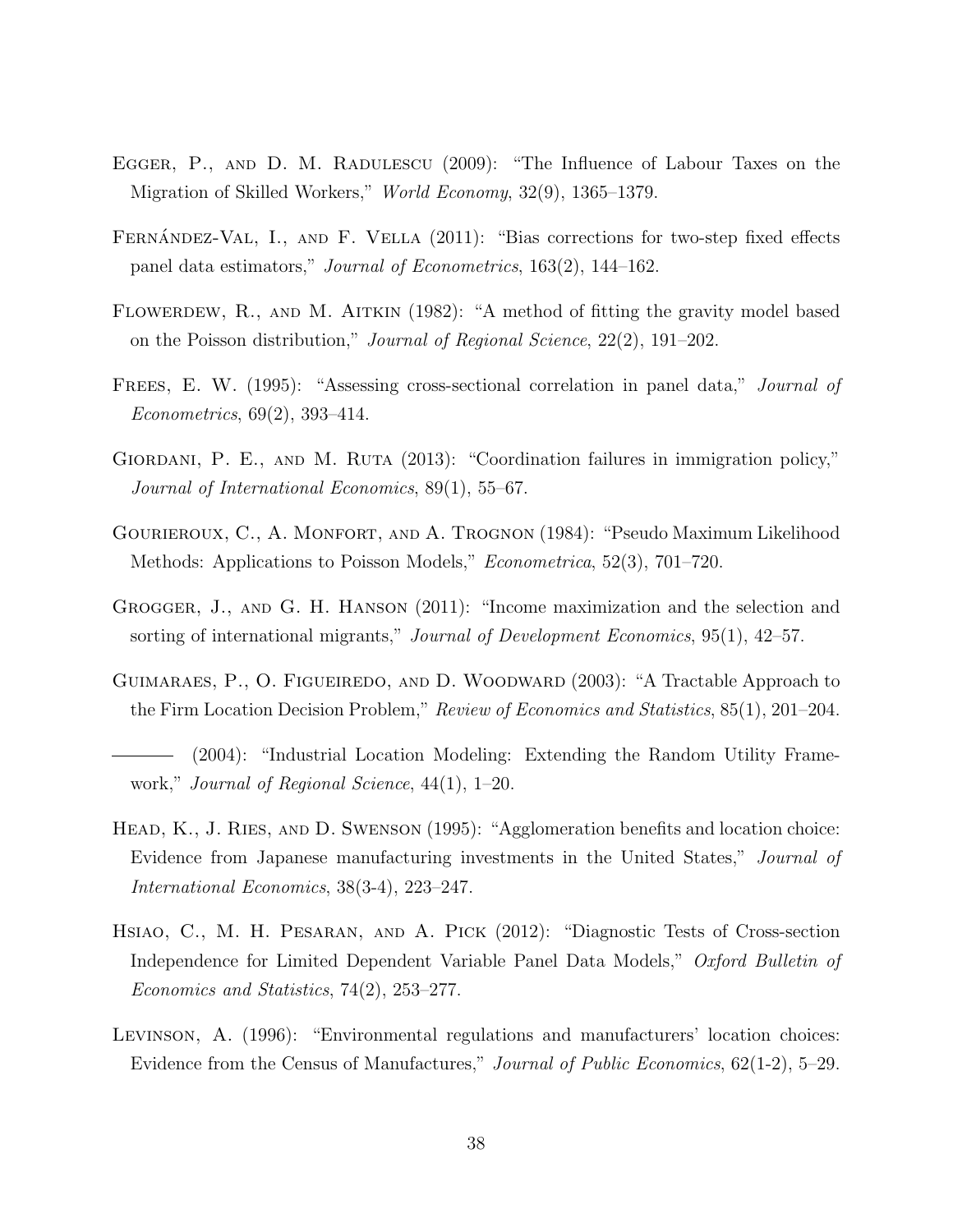- LEWER, J. J., AND H. V. DEN BERG (2008): "A gravity model of immigration," *Economics* Letters,  $99(1)$ ,  $164-167$ .
- MARCHETTA, F. (2012): "Return migration and the survival of entrepreneurial activities in Egypt," World Development, 40(10), 1999–2013.
- Martin, W., and C. S. Pham (2008): "Estimating the Gravity Model When Zero Trade Flows are Frequent," Economic Series Working Paper No. 03, Deakin University.
- Mayda, A. M. (2010): "International migration: a panel data analysis of the determinants of bilateral flows," Journal of Population Economics, 23(4), 1249–1274.
- Mayer, T., and S. Zignago (2011): "Notes on CEPII's distances measures: The GeoDist database," CEPII Working Paper No. 2011-25, Paris.
- MCFADDEN, D. (1974): "Conditional logit analysis of qualitative choice behavior," in Frontiers in Econometrics, ed. by P. Zarembka, pp. 105–142. New York: Academic Press.
- (1978): "Modeling the Choice of Residential Location," in Spatial interaction theory and planning models, ed. by A. Karlqvist, L. Lundqvist, F. Snickars, and J. Weibull, pp. 75–96. Amsterdam: North-Holland.
- MCKENZIE, D., C. THEOHARIDES, AND D. YANG (2012): "Distortions in the International Migrant Labor Market: Evidence from Filipino Migration and Wage Responses to Destination Country Economic Shocks," CReAM Discussion Paper Series 09/12, London.
- MOSCONE, F., AND E. TOSETTI (2009): "A review and comparison of tests of cross-section independence in panels," Journal of Economic Surveys, 23(3), 528–561.
- Neumayer, E. (2006): "Unequal access to foreign spaces: how states use visa restrictions to regulate mobility in a globalized world," Transactions of the Institute of British Geographers, 31(1), 72–84.
	- (2010): "Visa Restrictions and Bilateral Travel," The Professional Geographer, 62(2), 171–181.
	- (2011): "On the detrimental impact of visa restrictions on bilateral trade and foreign direct investment," Applied Geography, 31(3), 901 – 907.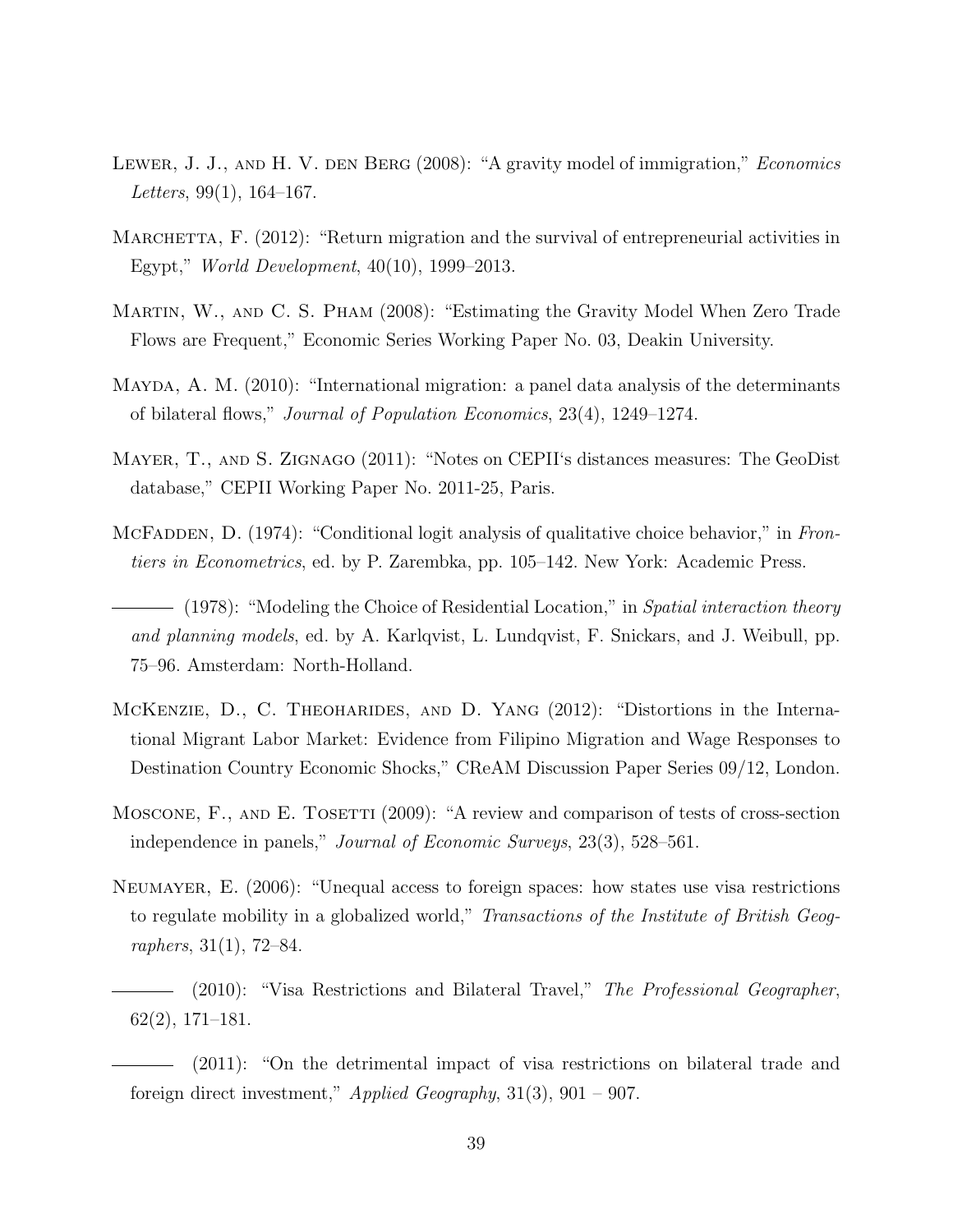- ORTEGA, F., AND G. PERI (2009): "The Causes and Effects of International Migrations: Evidence from OECD Countries 1980-2005," NBER Working Paper No. 14883, National Bureau of Economic Research, Cambridge MA.
- (2013): "The Role of Income and Immigration Policies in Attracting International Migrants," *Migration Studies*, 1(1), 1–28.
- Ozden, C., C. R. Parsons, M. Schiff, and T. L. Walmsley (2011): "Where on Earth is Everybody? The Evolution of Global Bilateral Migration 1960-2000," World Bank Economic Review, 25(1), 12–56.
- PAPOLA, A. (2004): "Some developments on the cross-nested logit model," Transportation Research Part B: Methodological, 38(9), 833–851.
- Pesaran, M. H. (2004): "General Diagnostic Tests for Cross Section Dependence in Panels," IZA Discussion Paper No. 1204, Bonn.
- (2006): "Estimation and Inference in Large Heterogeneous Panels with a Multifactor Error Structure," Econometrica, 74(4), 967–1012.
- PRITCHETT, L. (2006): Let Their People Come. Washington: Center for Global Development.
- (2009): "The Cliff at the Border," in Equity and Growth in a Globalizing World, ed. by R. Kanbur, and M. Spence, pp. 263–286. Washington: The World Bank and the Commission on Growth and Development.
- Santos Silva, J. M. C., and S. Tenreyro (2006): "The Log of Gravity," Review of Economics and Statistics, 88(4), 641–658.
- (2011): "Further simulation evidence on the performance of the Poisson pseudomaximum likelihood estimator," Economics Letters, 112(2), 220–222.
- SCHMIDHEINY, K., AND M. BRÜLHART  $(2011)$ : "On the equivalence of location choice models: Conditional logit, nested logit and Poisson," Journal of Urban Economics, 69(2), 214–222.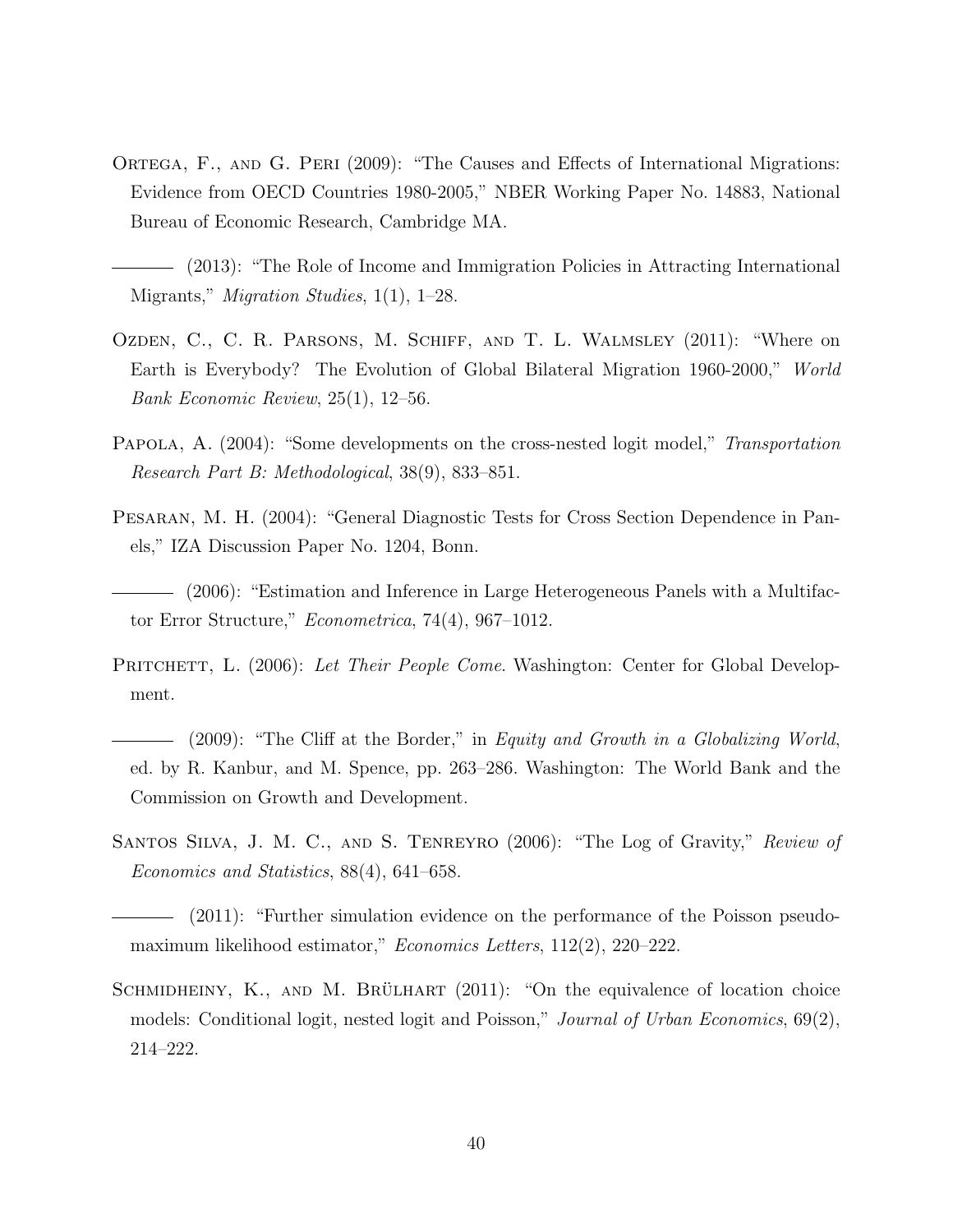- SIMPSON, N. B., AND C. SPARBER (2012): "The Short- and Long-Run Determinants of Unskilled Immigration into U.S. States," Southern Economic Journal, forthcoming.
- Terza, J., A. Basu, and P. Rathouz (2008): "A two stage residual inclusion estimation: addressing endogeneity in health econometric modeling," Journal of Health Economics, 27(3), 531–543.
- TRAIN, K. (2003): *Discrete Choice Methods with Simulation*. Cambridge University Press.
- Trivedi, P., and M. Munkin (2010): "Recent Developments in Cross Section and Panel Count Models," in Handbook of Empirical Economics and Finance, ed. by A. Ullah, and D. Giles, pp. 87–131. Oxford: Taylor and Francis.
- UN POPULATION DIVISION (2008): Trends in International Migrant Stock: The 2008 Revision. United Nations database, POP/DB/MIG/Stock/Rev.2008.
- US General Accounting Office (2004): "Overstay Tracking: A Key Component of Homeland Security and a Layered Defense," Report to the Chairman, Committee on the Judiciary, House of Representatives, Washington.
- Vovsha, P. (1997): "Application of Cross-Nested Logit Model to Mode Choice in Tel Aviv, Israel, Metropolitan Area," Transportation Research Record: Journal of the Transportation Research Board, 1607, 6–15.
- WEN, C.-H., AND F. S. KOPPELMAN (2001): "The generalized nested logit model," Transportation Research Part B, 35(7), 627–641.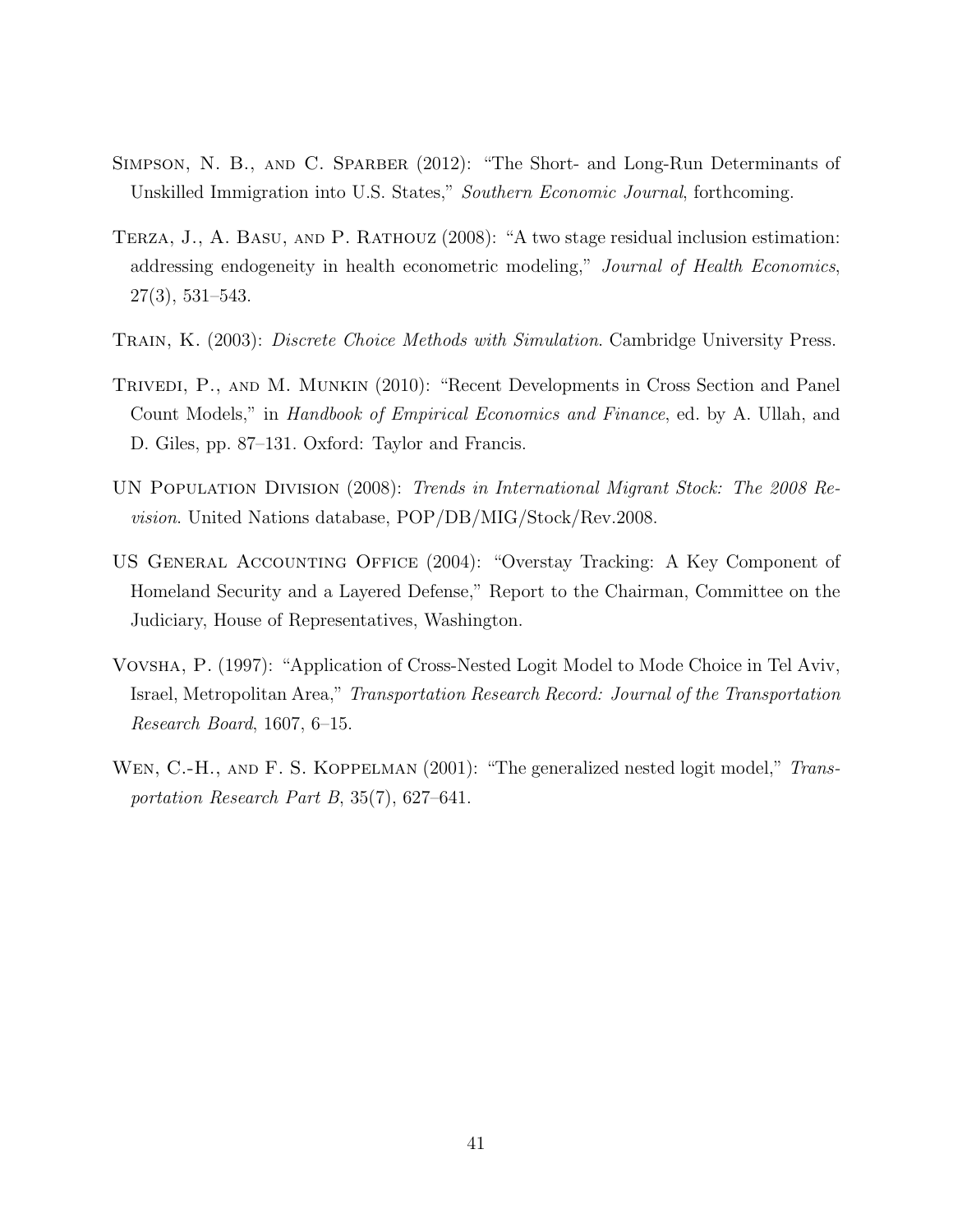### A Direct and indirect effects of visas on migration flows

Let  $\widehat{V_{jk}}/\tau$  represent the estimated value of the deterministic component of location-specific utility, and  $\widehat{V_{jk}^1/\tau}$  and  $\widehat{V_{jk}^0/\tau}$  represent the corresponding values when a visa requirement is imposed from country k upon country j and when a visa waiver is granted. The ratio  $\hat{v}_{kjk}$ between the size of the bilateral migration flow conditional upon  $\widehat{V_{jk}}/\tau$  and the size of the flow conditional upon  $\widehat{V_{jk}^0/\tau}$  measures the effect of the introduction of a visa requirement by country k on  $m_{jk}$ . Similarly, we can define  $\hat{v}_{kjl}$  as the impact on  $m_{jl}$  due to the imposition of a visa requirement by country  $k$  upon the citizens of country  $j$ .

From  $(4)$ , we have that:<sup>72</sup>

$$
\widehat{v}_{kjk} = e^{\widehat{\beta_1}/\tau} \left[ \frac{\sum_{l \in b(k)/\{k\}} e^{\widehat{V_{jl}/\tau}} + e^{\widehat{V_{jk}/\tau}}}{\sum_{l \in b(k)/\{k\}} e^{\widehat{V_{jl}/\tau}} + e^{\widehat{V_{jk}/\tau}}} \right]^{1-\tau} \left[ \frac{\sum_{l \in D/\{k\}} e^{\widehat{V_{jl}/\tau}} + e^{\widehat{V_{jk}/\tau}}}{\sum_{l \in D/\{k\}} e^{\widehat{V_{jl}/\tau}} + e^{\widehat{V_{jk}/\tau}}} \right]^{\tau}
$$

 $\widehat{v}_{kjk}$ , which is monotonic in  $\tau$  for any given estimate  $\widehat{\beta}/\tau$  of the vector  $\beta/\tau$ , is equal to a weighted geometric average of the effect of the introduction of a visa requirement when  $\tau$ converges to 0 and when  $\tau = 1$ . When  $\tau$  converges to 0,  $\hat{v}_{kjk}$  converges to:

$$
\widehat{v}_{kjk}|_{\tau=0} = e^{\widehat{\beta_1}/\tau} \frac{\sum_{l \in b(k)/\{k\}} e^{\widehat{V_{jl}}/\tau} + e^{\widehat{V_{jk}}/\tau}}{\sum_{l \in b(k)/\{k\}} e^{\widehat{V_{jl}}/\tau} + e^{\widehat{V_{jk}}/\tau}}
$$
(A.1)

When  $\tau = 1$ , this becomes:

$$
\widehat{v}_{kjk}|_{\tau=1} = e^{\widehat{\beta_1/\tau}} \frac{\sum_{l \in D/\{k\}} e^{\widehat{V_{jl}/\tau}} + e^{\widehat{V_{jk}^0/\tau}}}{\sum_{l \in D/\{k\}} e^{\widehat{V_{jl}/\tau}} + e^{\widehat{V_{jk}^1/\tau}}}
$$
(A.2)

If  $\widehat{\beta_1/\tau}$  < 0, then the effect is larger in magnitude when  $\tau$  converges to zero (upper bound) than when  $\tau = 1$  (lower bound).<sup>73</sup> With respect to the effect  $\hat{v}_{kjl}$  due to the introduction of a visa requirement by another country l upon  $m_{jk}$ , we have that

$$
\widehat{v}_{kjl} \in \left[ \frac{\sum_{l \in D/\{k\}} e^{\widehat{V_{jl}}/\tau} + e^{\widehat{V_{jk}}/\tau}}{\sum_{l \in D/\{k\}} e^{\widehat{V_{jl}}/\tau} + e^{\widehat{V_{jk}}/\tau}}, \frac{\sum_{l \in b(k)/\{k\}} e^{\widehat{V_{jl}}/\tau} + e^{\widehat{V_{jk}}/\tau}}{\sum_{l \in b(k)/\{k\}} e^{\widehat{V_{jl}}/\tau} + e^{\widehat{V_{jk}}/\tau}} \right) \tag{A.3}
$$

<sup>&</sup>lt;sup>72</sup>Without loss of generality, we denote with  $\beta_1$  the parameter in (2) associated to the variable denoting the bilateral visa policy.

<sup>&</sup>lt;sup>73</sup>The percentage change induced by the introduction of a visa requirement is simply  $\hat{v}_{kjk} - 1$ .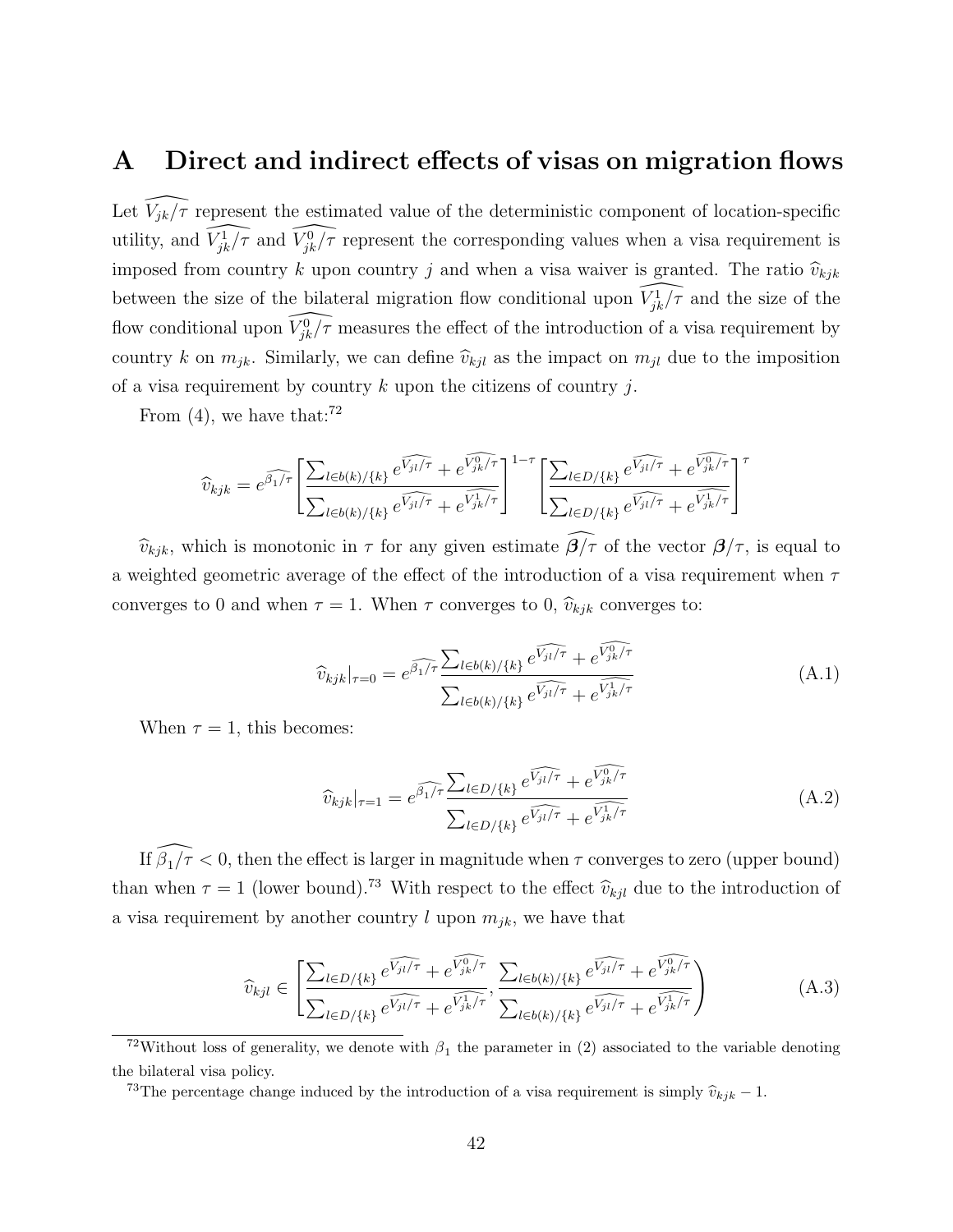### B Endogeneity of networks

An additional concern with the estimation of the determinants of migration flows is that of the endogeneity of migration networks. Factors that generated the networks up to 1990, such as migration flows between 1980 and 1990, are likely to be correlated with the determinants of 1990-2000 migration flows. To address this concern, Beine, Docquier, and Ozden (2011) applied two-stage least squares by instrumenting the size of migration networks in 1990 with old bilateral guest worker agreements and different proxies for the networks in 1960, which they did not observe. We have the advantage that a new dataset, created by Ozden, Parsons, Schiff, and Walmsley (2011), has come out, which provides us with more precise estimates of the size of the networks in 1960. Thus, we use the networks in 1960 as an instrument for the networks in 1990. We resort to two-stage residual inclusion,<sup> $74$ </sup> given that the Poisson model is non-linear and 2SPS would generally be inconsistent (Terza, Basu, and Rathouz, 2008).

The results are presented in Table B.1 for all the correct specifications discussed in the paper.<sup>75</sup> The first stage is very strong, with the size of networks in 1960 having substantial explanatory power over the 1990 variable (the correlation between the two variables is 0.76 in the full sample). Specification (1) reproduces the baseline correct specification (3) from Table 2. The main significant change is the notable increase in the coefficient of migration networks, which suggests that the previous estimate was downward biased. The new coefficient is a strongly significant 0.77, coinciding with the result in Beine, Docquier, and Özden (2011). A possible interpretation of the direction of the bias, which is also reflected in the negative and significant coefficient for the first stage residuals, relates to return migration: a larger network can be associated with a larger scale of return migration, which influences a dependent variable that captures variation in stocks rather than gross migration flows. As for the visa, the coefficient remains negative and significant at the 90 percent confidence level: -0.62. The rest of specifications are shown for robustness purposes and carry exactly the same message: there is some downward bias on the networks coefficient in the baseline whereas the visa coefficient is virtually unaffected although the larger standard errors make it marginally significant. None of the specifications rejects the null of cross-sectional independence in the residuals.

<sup>74</sup>Recent applications of the 2SRI estimator within the migration literature can be found in Beine, Lodigiani, and Vermeulen (2012), Marchetta (2012) and Bertoli and Marchetta (2012).

<sup>75</sup>We present bootstrapped standard errors after 1,000 replications to account for the two-step estimation.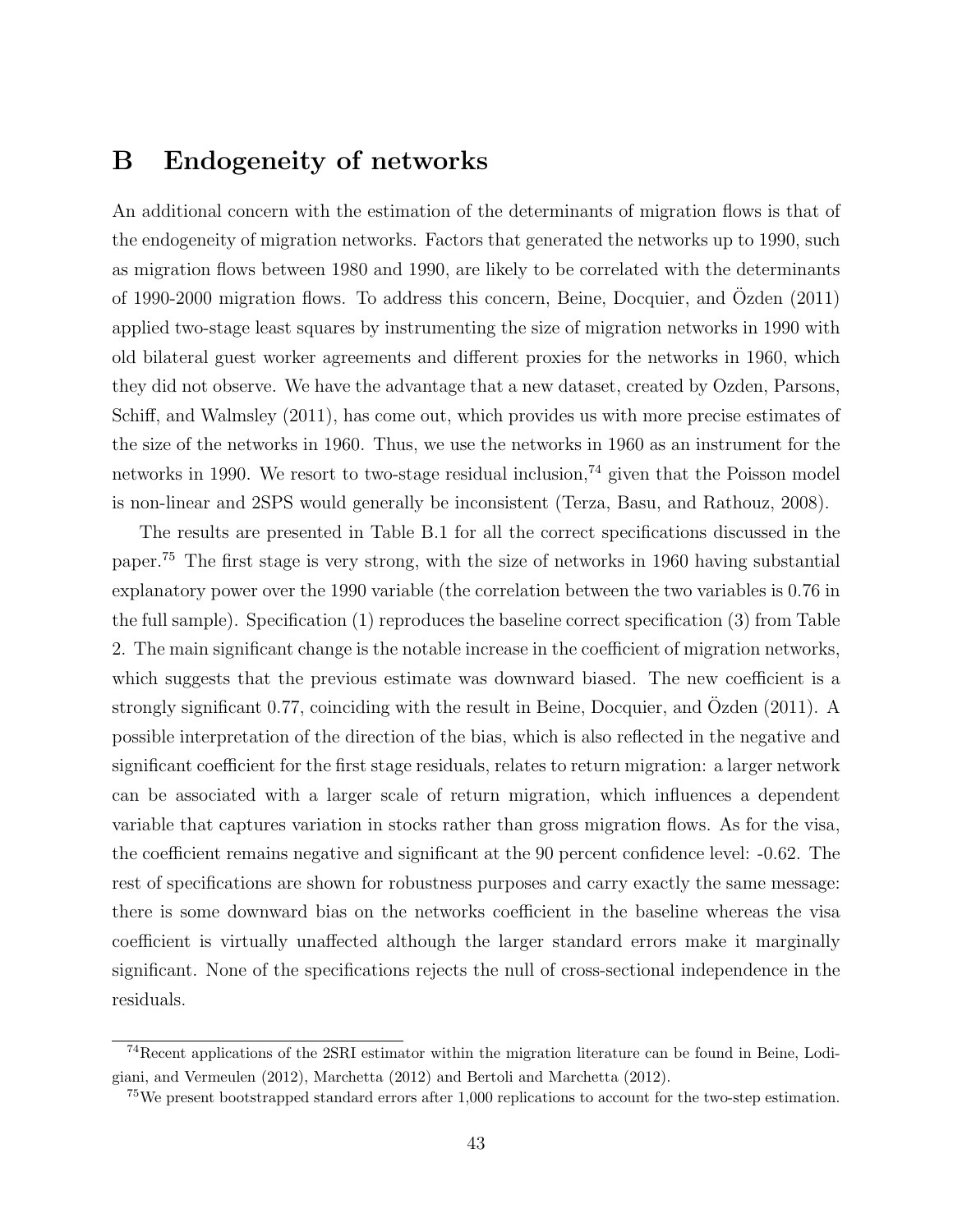|  | Table 1: Descriptive statistics |  |
|--|---------------------------------|--|
|--|---------------------------------|--|

|                                     | <i>Full sample</i> (5,611 observations)                   |          |                  |           |       |
|-------------------------------------|-----------------------------------------------------------|----------|------------------|-----------|-------|
|                                     | mean                                                      | st. dev. | min              | max       | zeros |
|                                     |                                                           |          |                  |           |       |
| Immigration flows, 1990-2000        | 2,905                                                     | 52,910   | $-189,660$       | 3,718,828 | 0.31  |
| Migration networks in 1990          | 7,213                                                     | 55,022   | $\theta$         | 2,655,997 | 0.33  |
| Migration networks in 1960          | 5,867                                                     | 55,648   | $\theta$         | 2,226,485 | 0.35  |
| Visa requirement                    | 0.69                                                      | 0.46     | $\theta$         |           |       |
| Schengen countries during the 1990s | 0.01                                                      | 0.11     | $\boldsymbol{0}$ | 1         |       |
| Colonial links                      | 0.03                                                      | 0.18     | $\theta$         |           |       |
| Common language                     | 0.11                                                      | 0.31     | $\theta$         | 1         |       |
| Distance $(km.)$                    | 7,212                                                     | 4,297    | 59.62            | 19,586.18 |       |
|                                     |                                                           |          |                  |           |       |
|                                     | <i>Positive variations in stocks</i> (3,466 observations) |          |                  |           |       |
|                                     | mean                                                      | st. dev. | min              | max       | zeros |
|                                     |                                                           |          |                  |           |       |
| Immigration flows, 1990-2000        | 5,173                                                     | 66,991   | $\mathbf{1}$     | 3,718,828 | 0.00  |
| Migration networks in 1990          | 8,057                                                     | 59,421   | $\theta$         | 2,655,997 | 0.06  |
| Migration networks in 1960          | 5,112                                                     | 51,212   | $\theta$         | 2,226,485 | 0.21  |
| Visa requirement                    |                                                           |          |                  |           |       |
|                                     | 0.67                                                      | 0.47     | $\theta$         |           |       |
| Schengen countries during the 1990s | 0.02                                                      | 0.13     | $\overline{0}$   | 1         |       |
| Colonial links                      | 0.04                                                      | 0.20     | $\theta$         | 1         |       |
| Common language                     | 0.14                                                      | 0.35     | $\theta$         | 1         |       |

Sources: Authors' elaboration on Docquier, Lowell, and Marfouk (2009) for flows and migration networks in 1990; Ozden, Parsons, Schiff, and Walmsley (2011) for migration networks in 1960; Neumayer (2006) for the visa requirement, and Mayer and Zignago (2011) for the rest of the variables.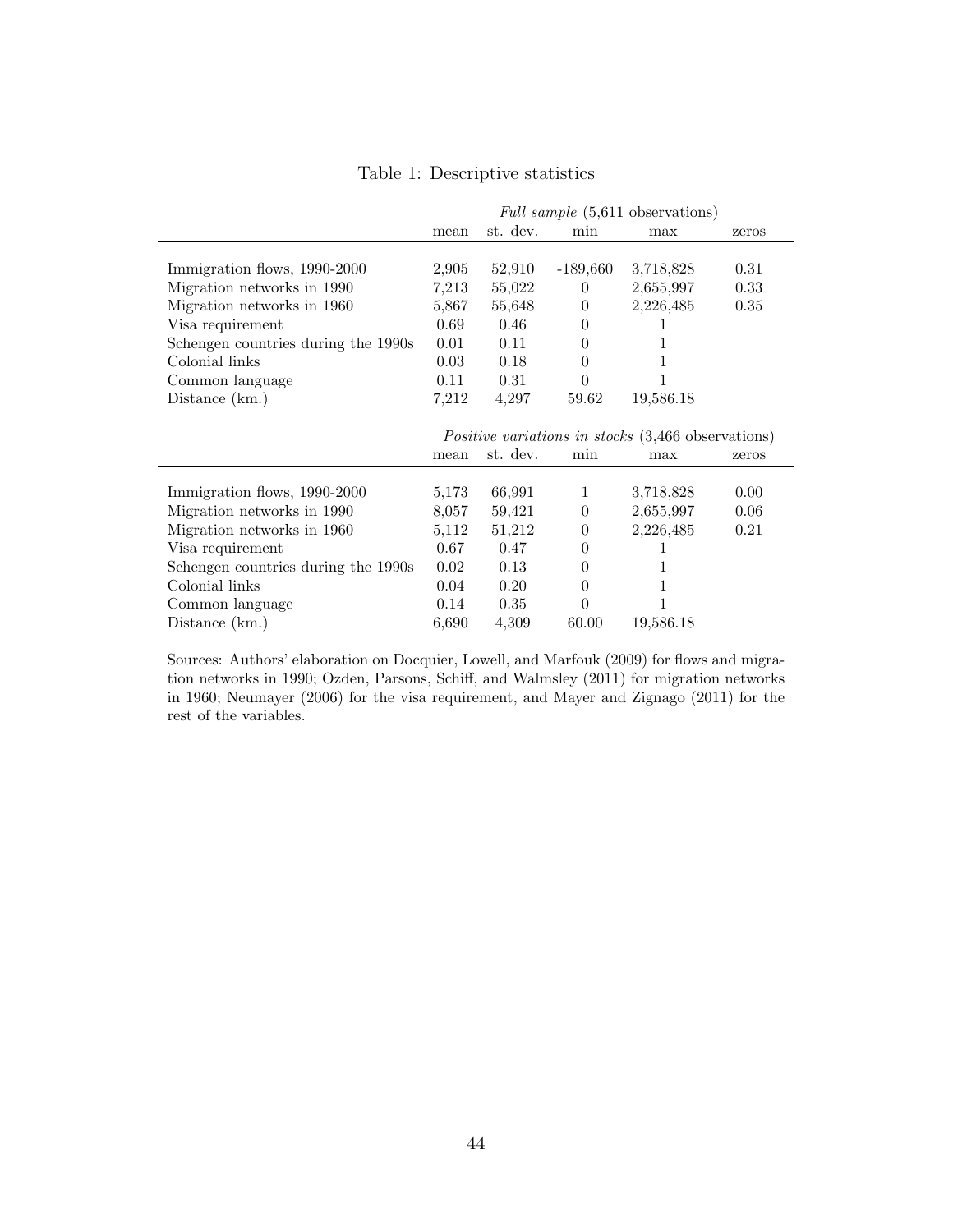| Specification             | (1)            | (2)          | (3)          |
|---------------------------|----------------|--------------|--------------|
| Dependent variable        | ln(flow)       | flow         | flow         |
| Model                     | <b>OLS</b>     | PPML         | <b>PPML</b>  |
|                           |                |              |              |
| $ln(networks+1)$          | $0.621***$     | $0.658***$   | $0.567***$   |
|                           | [0.018]        | [0.042]      | [0.049]      |
| Visa requirement          | $-0.051$       | 0.017        | $-0.667***$  |
|                           | [0.106]        | [0.161]      | [0.215]      |
| Schengen                  | 0.278          | $0.651*$     | 0.034        |
|                           | [0.179]        | [0.381]      | [0.235]      |
| Colony                    | $0.313**$      | $-0.290$     | $0.451*$     |
|                           | [0.137]        | [0.217]      | [0.256]      |
| Common language           | $0.420***$     | $0.333**$    | $0.302*$     |
|                           | [0.076]        | [0.130]      | [0.161]      |
| ln(distance)              | $-0.396***$    | $-0.382***$  | $-0.121$     |
|                           | [0.046]        | [0.098]      | [0.116]      |
|                           |                |              |              |
| Destination fixed effects | Yes            | Yes          | Yes          |
| Origin fixed effects      | Yes            | Yes          | Yes          |
| Origin*nest fixed effects | N <sub>o</sub> | No           | Yes          |
| Observations              | 3,466          | 5,611        | 5,611        |
| Adjusted (pseudo) $R^2$   | 0.867          | 0.988        | 0.996        |
| Log pseudo-likelihood     |                | $-4,294,695$ | $-2,213,844$ |
| Pesaran $(2004)$ CD test  |                | 17.35        | $-1.57$      |
| p-value                   |                | 0.000        | 0.117        |

Table 2: Determinants of migration flows (1990-2000)

Note: standard errors in brackets; \*\*\* significant at the 99 percent level, \*\* significant at the 95 percent level, \* significant at the 90 percent level. The dependent variable in specifications  $(2)-(3)$  is equal to the maximum between the variation in stocks and zero; standard errors are robust in specifications  $(1)$  to  $(3)$ .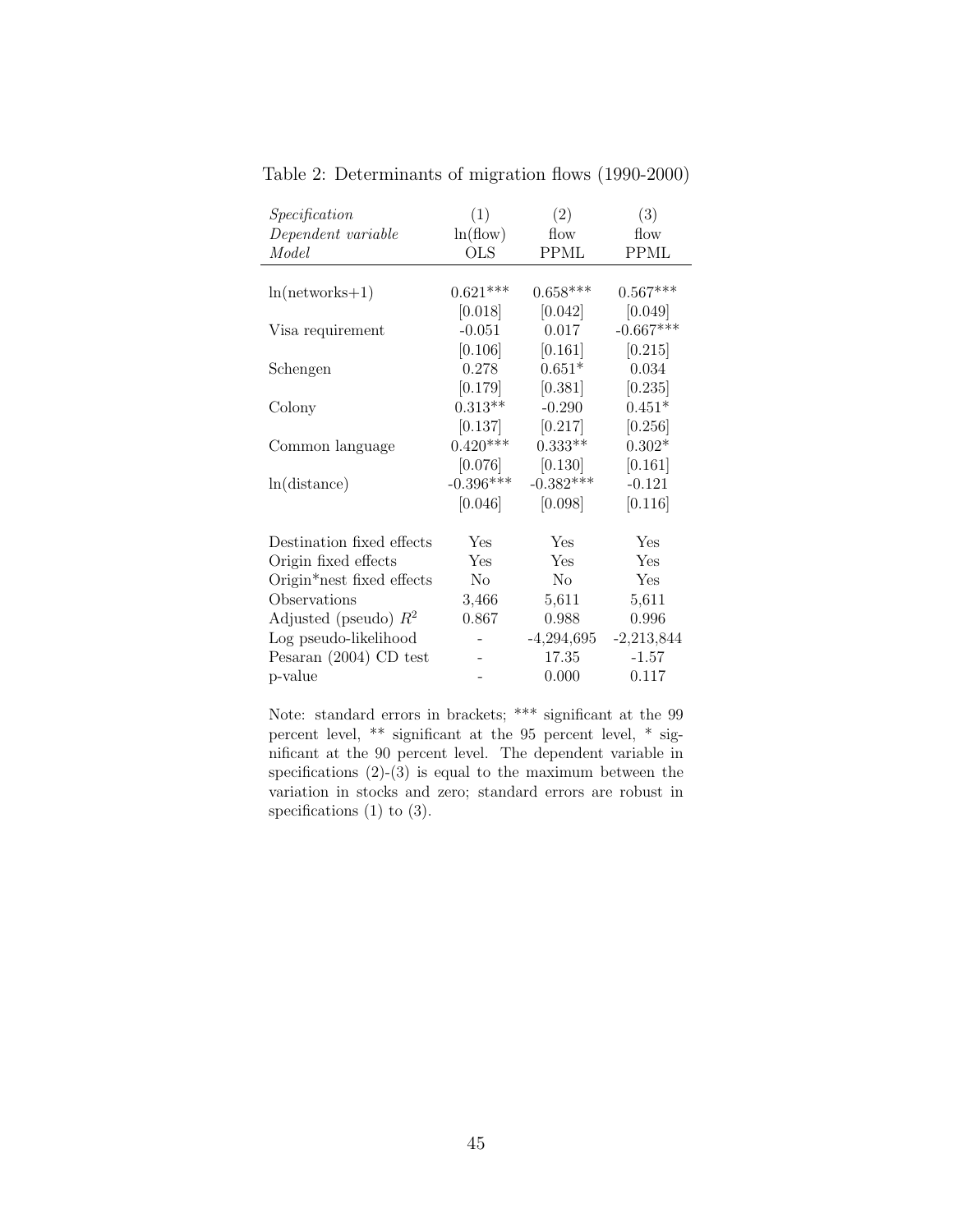| <i>Bound</i>    | lower    | upper           |
|-----------------|----------|-----------------|
|                 |          | <i>Networks</i> |
| Direct effect   | 0.459    | 0.567           |
|                 | (0.156)  | (0.002)         |
| Indirect effect | $-0.108$ | 0.000           |
|                 | (0.156)  | (0.002)         |
|                 |          | Visa            |
| Direct effect   | $-0.473$ | -0.399          |
|                 | (0.045)  | (0.131)         |
| Indirect effect | 0.028    | 0.169           |
|                 | (0.088)  | (0.245)         |

Table 3: Direct and indirect elasticities of networks and visa

Note: standard deviations in parentheses. The bounds correspond to averages, weighted by population at origin, over equations  $(9)$ ,  $(10)$  and  $(A.1)-(A.3)$ based on the estimates in specification (3) in Table 2.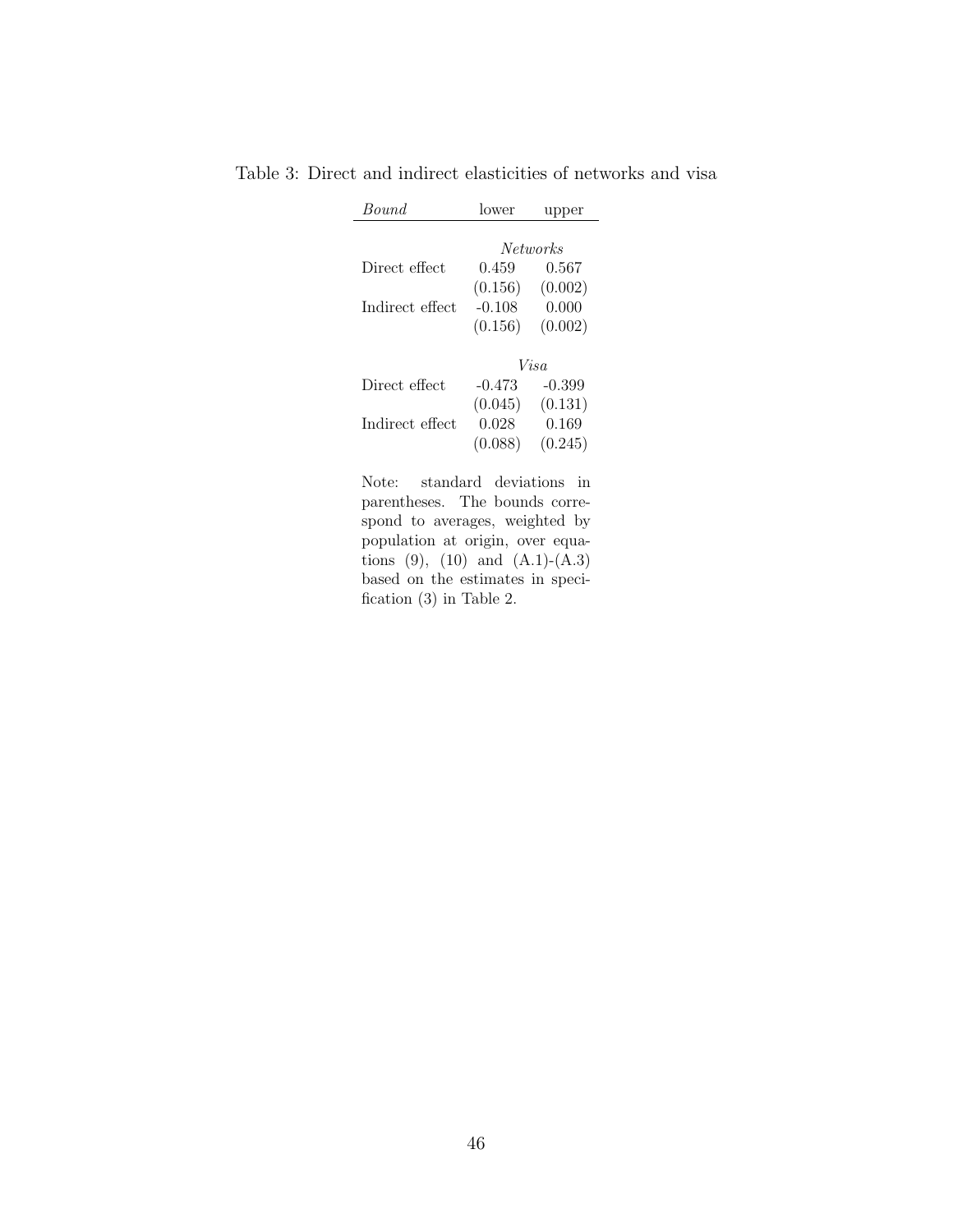|                           | Population size |              | Developing countries |              |
|---------------------------|-----------------|--------------|----------------------|--------------|
| Specification             | (1)             | (2)          | (3)                  | (4)          |
| Dependent variable        | flow            | flow         | flow                 | flow         |
| Model                     | <b>PPML</b>     | <b>PPML</b>  | <b>PPML</b>          | <b>PPML</b>  |
|                           |                 |              |                      |              |
| $ln(networks+1)$          | $0.654***$      | $0.569***$   | $0.662***$           | $0.609***$   |
|                           | [0.043]         | [0.051]      | [0.057]              | [0.065]      |
| Visa requirement          | 0.016           | $-0.716***$  | 0.0004               | $-0.358**$   |
|                           | [0.166]         | [0.243]      | [0.178]              | [0.163]      |
| Schengen                  | $0.671*$        | 0.041        |                      |              |
|                           | [0.381]         | [0.236]      |                      |              |
| Colony                    | $-0.282**$      | $0.462*$     | $-0.005$             | 0.445        |
|                           | [0.220]         | [0.258]      | [0.213]              | [0.341]      |
| Common language           | $0.320**$       | $0.287*$     | $0.574***$           | 0.261        |
|                           | [0.133]         | [0.162]      | [0.143]              | [0.210]      |
| ln(distance)              | $-0.381***$     | $-0.116$     | $-0.612***$          | $-0.674***$  |
|                           | [0.100]         | [0.116]      | [0.157]              | [0.186]      |
|                           |                 |              |                      |              |
| Destination fixed effects | <b>Yes</b>      | <b>Yes</b>   | Yes                  | Yes          |
| Origin fixed effects      | Yes             | Yes          | Yes                  | Yes          |
| Origin*nest fixed effects | N <sub>o</sub>  | Yes          | N <sub>o</sub>       | Yes          |
| Observations              | 4,497           | 4,497        | 4,708                | 4,708        |
| Adjusted (pseudo) $R^2$   | 0.988           | 0.996        | 0.992                | 0.997        |
| Log pseudo-likelihood     | $-4,236,609$    | $-2,181,524$ | $-2,363,592$         | $-1,442,418$ |
| Pesaran $(2004)$ CD test  | 15.55           | $-1.89$      | 8.49                 | $-1.55$      |
| p-value                   | 0.000           | 0.059        | 0.000                | 0.121        |

Table 4: Determinants of migration flows (1990-2000), different samples

Note: standard errors in brackets; \*\*\* significant at the 99 percent level, \*\* significant at the 95 percent level, \* significant at the 90 percent level. Specifications (1) and (2) are estimated on a sample restricted to origin countries with a population of at least 1 million; specifications (3) and (4) are estimated on a sample that excludes high-income OECD origin countries. The dependent variable is equal to the maximum between the variation in stocks and zero; standard errors are robust.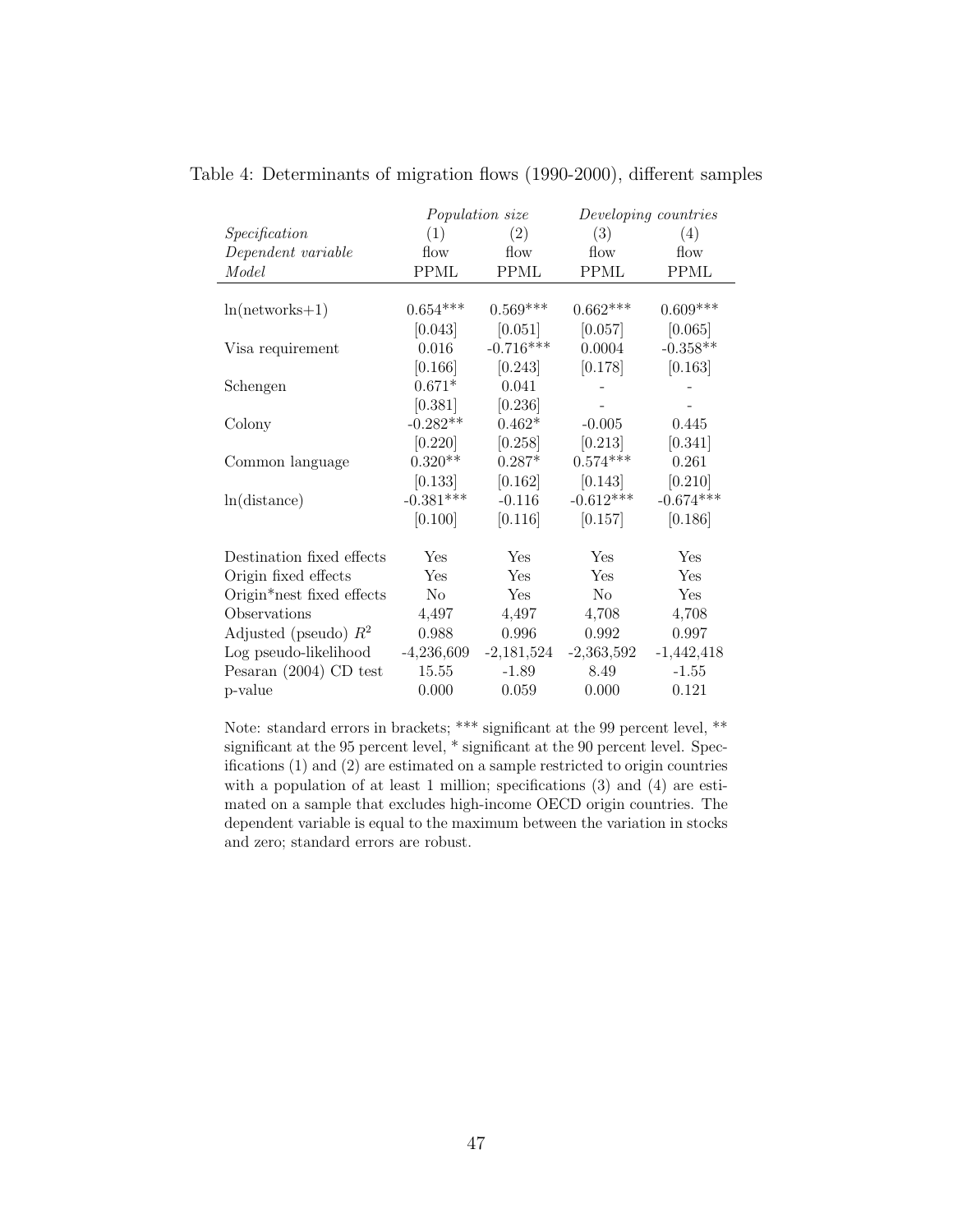|                           | $High-skill$   |             |              | $Low$ -skill |
|---------------------------|----------------|-------------|--------------|--------------|
| Specification             | (1)            | (2)         | (3)          | (4)          |
| Dependent variable        | flow           | flow        | flow         | flow         |
| Model                     | <b>PPML</b>    | <b>PPML</b> | <b>PPML</b>  | <b>PPML</b>  |
|                           |                |             |              |              |
| $ln(networks+1)$          | $0.615***$     | $0.496***$  | $0.703***$   | $0.608***$   |
|                           | [0.038]        | [0.037]     | [0.052]      | [0.056]      |
| Visa requirement          | $-0.073$       | $-0.559***$ | 0.110        | $-0.718***$  |
|                           | [0.131]        | [0.238]     | [0.213]      | [0.268]      |
| Schengen                  | $0.629**$      | $-0.305*$   | $0.960*$     | $0.879*$     |
|                           | [0.281]        | [0.178]     | [0.565]      | [0.467]      |
| Colony                    | $-0.152$       | 0.327       | $-0.238$     | $0.652**$    |
|                           | [0.162]        | [0.221]     | [0.260]      | [0.279]      |
| Common language           | $0.548***$     | $0.619***$  | 0.084        | 0.048        |
|                           | [0.114]        | [0.131]     | [0.158]      | [0.207]      |
| ln(distance)              | $-0.175*$      | $-0.220**$  | $-0.470***$  | $-0.053$     |
|                           | [0.092]        | [0.088]     | [0.120]      | [0.131]      |
|                           |                |             |              |              |
| Destination fixed effects | <b>Yes</b>     | Yes         | <b>Yes</b>   | Yes          |
| Origin fixed effects      | Yes            | Yes         | Yes          | Yes          |
| Origin*nest fixed effects | N <sub>o</sub> | Yes         | $\rm No$     | Yes          |
| Observations              | 5,611          | 5,611       | 5,611        | 5,611        |
| Adjusted (pseudo) $R^2$   | $0.934\,$      | 0.983       | 0.993        | 0.997        |
| Log pseudo-likelihood     | $-1,560,807$   | $-690,849$  | $-3,189,084$ | $-1,720,273$ |
| Pesaran $(2004)$ CD test  | 19.91          | $-1.96$     | 9.40         | $-0.61$      |
| p-value                   | 0.000          | 0.050       | 0.000        | 0.543        |

Table 5: Determinants of migration flows by skill level (1990-2000)

Note: standard errors in brackets; \*\*\* significant at the 99 percent level, \*\* significant at the 95 percent level, \* significant at the 90 percent level. The dependent variable in specifications (1) and (2) refers to migration flows that are tertiary educated in Docquier, Lowell, and Marfouk (2009); specifications (3) and (4) refer to migration flows that are primary and secondary educated. The dependent variable is equal to the maximum between the variation in stocks and zero; standard errors are robust.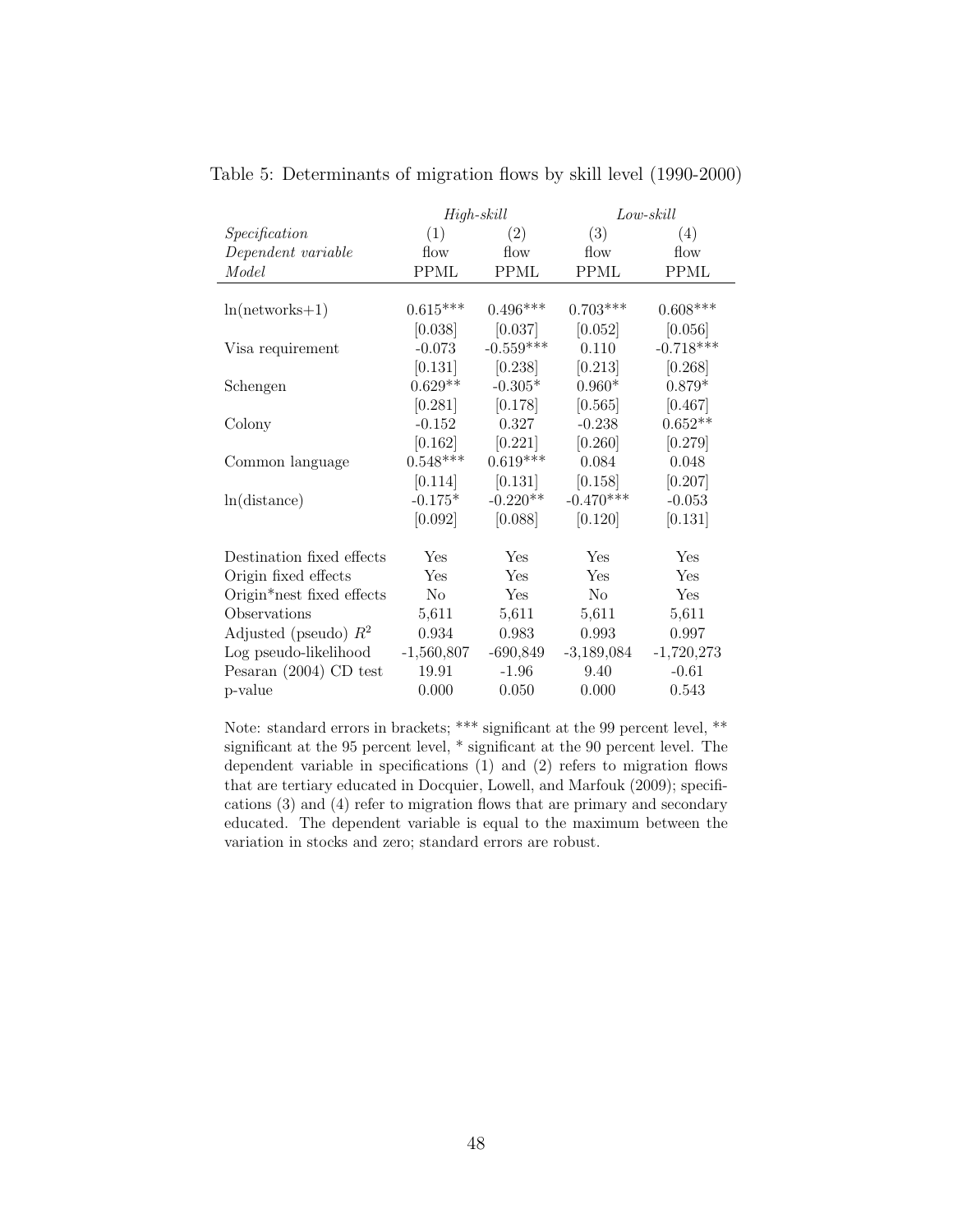| Flow            | $High-skill$ |          |                 | Low-skill |
|-----------------|--------------|----------|-----------------|-----------|
| Bound           | lower        | upper    | lower           | upper     |
|                 |              |          |                 |           |
|                 |              |          | <i>Networks</i> |           |
| Direct effect   | 0.398        | 0.495    | 0.495           | 0.608     |
|                 | (0.143)      | (0.007)  | (0.185)         | (0.002)   |
| Indirect effect | $-0.098$     | $-0.001$ | $-0.113$        | 0.000     |
|                 | (0.143)      | (0.007)  | (0.185)         | (0.002)   |
|                 | Visa         |          |                 |           |
|                 |              |          |                 |           |
| Direct effect   | $-0.417$     | $-0.350$ | $-0.497$        | $-0.420$  |
|                 | (0.034)      | (0.114)  | (0.048)         | (0.140)   |
| Indirect effect | 0.019        | 0.138    | 0.031           | 0.189     |
|                 | (0.060)      | (0.200)  | (0.099)         | (0.287)   |

Table 6: Direct and indirect elasticities of networks and visa by skill level

Note: standard deviations in parentheses. The bounds correspond to averages, weighted by population at origin, over equations  $(9)$ ,  $(10)$  and  $(A.1)$ -(A.3) based on the estimates in specifications (2) and (4) in Table 5.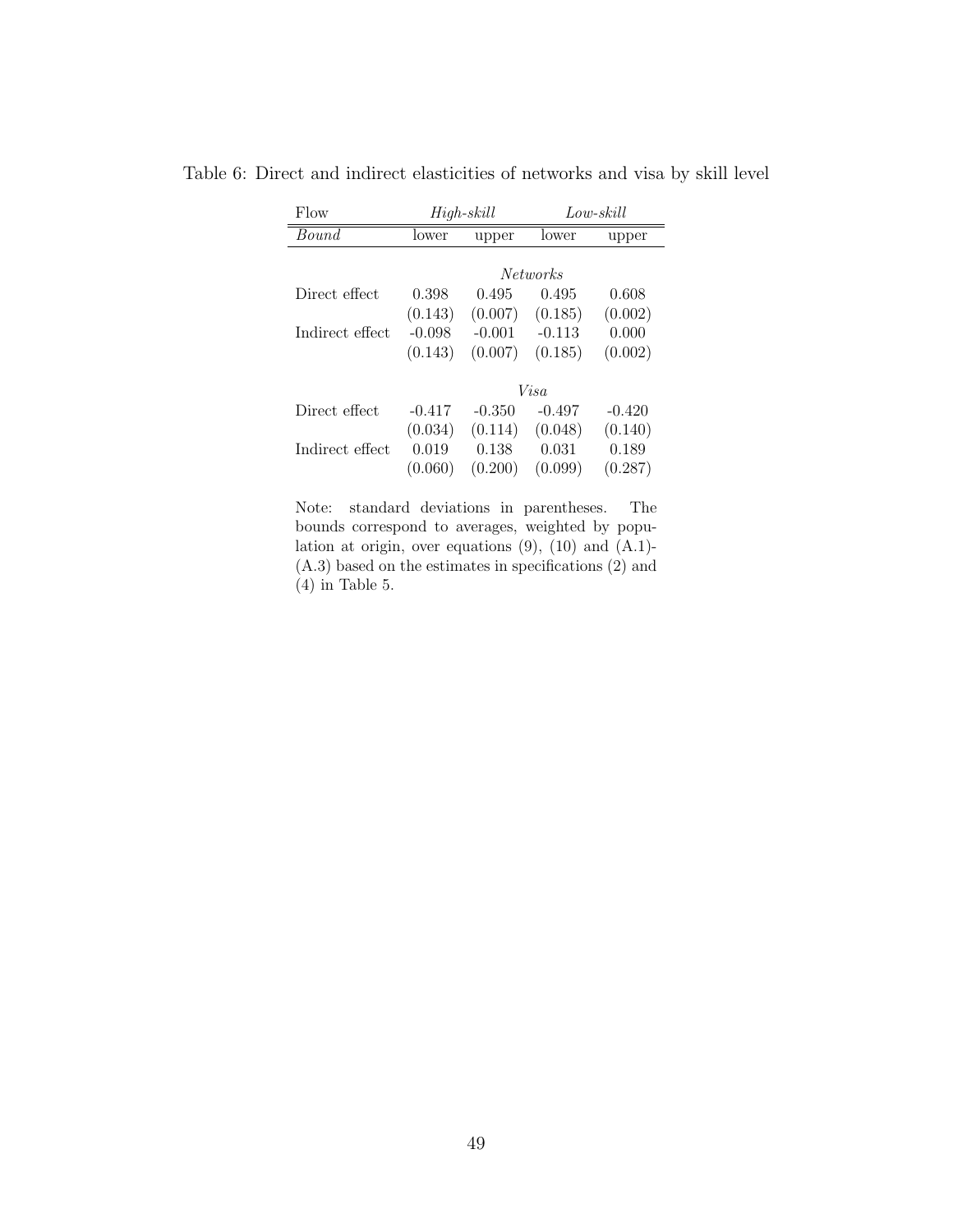| Sample                    | Baseline     | Population<br>Size | Developing<br>Countries | High-<br>Skill | $Low-$<br>Skill |
|---------------------------|--------------|--------------------|-------------------------|----------------|-----------------|
| Specification             | (1)          | (2)                | (3)                     | (4)            | (5)             |
| Dependent variable        | flow         | flow               | flow                    | flow           | flow            |
| Model                     | 2SRI PPML    | 2SRI PPML          | 2SRI PPML               | 2SRI PPML      | 2SRI PPML       |
|                           |              |                    |                         |                |                 |
| $ln(networks+1)$          | $0.766***$   | $0.780***$         | $0.791***$              | $0.661***$     | $0.799***$      |
|                           | [0.095]      | [0.096]            | [0.130]                 | [0.078]        | [0.112]         |
| Visa requirement          | $-0.621*$    | $-0.682*$          | $-0.329^{a}$            | $-0.543*$      | $-0.653^b$      |
|                           | [0.462]      | [0.559]            | [0.327]                 | [0.473]        | [0.498]         |
| Schengen                  | $-0.032$     | 0.016              |                         | $-0.325$       | $0.810*$        |
|                           | [0.334]      | [0.340]            |                         | [0.244]        | [0.547]         |
| Colony                    | $-0.082$     | $-0.042$           | $-0.004$                | $-0.163$       | 0.177           |
|                           | [0.363]      | [0.360]            | [0.467]                 | [0.289]        | [0.402]         |
| Common language           | 0.098        | 0.051              | 0.037                   | $0.469**$      | $-0.161$        |
|                           | [0.236]      | [0.243]            | [0.348]                 | [0.208]        | [0.308]         |
| ln(distance)              | 0.191        | 0.234              | $-0.240$                | 0.020          | 0.264           |
|                           | [0.198]      | [0.203]            | [0.421]                 | [0.147]        | [0.236]         |
| First stage residual      | $-0.248**$   | $-0.265**$         | $-0.224*$               | $-0.208***$    | $-0.237*$       |
|                           | [0.099]      | [0.101]            | [0.135]                 | [0.078]        | [0.125]         |
|                           |              |                    |                         |                |                 |
| Destination fixed effects | Yes          | Yes                | Yes                     | Yes            | Yes             |
| Origin fixed effects      | Yes          | Yes                | Yes                     | Yes            | Yes             |
| Origin*nest fixed effects | Yes          | Yes                | Yes                     | Yes            | Yes             |
| Observations              | 5,611        | 4,497              | 4,708                   | 5,611          | 5,611           |
| Adjusted (pseudo) $R^2$   | 0.996        | 0.996              | 0.997                   | 0.982          | 0.997           |
| Log pseudo-likelihood     | $-2,168,416$ | $-2,129,898$       | $-1,421,063$            | $-678,062$     | $-1,694,777$    |
| Pesaran $(2004)$ CD test  | $-1.60$      | $-1.89$            | $-1.48$                 | $-1.78$        | $-0.38$         |
| p-value                   | 0.110        | 0.059              | 0.139                   | 0.074          | 0.701           |
| First stage F-stat        | 540.37       | 445.71             | 359.70                  | 540.37         | 540.37          |

Table B.1: Determinants of migration flows (1990-2000), two-stage residual inclusion

Note: bootstrapped standard errors after 1,000 replications in brackets; \*\*\* significant at the 99 percent level, \*\* significant at the 95 percent level, \* significant at the 90 percent level,  $a$  test that the coefficient is positive p-value = 0.115, <sup>b</sup> test that the coefficient is positive p-value = 0.100. Specification (1) as specification (3) in Table 2; specifications (2) and (3) and specifications (2) and (4) in Table 4; specifications (4) and (5) as specifications (2) and (4) in Table 5. The dependent variable is equal to the maximum between the variation in stocks and zero; the excluded instrument is the natural logarithm of one plus the size of migration networks in 1960 (see Table 1).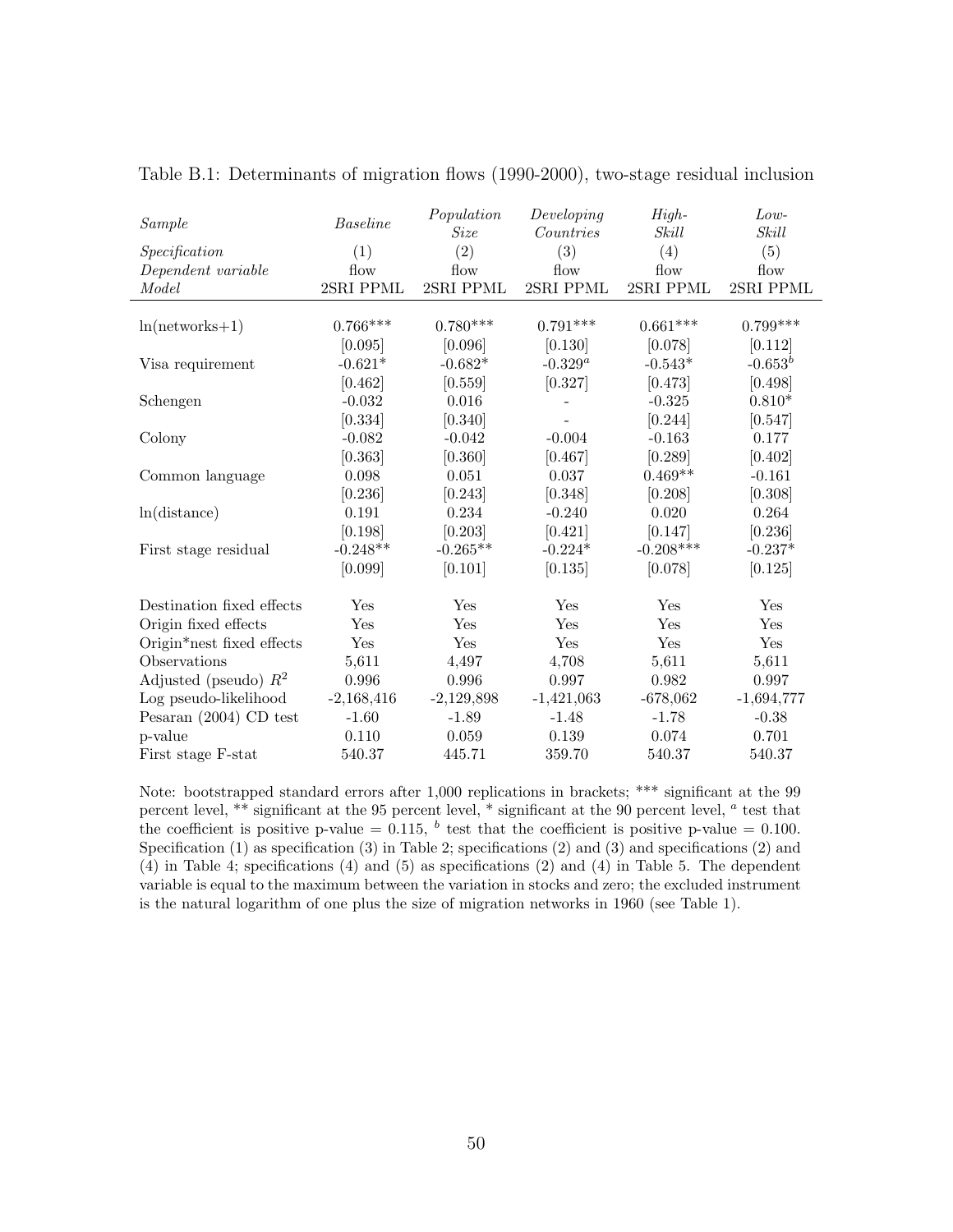

Figure 1: Distribution of the countries of origin by visa regime

Source: authors' elaboration on Neumayer  $(2006)$ .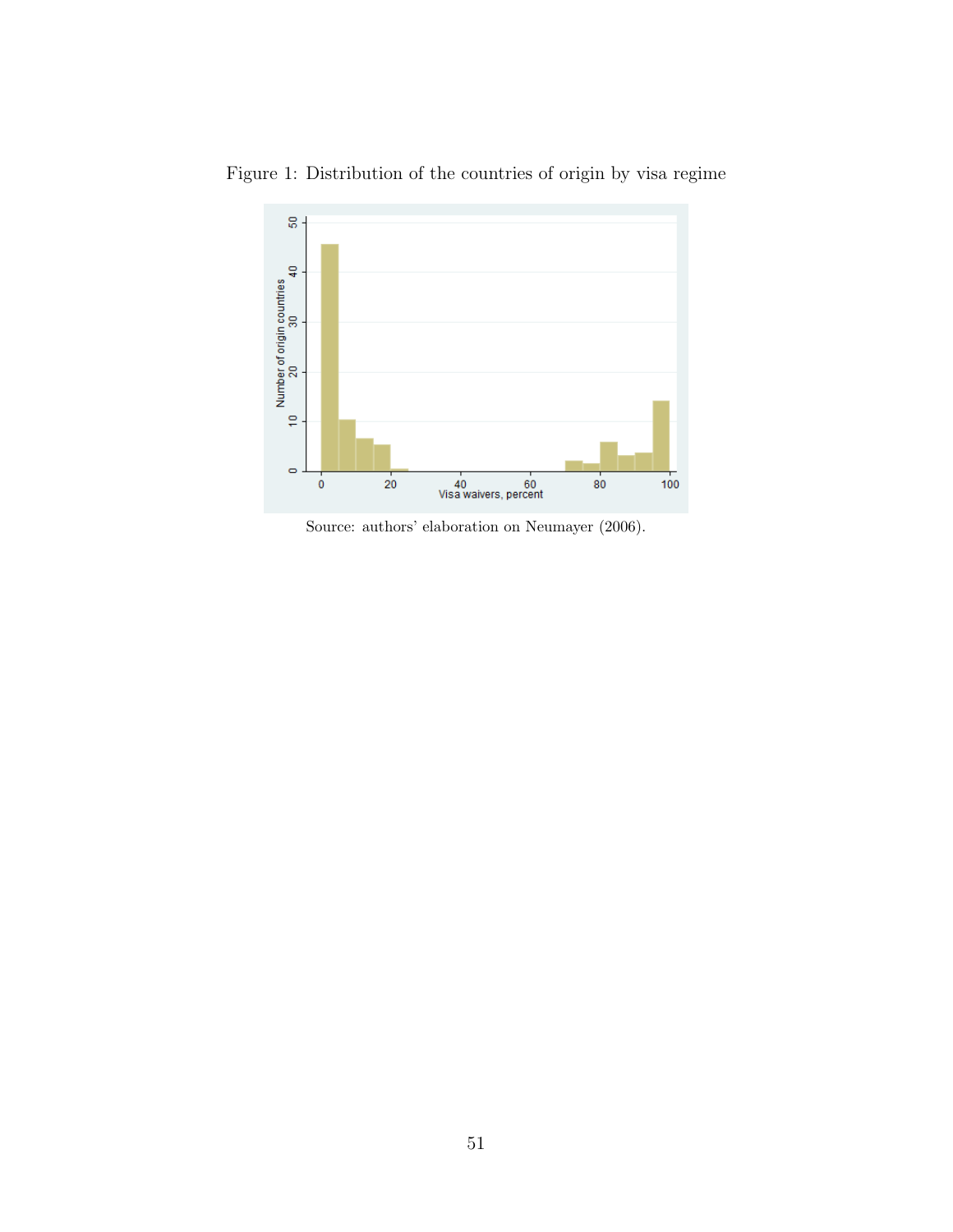

Figure 2: Bounds for the direct elasticity of migration flows with respect to networks

Note: see Table 3 for the average values.

Figure 3: Bounds for the indirect elasticity of migration flows with respect to networks



Note: see Table 3 for the average values.